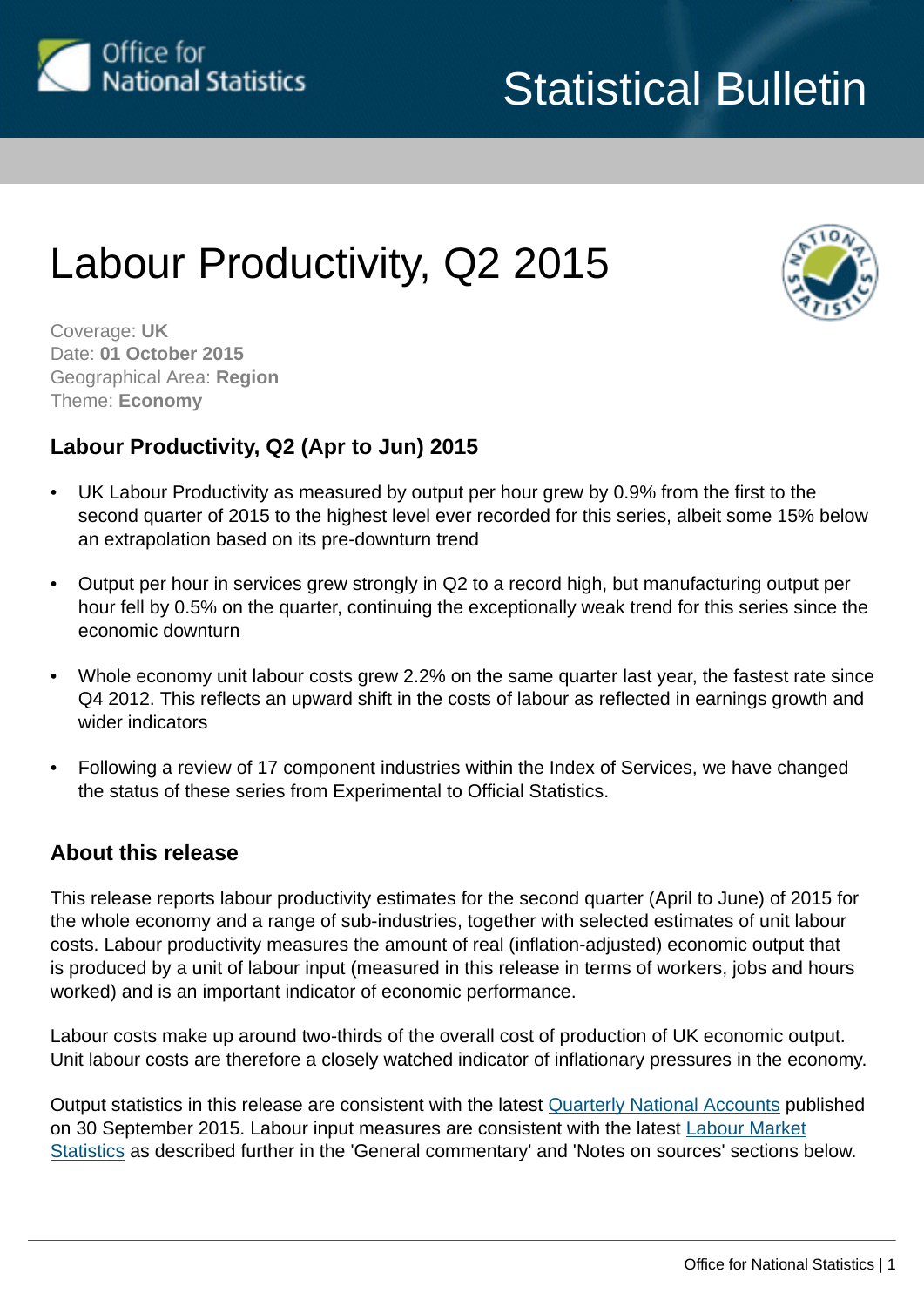New for this release are decompositions of movements in productivity which distinguish between 'pure' movements within component industries and an allocation component which captures the effect of shifts in resources between industries. In addition, seasonal adjustment parameters for hours worked in component industries have been reviewed, and we have introduced a small but important methodological change to benchmark the sum of seasonally adjusted hours worked across all industry components to the published total from the Labour Force Survey (LFS). Further information is provided in an [Information Note](http://www.ons.gov.uk:80/ons/guide-method/method-quality/specific/economy/productivity-measures/productivity-articles/index.html) published by ONS in September 2015.

## **Interpreting these statistics**

Whole economy output (measured by gross value added - GVA) increased by 0.6% in the second quarter of 2015, while the Labour Force Survey (LFS) shows that the number of workers, jobs and hours fell by 0.2%, 0.1% and 0.2% respectively over this period. This combination of movements in outputs and labour inputs implies that labour productivity across the whole economy increased by approximately 0.9% in terms of output per worker and output per hour and 0.8% in terms of output per job.

Differences between growth of output per worker and output per job reflect changes in the ratio of jobs to workers. This ratio increased very slightly in Q2. Differences between these measures and output per hour reflect movements in average hours per job and per worker which, though typically not large from quarter to quarter, can be material over a period of time. For example, a shift towards part-time employment will tend to reduce average hours. For this reason, output per hour is a more comprehensive indicator of labour productivity and is the main focus of the commentary in this release.

## **Labour Productivity equation**

$$
\Delta \text{Labour productivity} = \Delta \left( \frac{\text{Output in Gross Value added (GVA) terms}}{\text{Labour Input (hours, workers or jobs)}} \right) \approx \Delta GVA - \Delta \text{Labour Input}
$$

This equation explains how Labour Productivity is calculated and how it can be derived using growth rates for GVA and labour inputs.

Unit labour costs (ULCs) reflect the full labour costs, including social security and employers' pension contributions, incurred in the production of a unit of economic output, while unit wage costs (UWCs) are a narrower measure, excluding non-wage labour costs. Growth of ULCs can be decomposed as:

## **ULC equation**

$$
\Delta UCL = \Delta \left(\frac{\text{Labour Costs}}{\text{GVA}}\right) = \Delta \left(\frac{\text{Labour Costs / Labour Input}}{\text{GVA / Labour Input}}\right)
$$

 $\approx \Delta$ Labour Costs per unit of Labour Input -  $\Delta$  Labour Productivity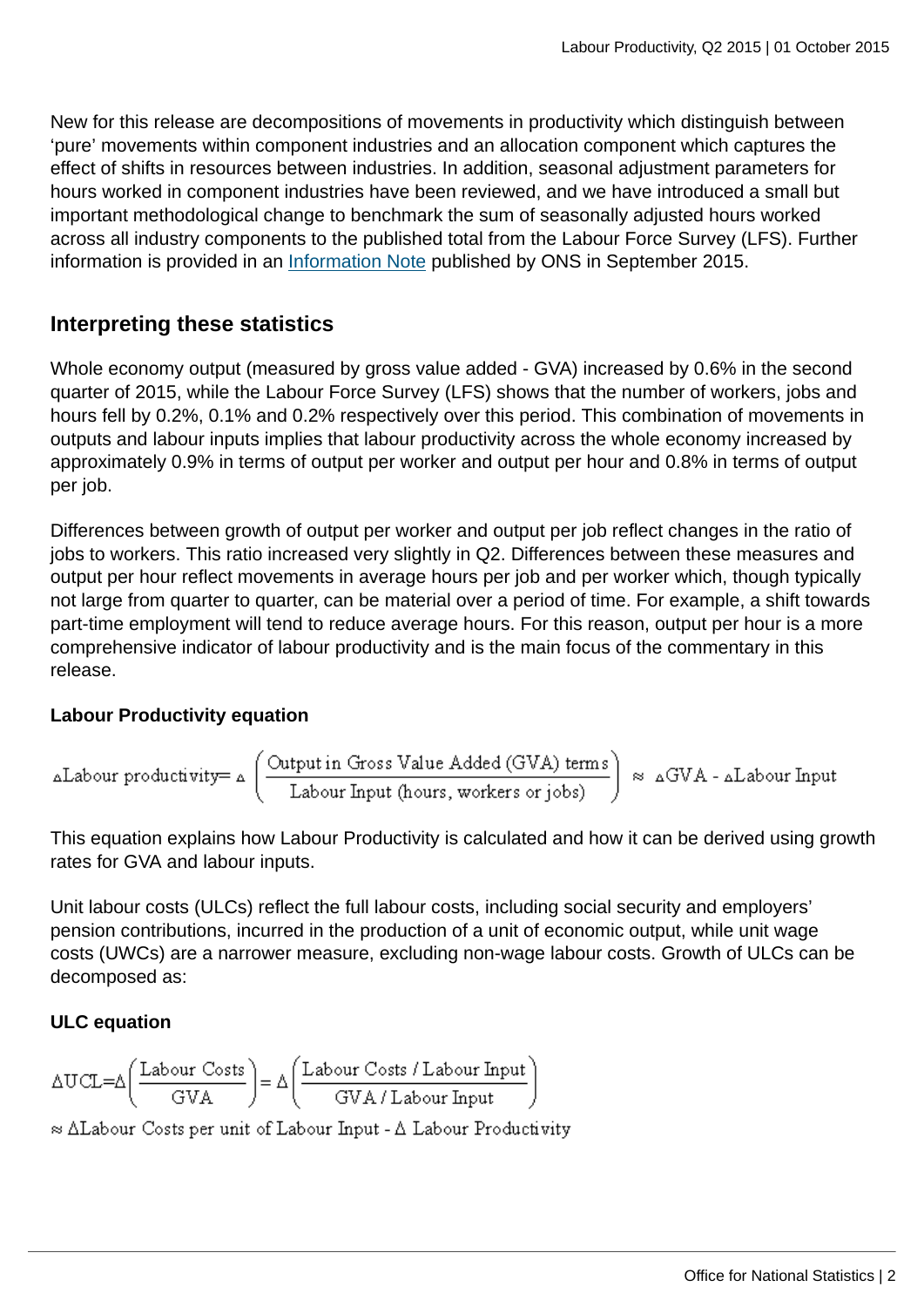This equation explains how ULCs are calculated and how it can be derived from growth of labour costs per unit of labour (such as labour costs per hour worked) and growth of labour productivity.

In the first quarter, whole economy output per hour grew by 0.9% and ULCs grew by 0.5%. Plugging these values into the ULC equation and re-arranging yields an implied increase of approximately 1.4% in labour costs per hour. This implied movement differs from other ONS information on labour remuneration such as [Average Weekly Earnings](http://www.ons.gov.uk:80/ons/rel/lms/labour-market-statistics/index.html) (AWE) and [Indices of Labour Costs per](http://www.ons.gov.uk:80/ons/rel/ilch/index-of-labour-costs-per-hour--experimental-/index.html) [Hour](http://www.ons.gov.uk:80/ons/rel/ilch/index-of-labour-costs-per-hour--experimental-/index.html) (ILCH), chiefly because the labour cost component includes estimated remuneration of selfemployed labour, which is not included in AWE and ILCH.

Following a review of 17 component industries within the Index of Services, we have changed the status of these series from Experimental to Official Statistics. For further information, see ['Improvements to the output approach to measure UK GDP, 2015'](http://www.ons.gov.uk:80/ons/rel/naa1-rd/national-accounts-articles/improvements-to-the-output-approach-to-measure-uk-gdp--2015/index.html) published on 30 September 2015. Accordingly, we have also changed the status of output per job and output per hour estimates that use these series as numerators. This means that none of the series in this release are Experimental Statistics.

## **General Commentary**

Productivity estimates in this release are derived from estimates of output of goods and services and of labour inputs – measured in terms of workers, jobs and hours worked. In general, output and labour inputs are measured independently of one another, with productivity calculated accordingly as the ratio of the two, although there are some activities where, in the absence of direct measures of output, labour inputs are used as a proxy, with productivity either assumed to be unchanged over time (as in public administration and defence) or assumed to move in line with the productivity trend in a measurable equivalent activity (as in a few small components of the index of services).

Whether measured by workers, jobs or hours worked, aggregate labour input fell slightly in the Q2 (April-June) quarter compared with Q1. Following the extraordinary strength of labour inputs over the last 3 years, this was the first quarterly decline in labour input since Q1 2013 for workers and jobs and the first quarterly decline in hours since Q2 2011. In terms of jobs, the decline was a little more pronounced in the production industries rather than in services, while in terms of hours worked, the reverse was the case.

On the other hand, the rate of output growth increased in Q2 after slowing in Q1. Aggregate output has now grown for 10 consecutive quarters and at an average annual rate of 2.8%. Much of the growth in output is accounted for by services, and particularly non-financial, non-government services.

Revisions to GVA flowing from the annual National Accounts benchmarking process do not significantly change the evolution of output. Growth of aggregate GVA (which can vary slightly from GDP) has been revised up in each of 2011 (+0.2%), 2012 (+0.3%) and 2013 (+0.7%), and revised down by 0.1% in 2014. These revisions broadly reflect revisions to growth of output of services. Growth of the production industries has been revised down a little in 2012 and 2013.

There are no material revisions to jobs estimates in this edition. Estimates of hours worked have been revised to reflect re-estimation of seasonal adjustment parameters and benchmarking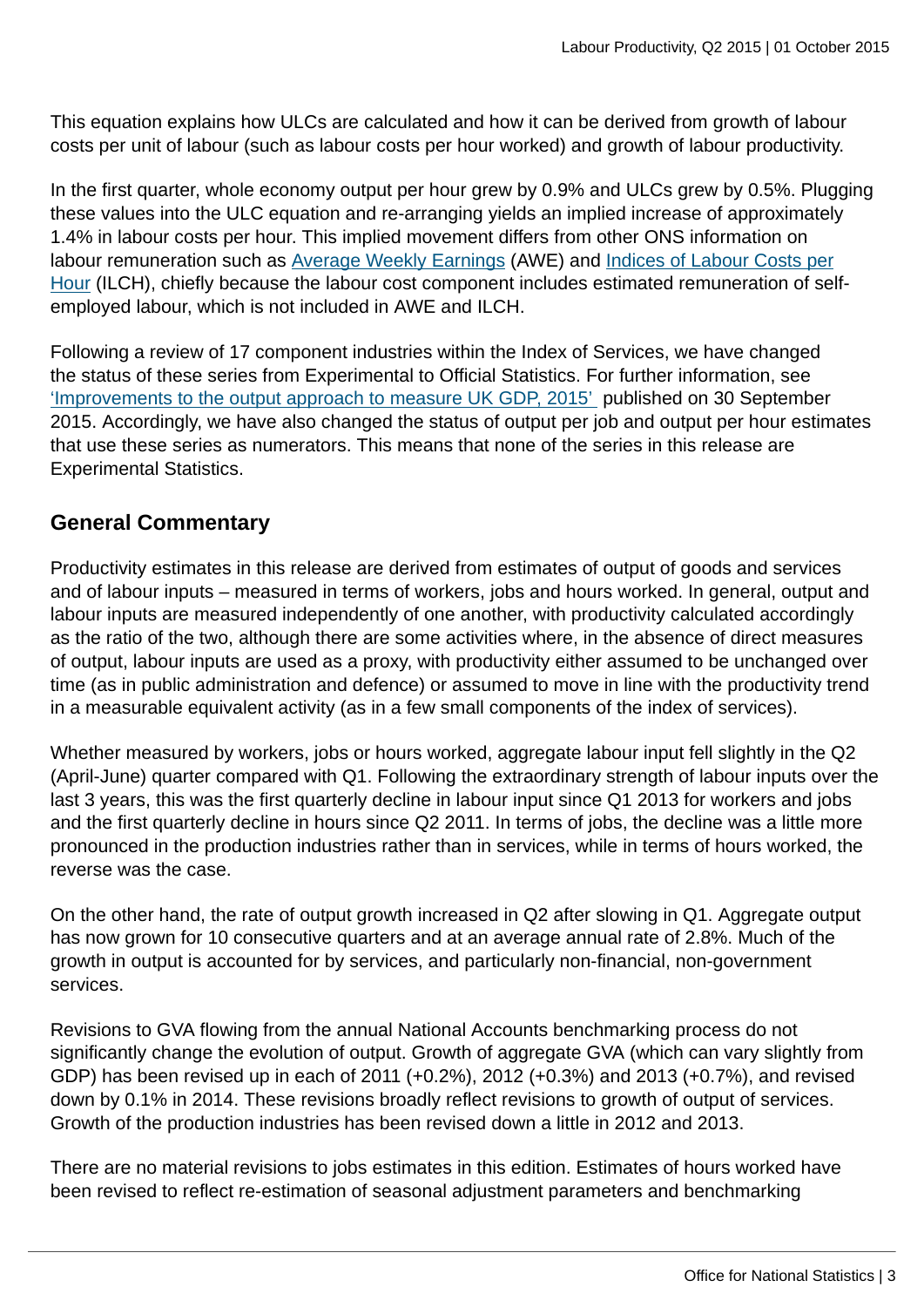of aggregate hours worked to the published LFS total. See ['New development in ONS labour](http://www.ons.gov.uk:80/ons/guide-method/method-quality/specific/economy/productivity-measures/productivity-articles/index.html) [productivity estimates'](http://www.ons.gov.uk:80/ons/guide-method/method-quality/specific/economy/productivity-measures/productivity-articles/index.html) published on 10 September 2015 for further information. Together with the revisions to GVA noted above, the effect is revised estimates of output per hour for all time periods and all component industries. For example, at the whole economy level, growth of output per hour has been revised from -0.3% to +0.9% in 2013. See the Revisions section below for more information.

Whole economy output per hour was the highest ever recorded in Q2, albeit only fractionally higher than Q4 2011 or Q2 2008, and some 15% below an extrapolation based on the trend prior to the economic downturn. Output per hour in services was also the highest on record, and about 2% higher than its pre-downturn level.

By contrast, output per hour for the market sector was approximately 2% below its pre-downturn peak level in Q2, implying that productivity in the non-market sector (not currently available because we do not produce estimates for non-market sector GVA) must be at a record high.

This is not the case for public administration and defence, education and healthcare services (industries O, P, and Q), where productivity on an output per hour basis was about 3% below its predownturn peak level in Q2. Although these industries are conventionally described as 'government services' they include market components (private education and healthcare), and there are elements of non-market activity in other industries besides O,P and Q, such as transport services and waste management.

One illustration of the difference between O, P, and Q and the non-market sector is provided by the differential movement in hours worked. Between Q1 2008 and Q2 2015 hours worked in industries O, P, and Q are estimated to have increased by 9.2%, whereas hours worked in the non-market sector (defined simply as total hours less market sector hours) are estimated to have decreased by 3.8%. [Public sector employment](http://www.ons.gov.uk:80/ons/rel/psa/public-sector-finances/index.html) across industries O, P, and Q fell more than this on a full time equivalent basis. This implies strong growth in labour inputs into the market sector components of industries O, P, and Q.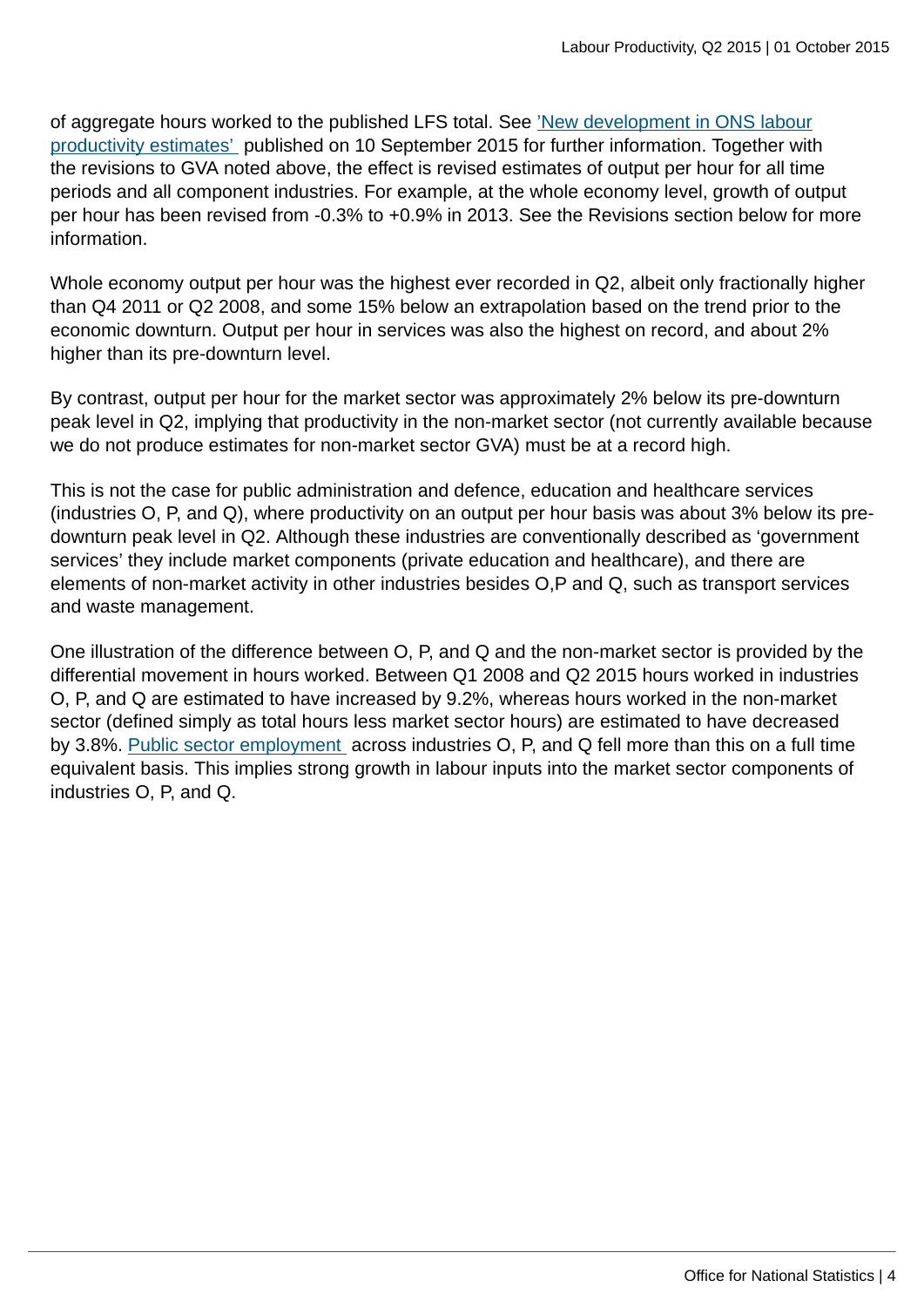## **Figure 1: Cumulative contributions to quarter on quarter growth of whole economy output per hour**

Seasonally adjusted, UK, quarter 1 (Jan to Mar) 2008 to quarter 2 (Apr to Jun) 2015



## Source: Office for National Statistics

#### **Notes:**

- 1. ABDE refers to Agriculture, Forestry and Fishing (section A), Mining and Quarrying (section B), Electricity, Gas, Steam and Air Conditioning Supply (section D) and Water Supply, Sewerage, Waste Management and Remediation Activities (section E)
- 2. Allocation represents the contribution to the total change in output per hour due to movements in resources between industries, reflecting differences in productivity levels and movements in relative prices. For further information see 'New developments in ONS labour productivity estimates'
- 3. Please click on the image to view a larger version

## **Download chart**

**XLS** [XLS format](http://www.ons.gov.uk:80/ons/rel/productivity/labour-productivity/q2-2015/chd-we-composition-unlinked.xls) (49 Kb)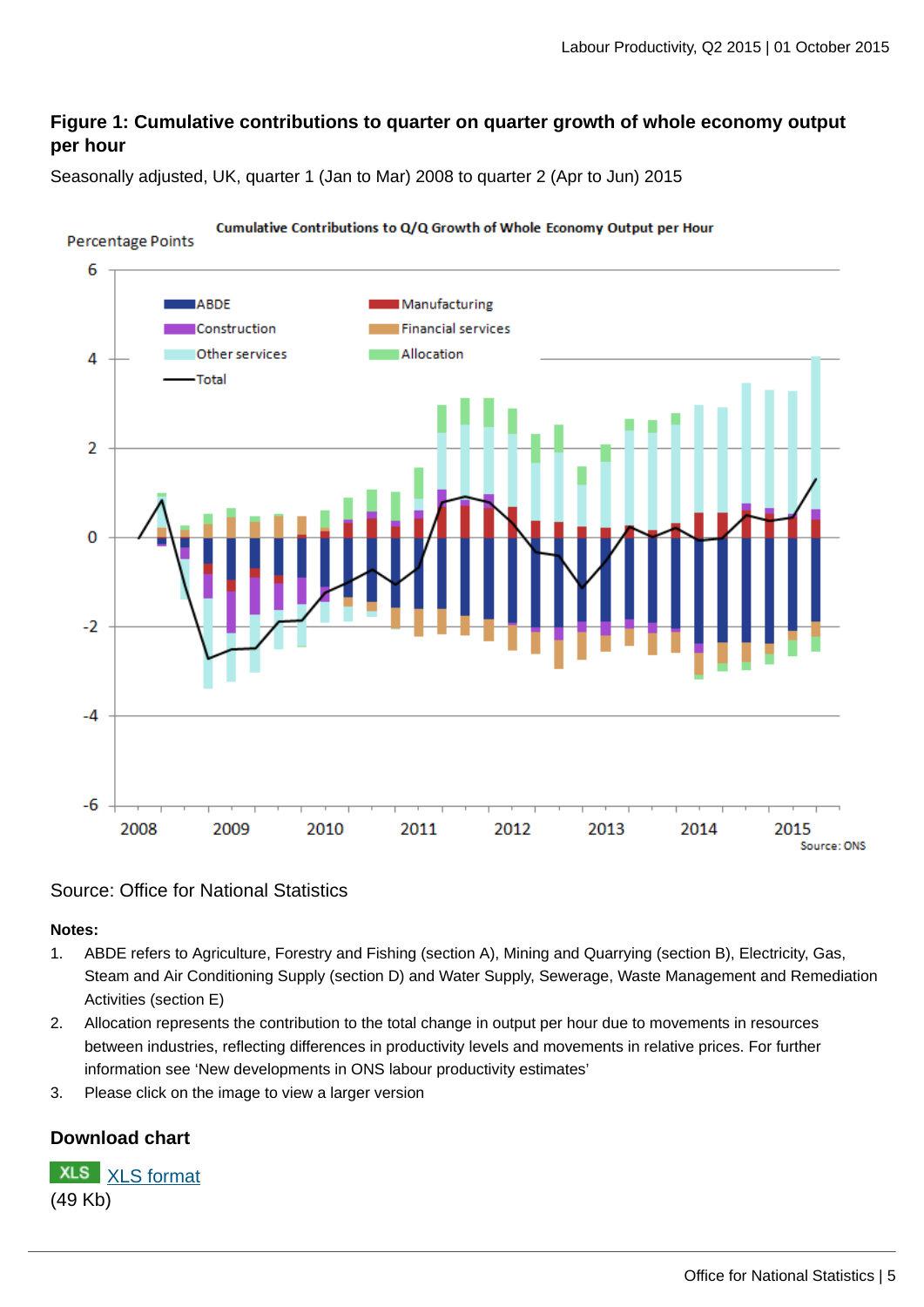Figure 1 provides a high level summary of movements in output per hour since Q1 2008 in terms of cumulative quarterly changes. Whole economy output per hour fell sharply in 2008 before staging a recovery up to mid 2011. Productivity then fell again through the second half of 2011 and through 2012, initially reflecting sluggish output growth and then reflecting strong growth in hours worked. Output per hour has grown by about 2.4 percentage points since Q4 2012, albeit with a period of flat productivity between Q3 2013 and Q2 2014.

Over the period since Q1 2008, movements in whole economy output per hour have been dominated by positive contributions from other services (that is, excluding financial services) and negative contributions from industries ABDE (non-manufacturing production and agriculture). Focussing on the period since the mini-trough in Q4 2012, the net contribution of ABDE has been close to zero. The combined contributions of the remaining industries has been to add about 3 percentage points to productivity, and there has been a negative contribution of about 0.6 percentage points due to shifts in resources from relatively high productivity industries to industries with lower productivity.

In this case, the negative allocation effect partly represents the impact of lower oil prices, which reduces the value of output of ABDE relative to other industries, and partly reflects a reduction in the share of manufacturing in total output.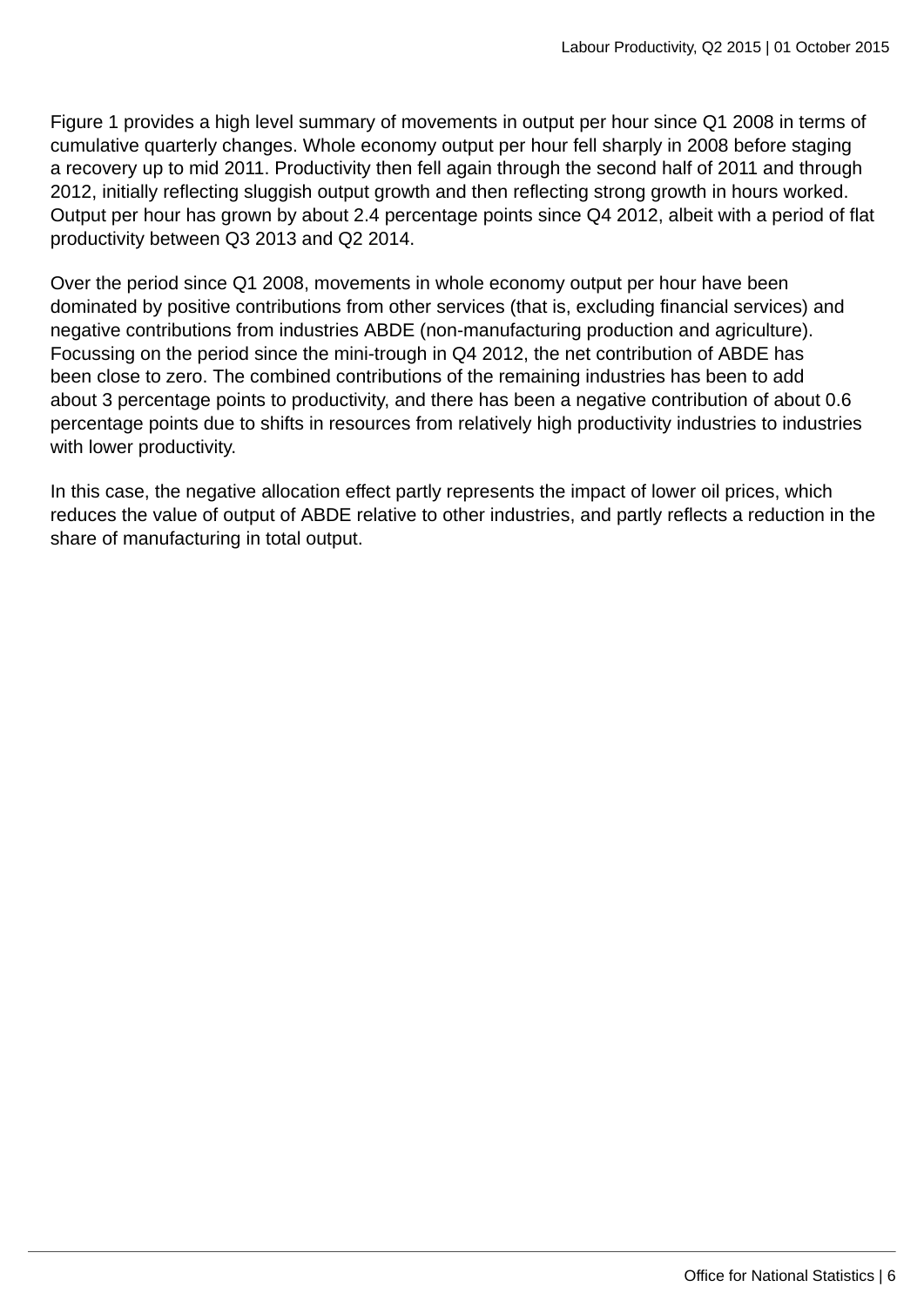## **Figure 2: Whole economy year on year changes to unit labour costs**

Seasonally adjusted, UK, quarter 1 (Jan to Mar) 2008 to quarter 2 (Apr to Jun) 2015



#### Source: Office for National Statistics

### **Notes:**

- 1. Labour cost per hour estimates in Figure 2 differ from estimates published in the Index of Labour Costs per Hour (ILCH) ONS release. The main conceptual difference is that ILCH measures costs of employees only, whereas Figure 2 includes labour costs of the self employed
- 2. Please click on the image to view a larger version

## **Download chart**

## **XLS** [XLS format](http://www.ons.gov.uk:80/ons/rel/productivity/labour-productivity/q2-2015/chd-whole-economy-ulc.xls)

(131 Kb)

Figure 2 shows annual changes in ULCs since Q1 2008, with the bars representing the decomposition of ULC changes into changes in labour costs per hour and changes in output per hour. The latter have been reversed in sign, so a negative bar represents positive productivity growth.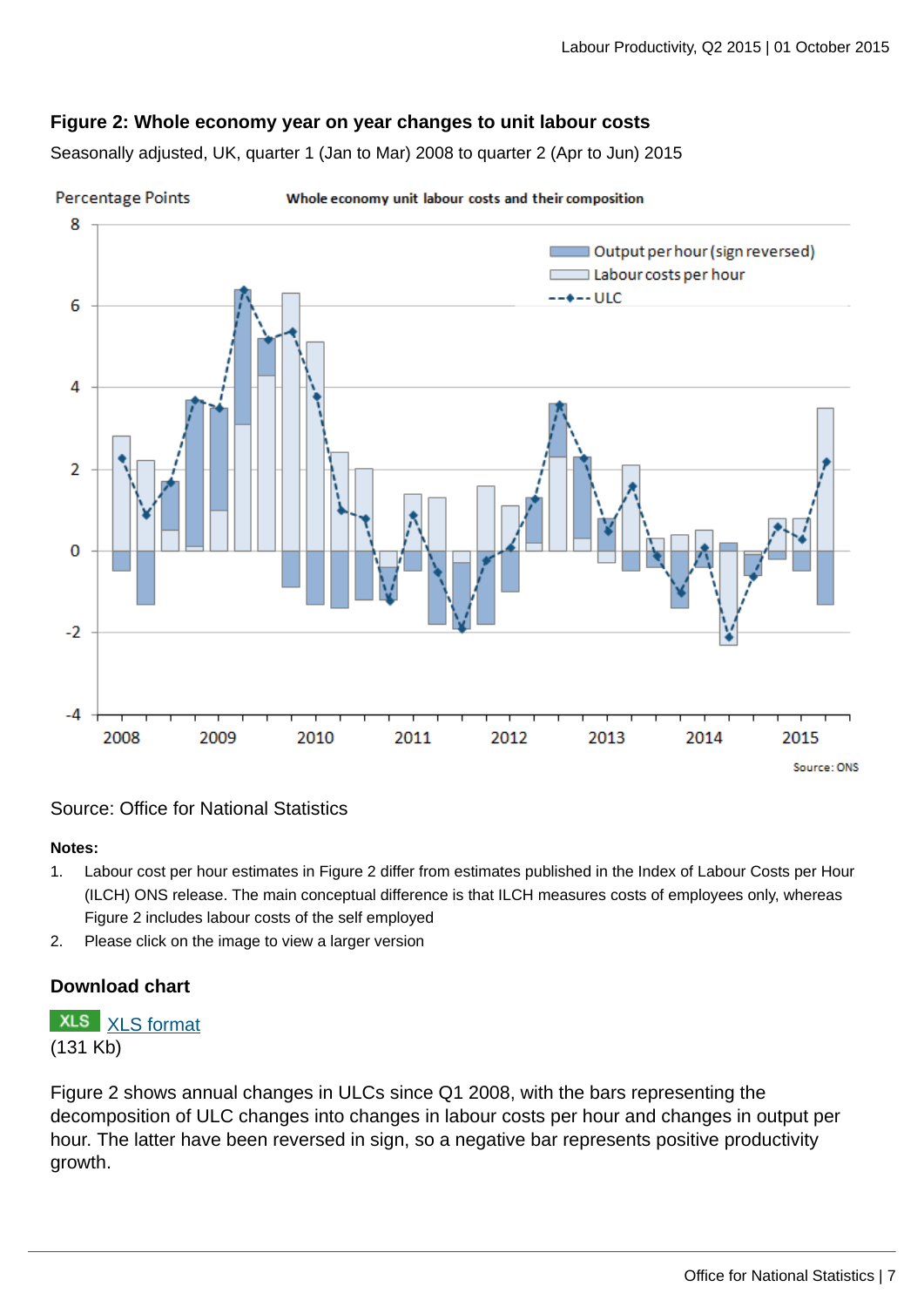Negative contributions to ULC growth from generally positive productivity growth since the end of 2012 were initially accompanied by low or negative contributions from growth in labour costs per hour, allowing ULC growth to fall to -2.1% in Q2 2014. Since then, however, growth of labour costs per hour has accelerated, reaching 3.5% on the definition used in Figure 2 in Q2, the fastest rate since Q1 2010. This upward trend is also apparent in the [Index of Labour Costs per Hour,](http://www.ons.gov.uk:80/ons/rel/ilch/index-of-labour-costs-per-hour--experimental-/index.html) which shows labour costs per hour excluding bonuses and arrears growing at 3.4% in the year to Q2, and also, although to a lesser extent, in average weekly earnings growth.

Analysis of ULC growth by industry (available in [this reference table \(267 Kb Excel sheet\)\)](http://www.ons.gov.uk:80/ons/rel/productivity/labour-productivity/q2-2015/rft-lprodsulc.xls) shows that the upward trend over the recent period is fairly broad based. One noteworthy feature of the industry breakdown is that ULCs in manufacturing are growing faster (3.1% in the year to Q2) than in services (2.1% over the same period). This has been the pattern since the economic downturn, but it contrasts sharply with the pattern between 1997 and 2007, when ULC growth in services averaged around 3% per year, compared with only 0.4% per year for ULC growth in manufacturing.

## **Whole economy labour productivity measures**

Output per hour continued on an upward trend that began in late 2012. The measure grew by more than 1% on the quarter a year ago and on the quarter it saw the largest rise since Q2 2011 (see Figure 3).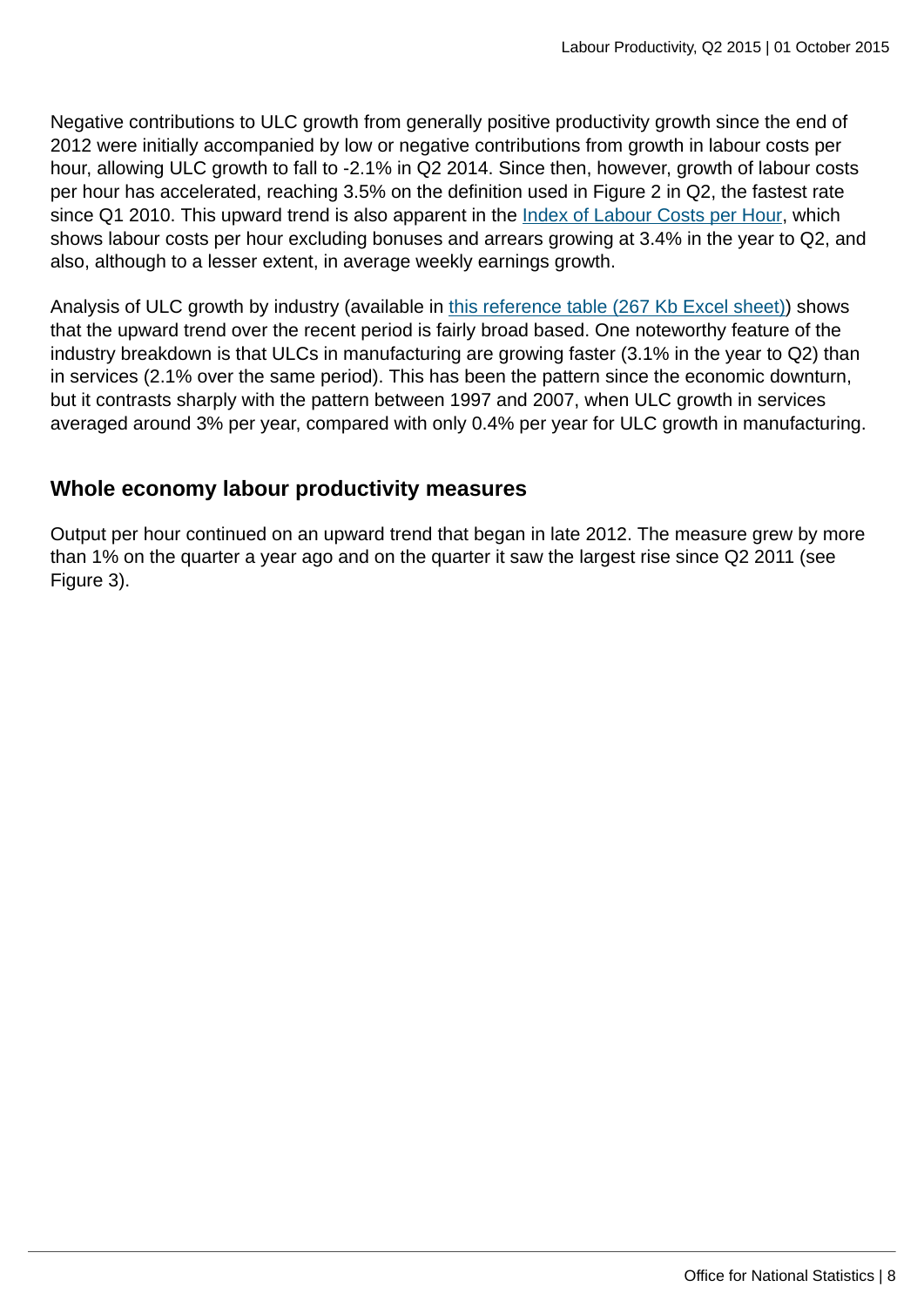## **Figure 3: Whole economy output per hour**

Seasonally adjusted, UK, quarter 1 (Jan to Mar) 2008 to quarter 2 (Apr to Jun) 2015



## Source: Office for National Statistics

#### **Notes:**

1. Please click on the image to view a larger version

## **Download chart**

**XLS** [XLS format](http://www.ons.gov.uk:80/ons/rel/productivity/labour-productivity/q2-2015/chd-we-oph-unlinked.xls) (132.5 Kb)

Output per hour growth in the latest quarter was primarily driven by an increase in GVA, though it was aided by a slight fall in hours. Figure 4 shows that hours worked grew slightly faster than jobs from the start of 2011, suggesting average hours per job has increased. The difference between these two growth rates has narrowed more recently.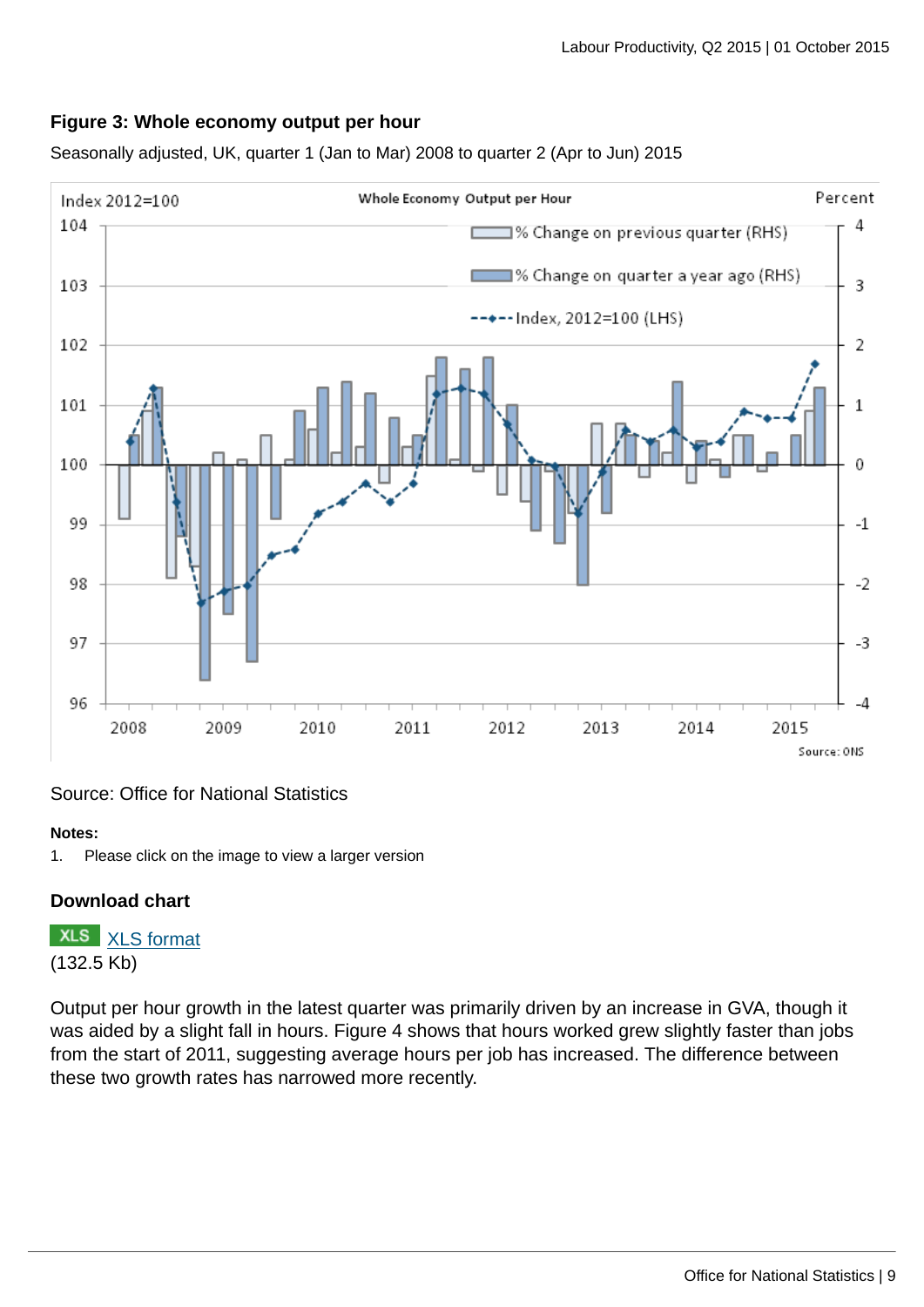## **Figure 4: Whole economy labour productivity components**

Seasonally adjusted, UK, quarter 1 (Jan to Mar) 2008 to quarter 2 (Apr to Jun) 2015



#### **Notes:**

## **Download chart**

**XLS** [XLS format](http://www.ons.gov.uk:80/ons/rel/productivity/labour-productivity/q2-2015/chd-components-of-productivity-measure.xls) (131 Kb)

Estimates for Market Sector output per worker growth have increased slightly faster than output per hour growth over recent years. This suggests that workers have been putting in more hours in the Market Sector, which excludes general government and Non-Profit Institutions Serving Households (NPISH).

In general terms, Market Sector output per hour growth continues to track that of the whole economy after the two measured converged following the financial crisis (see Figure 5).

<sup>1.</sup> Please click on the image to view a larger version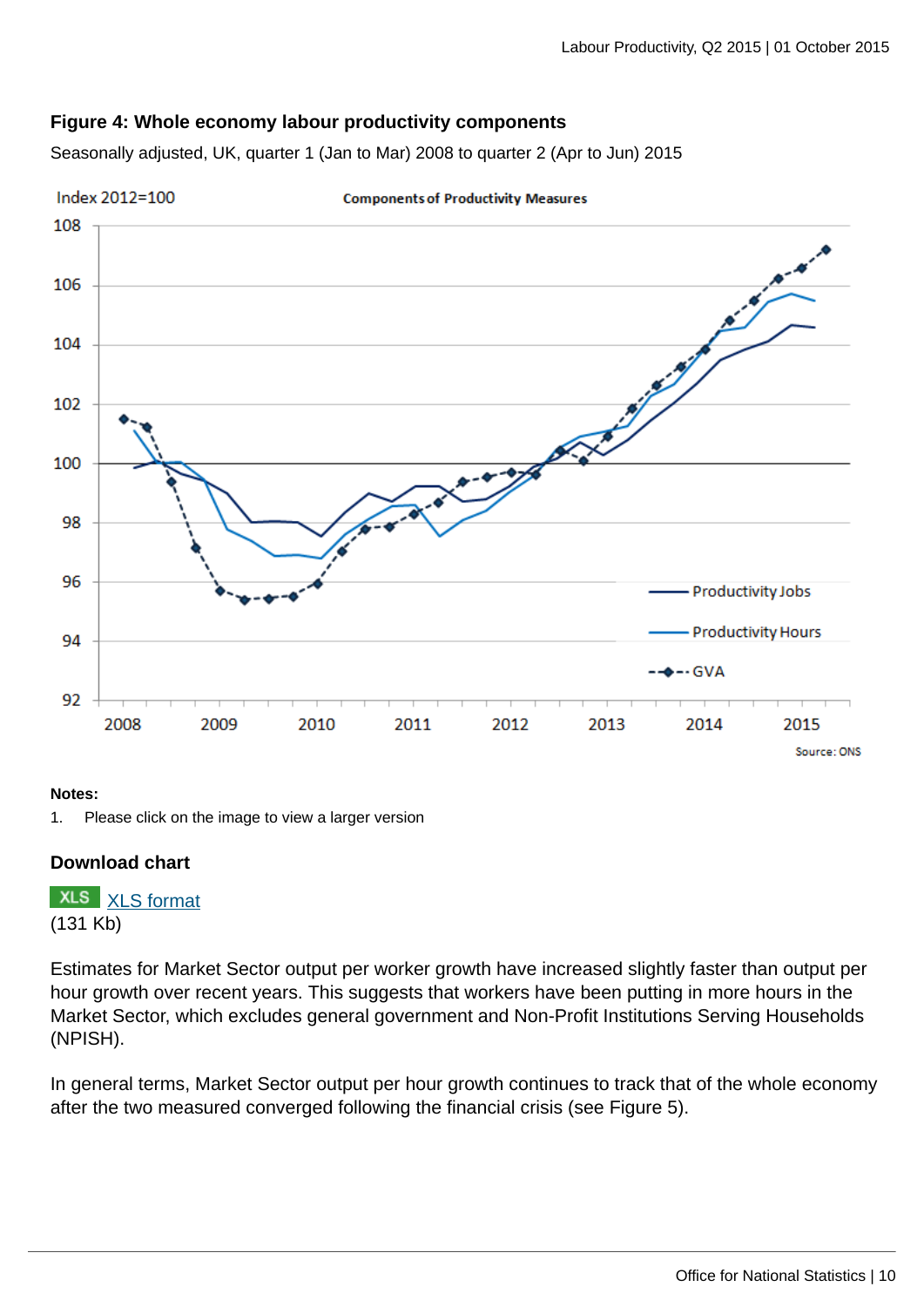

Seasonally adjusted, UK, quarter 1 (Jan to Mar) 2008 to quarter 2 (Apr to Jun) 2015



## Source: Office for National Statistics

#### **Notes:**

1. Please click on the image to view a larger version

## **Download chart**

**XLS** [XLS format](http://www.ons.gov.uk:80/ons/rel/productivity/labour-productivity/q2-2015/chd-ms-oph.xls) (133.5 Kb)

## **Manufacturing labour productivity measures**

Figure 6 shows output per hour in manufacturing in terms of annual changes and decomposed into broad component industries. Here the allocation element captures the effect of changes in output shares and relative prices within manufacturing. Prior to the economic downturn, most component industries made positive contributions to manufacturing productivity in most years. Since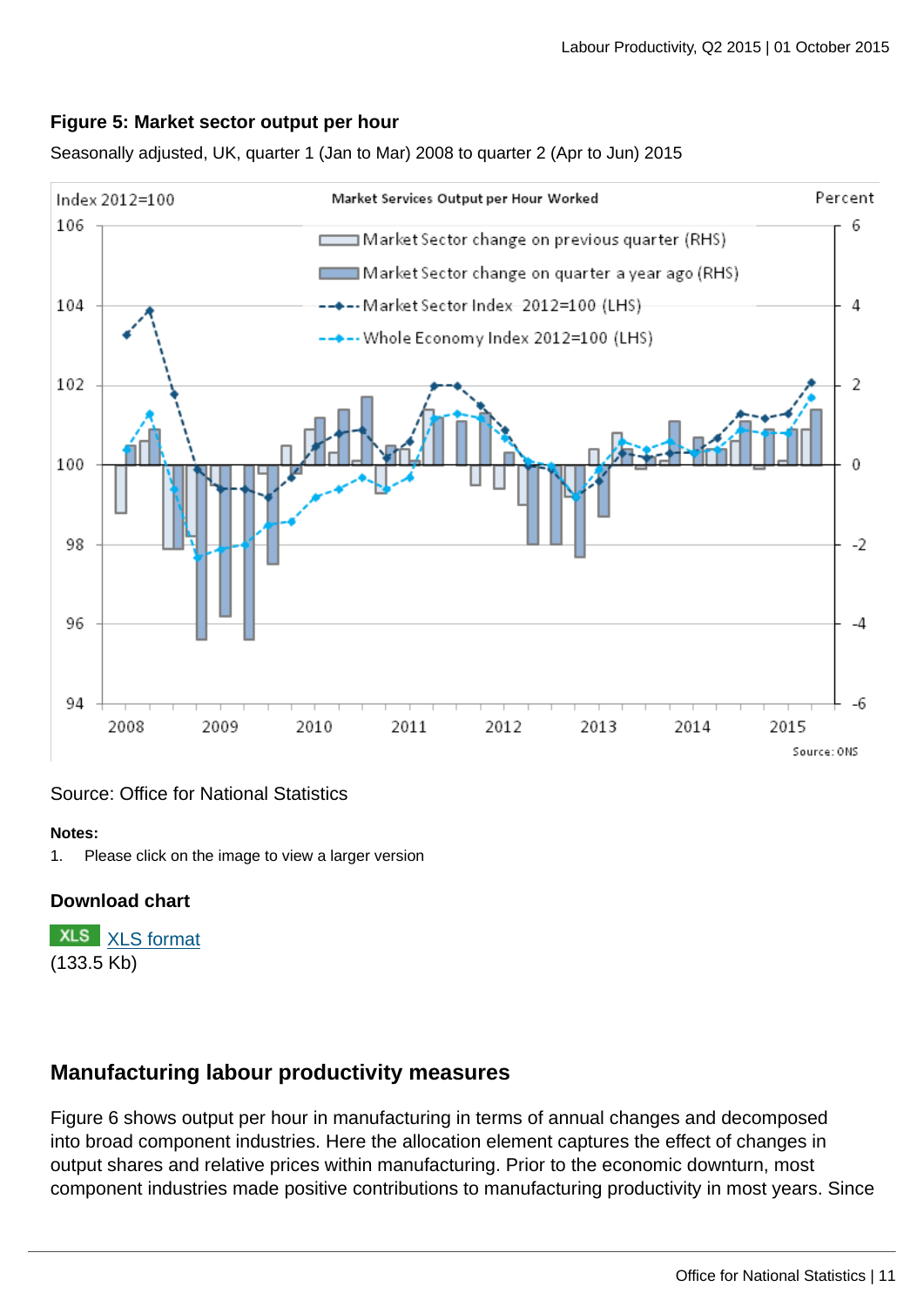2011, however, the picture has become more variable. A notable feature of Figure 6 is that the downturn in manufacturing output per hour on 2012 and 2013 was deeper than during the downturn in 2008 and 2009. Manufacturing output growth was negative in 2012 and 2013 but only marginally so. The weakness of manufacturing productivity in this period chiefly reflects remarkably strong manufacturing employment and hours worked.

## **Figure 6: Contributions to growth of manufacturing output per hour**

Seasonally adjusted, UK, annual 1998 to 2014



#### **Contributions to Manufacturing Output per Hour**

## Source: Office for National Statistics

#### **Notes:**

- 1. CA-CD + CM refers to Food products, beverages and tobacco (CA), Textiles, wearing apparel & leather (CB), Wood & paper products & printing (CC) and Coke & refined petroleum products (CD). CM refers to Other Manufacturing
- 2. CE,CF refers to Chemical and Pharmaceutical products
- 3. CG,CH refers to Rubber, plastics & other non-metallic minerals (CG), Basic metals and metal products (CH)
- 4. CI-CL refers to Computer products, Electrical equipment (CI,CJ), Machinery & equipment (CK) and Transport equipment (CL)
- 5. Please click on the image to view a larger version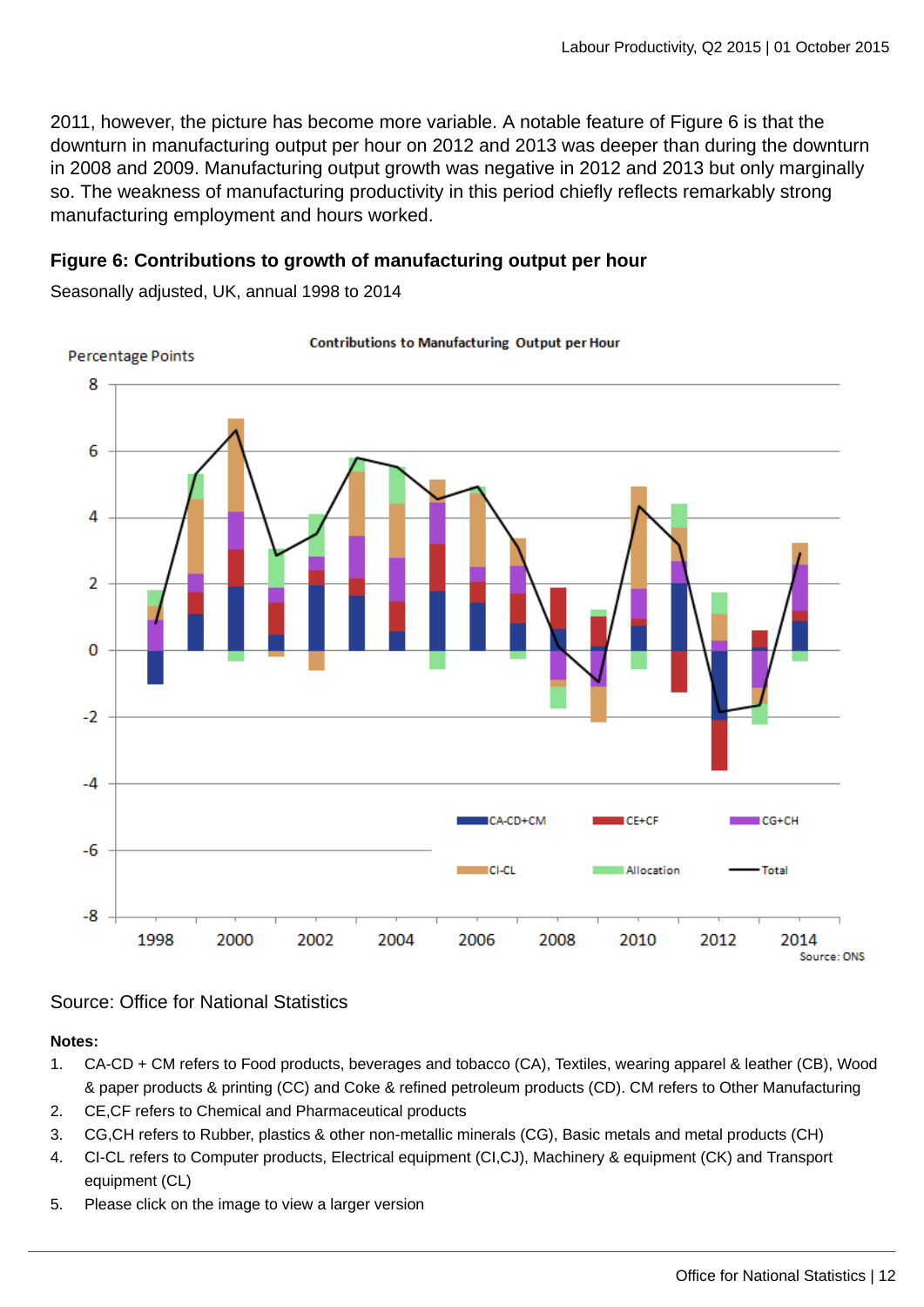## **Download chart**

**XLS** [XLS format](http://www.ons.gov.uk:80/ons/rel/productivity/labour-productivity/q2-2015/chd-manufacturing-composition-unlinked.xls) (37 Kb)

When manufacturing hours worked and jobs are separated from GVA, it is clear that both have flattened out from a strong downward trend in 2008 (see figure 7). Meanwhile, GVA estimates continue to bounce within a narrow range.

### **Figure 7: Components of manufacturing productivity measures**

Seasonally adjusted, UK, quarter 1 (Jan to Mar) 2008 to quarter 2 (Apr to Jun) 2015



Source: Office for National Statistics

#### **Notes:**

1. Please click on the image to view a larger version

## **Download chart**

**XLS** [XLS format](http://www.ons.gov.uk:80/ons/rel/productivity/labour-productivity/q2-2015/chd-components-of-manufacturing-productivity.xls) (132.5 Kb)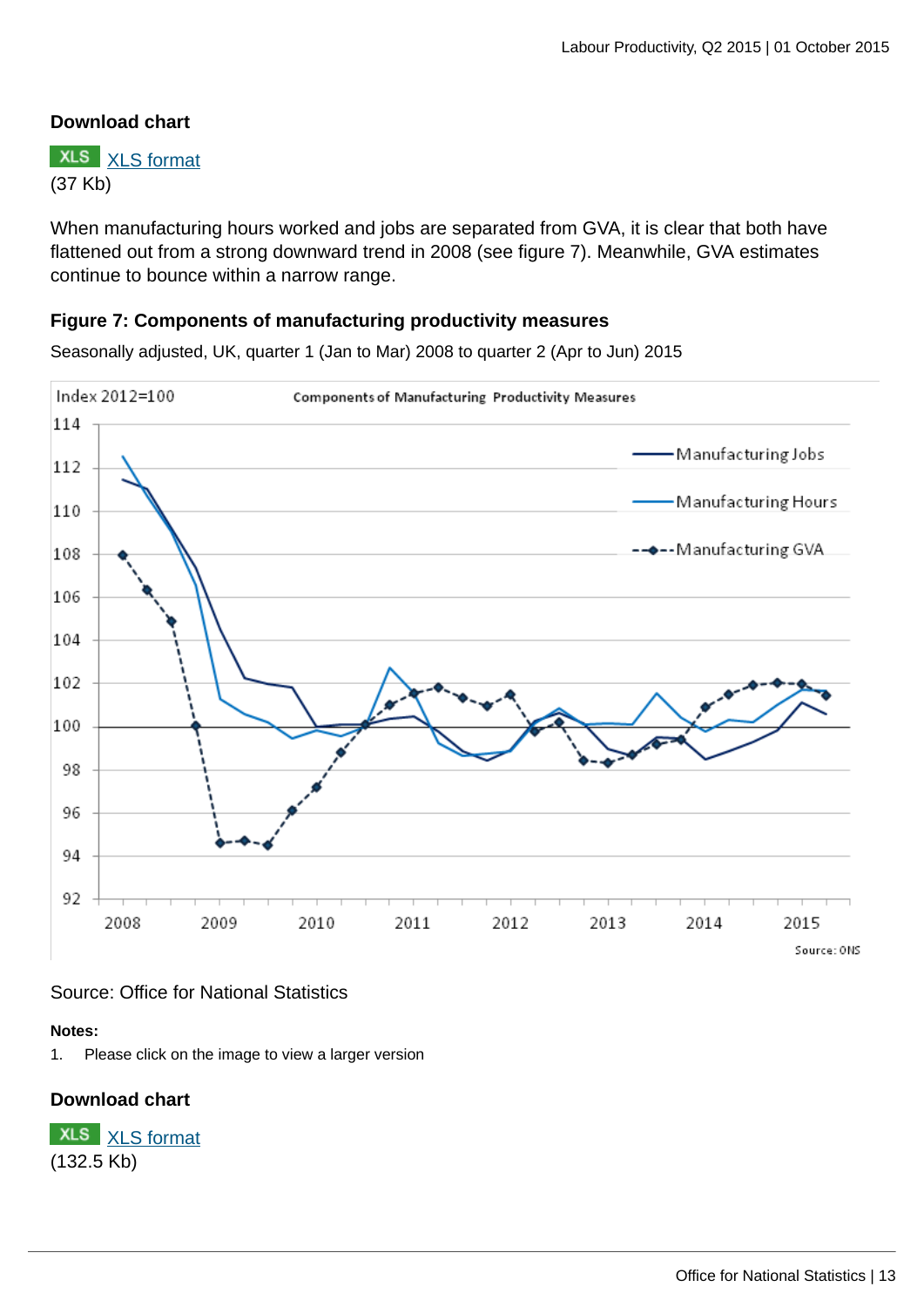More information on the labour productivity of sub-divisions of manufacturing is available in [Reference Table LPROD01 \(352.5 Kb Excel sheet\)\(](http://www.ons.gov.uk:80/ons/rel/productivity/labour-productivity/q2-2015/rft-lprod01.xls)Tables 3 and 4), and in the tables at the end of the pdf version of this statistical bulletin. Care should be taken in interpreting quarter on quarter movements in productivity estimates for individual sub-divisions, as small sample sizes of the source data can cause volatility.

Tables 3 and 4 include annual estimates for the level of productivity in £ terms for the National Accounts base year of 2012. These are estimates of GVA per unit of labour input and are not necessarily related to pay rates. Output per job (Table 3) varied from £44.1k in Textiles and leather (divisions 13-15) to £135.9k in Chemicals and pharmaceuticals (divisions 20-21). The average for the whole of manufacturing was £59.7k and the average for the whole economy was £48.2k in 2012.

Chemicals and pharmaceuticals was also top of the distribution for output per hour in 2012 (£73.2), with Basic metals and metal products (divisions 24-24) at the bottom of the distribution (£25.0). On this basis the average for manufacturing as a whole was £32.4 and the average for the whole economy was £30.2 per hour.

## **Services labour productivity measures**

Figure 8 provides a decomposition of growth of output per hour in services. Here the pattern since 2011 has also been weak by pre-downturn standards, though less so than in manufacturing. One noteworthy feature of this representation of the data is the comparatively large positive allocation components over 2005-2007, reflecting shifts towards high productivity components such as real estate and financial services.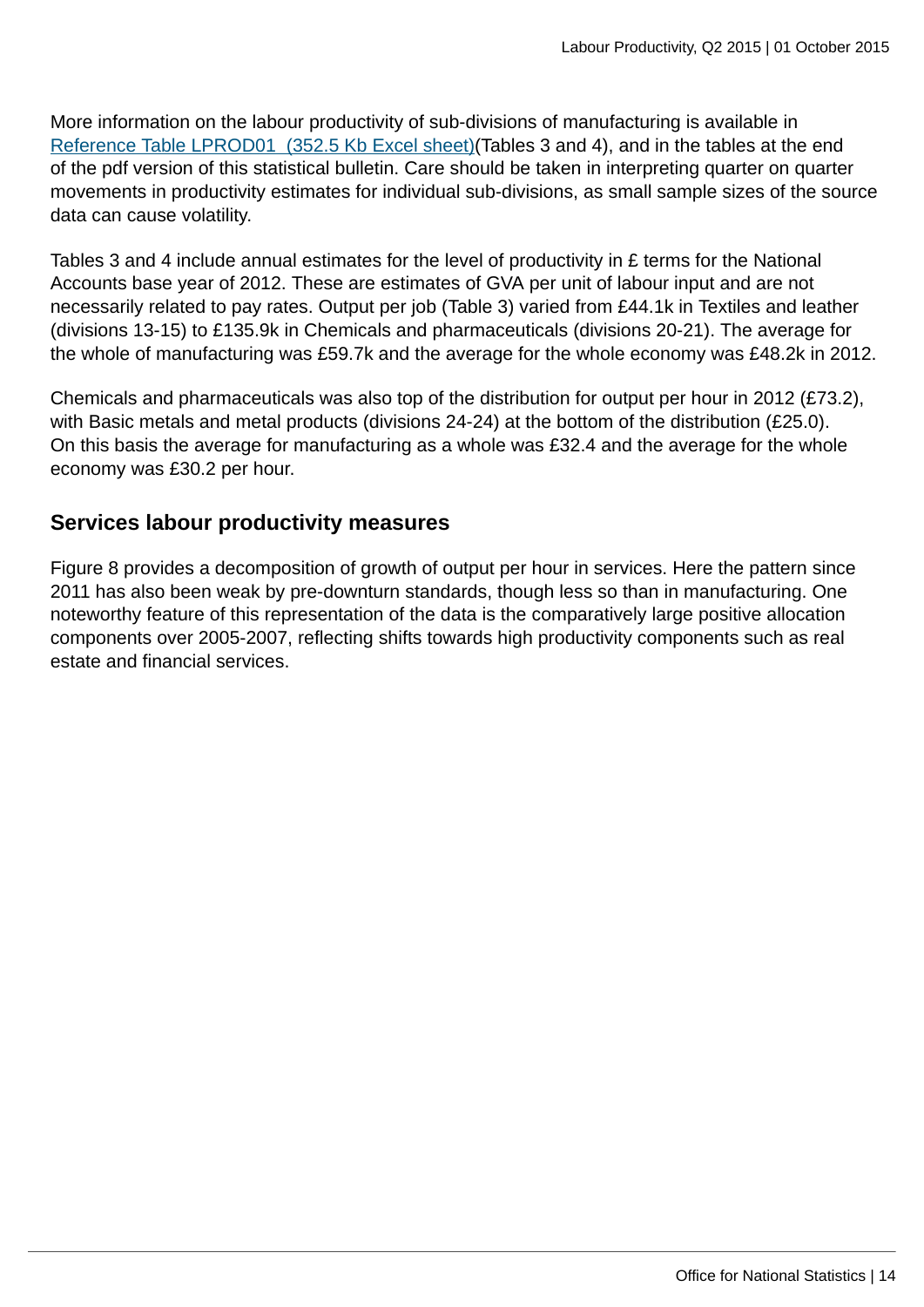## **Figure 8: Contributions to growth of services output per hour**

Seasonally adjusted, UK, annual 1998 to 2014



**Percentage Points** 

#### **Contributions to Services Output per Hour**

Source: Office for National Statistics

#### **Notes:**

- 1. G-I refers to Wholesale and retail trade; repair of motor vehicles and motorcycles (G), Transportation and storage (H) and Accommodation and food service activities (I)
- 2. J refers to Information and communication
- 3. K refers to Financial and insurance activities
- 4. L refers to Real Estate activities
- 5. M-N refers to Professional, scientific and technical activities (M), Administrative and support service activities (N)
- 6. O-Q refers to Government Services
- 7. R-U refers to Other Services
- 8. Please click on the image to view a larger version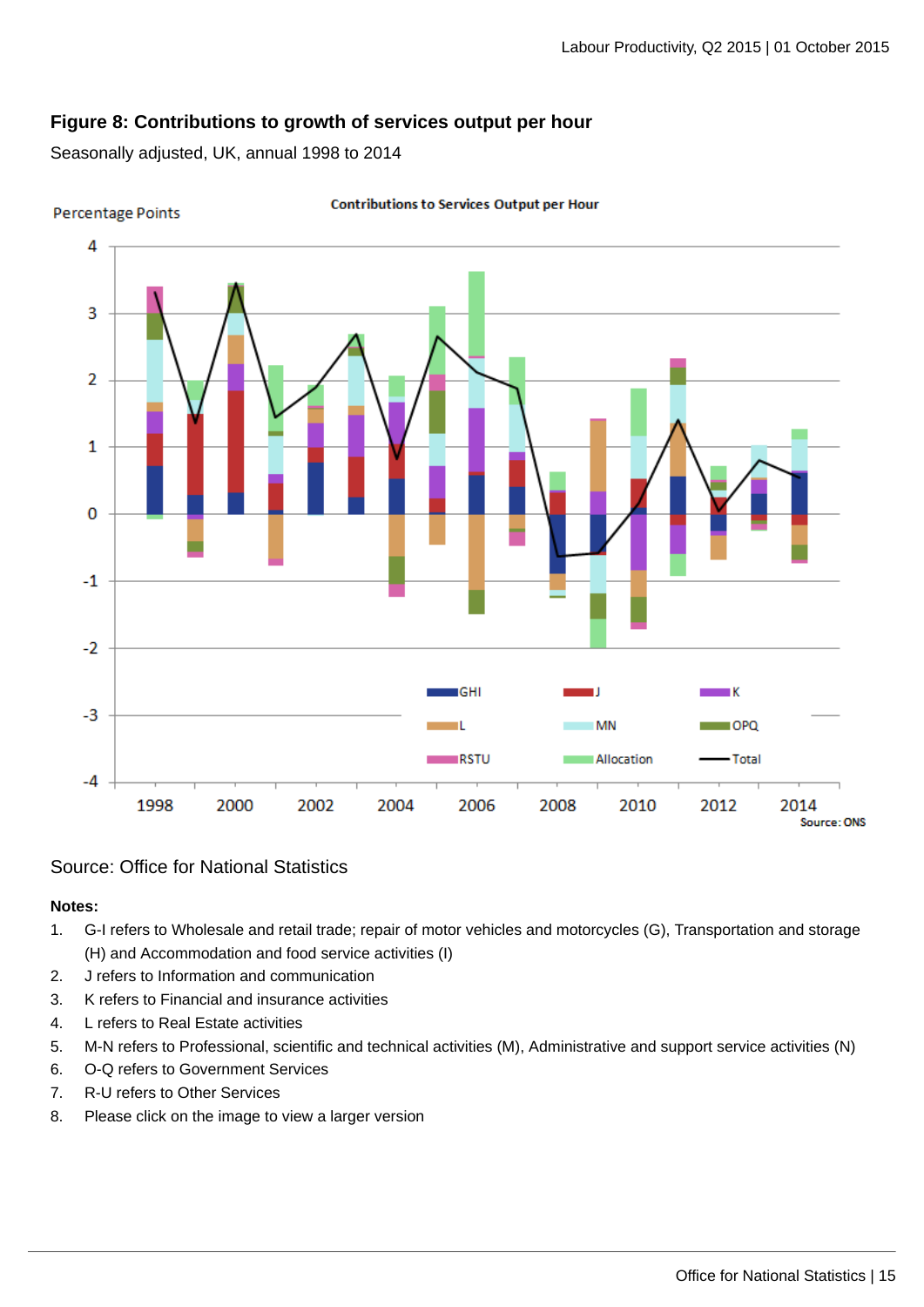## **Download chart**

**XLS** [XLS format](http://www.ons.gov.uk:80/ons/rel/productivity/labour-productivity/q2-2015/chd-services-composition-unlinked.xls) (40.5 Kb)

Overall, output per hour growth in services is now on a steady upward trend after a couple of periods of moving sideways between Q1 2009 and Q1 2011, then again Q3 2011 and Q2 2012.

The components of services output per hour are all on a strong upward growth trend (see Figure 9), although more recent data for hours and jobs are less robust. This slow down in hours and job growth, coupled with the positive GVA estimate, have driven the rise in output per hour for services in Q1.

## **Figure 9: Components of services productivity measures**

Seasonally adjusted, UK, quarter 1 (Jan to Mar) 2008 to quarter 2 (Apr to Jun) 2015



## Source: Office for National Statistics

#### **Notes:**

1. Please click on the image to view a larger version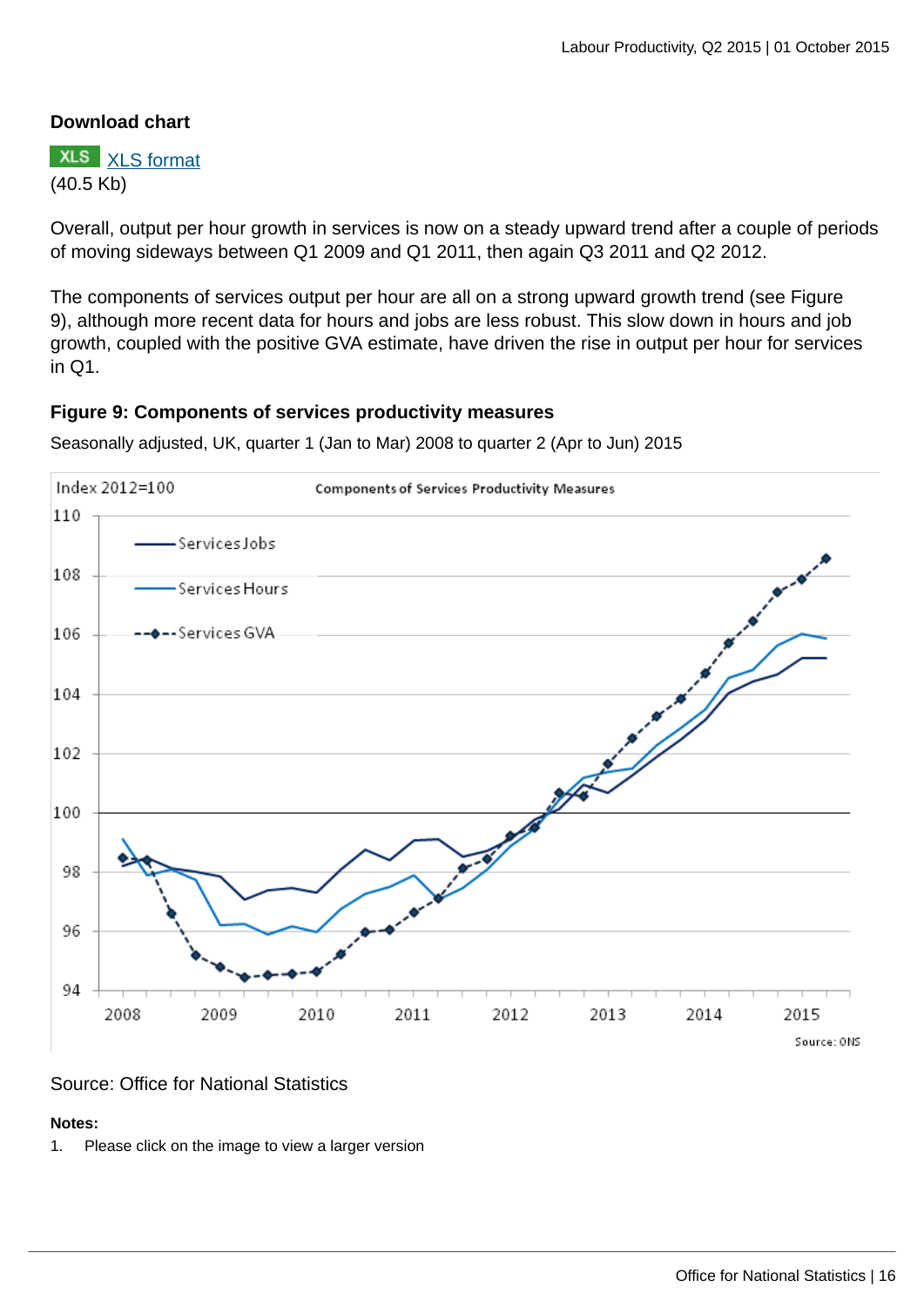## **Download chart**

**XLS** [XLS format](http://www.ons.gov.uk:80/ons/rel/productivity/labour-productivity/q2-2015/chd-components-of-services-productivity.xls) (132.5 Kb)

More information on labour productivity of services industries is available in Tables 5 and 6 of [Reference Table LPROD01 \(352.5 Kb Excel sheet\)a](http://www.ons.gov.uk:80/ons/rel/productivity/labour-productivity/q2-2015/rft-lprod01.xls)nd in the tables at the end of the PDF version of this statistical bulletin.

In general, the dispersion of labour productivity growth rates across service industries is less pronounced than within manufacturing. But the dispersion of productivity levels is more pronounced. Yet, it should be borne in mind that labour productivity in industry L (Real estate) is affected by the National Accounts concept of output from owner-occupied housing, which adds to the numerator but without a corresponding component in the denominator.

Excluding industry L, output per job in 2012 varied from £20.9k in Accommodation & food services (section I) to £100.3k in Finance & insurance (section K). These industries were also at the bottom and top of the productivity distribution in terms of output per hour (Table 6).

## **Revisions**

There are revisions to UK productivity estimates in this release due to the publication on 30 September 2015 of revised National Accounts estimates consistent with the UK National Accounts Blue Book Book 2015 which will be published on 31 October 2015. An [article](http://www.ons.gov.uk:80/ons/rel/naa1-rd/national-accounts-articles/impact-of-methods-changes-to-the-national-accounts--sector---financial-accounts-and-balance-of-payments--blue-book-and-pink-book-2015-.html) summarising the effects of methodological, classification and other changes implemented in the latest estimates was also published on 30 September 2015.

The effects of the changes in Blue Book 2015 have broadly increased GVA since 1997, though the increase is relatively modest and much smaller than the impact of changes in Blue Book 2014. The largest upward revisions come from extending the coverage of incomes accruing to small businesses and from newly available survey data from the Annual Business Survey and the International Trade in Services Survey, among others.

Output in recent years in the services sector has benefited from the upward revisions to the National Accounts, while the production sector has seen slight downward revisions over the same period.

In contrast to GVA data, there are few revisions to employment data from the Q1 edition of Labour Productivity. However, following feedback from users we revisited the seasonal adjustment review of productivity hours, conducted prior to the last release. Details of the second review are available from the [information note](http://www.ons.gov.uk/ons/guide-method/method-quality/specific/economy/productivity-measures/productivity-articles/new-developments-in-ons-labour-productivity-estimates-information-note-.pdf) published in September.

The additional review has resulted in hours data that are less volatile than those published in the previous release. This is partly due to a shift in the seasonal adjustment methodology, though we have also benchmarked hours data to Total Actual Weekly Hours Worked data from the Labour Force Survey.

Because shifts in GVA estimates tend to dominate changes to short term labour productivity, the effects of the revisions noted above have led to a larger upward shift in recent output per hour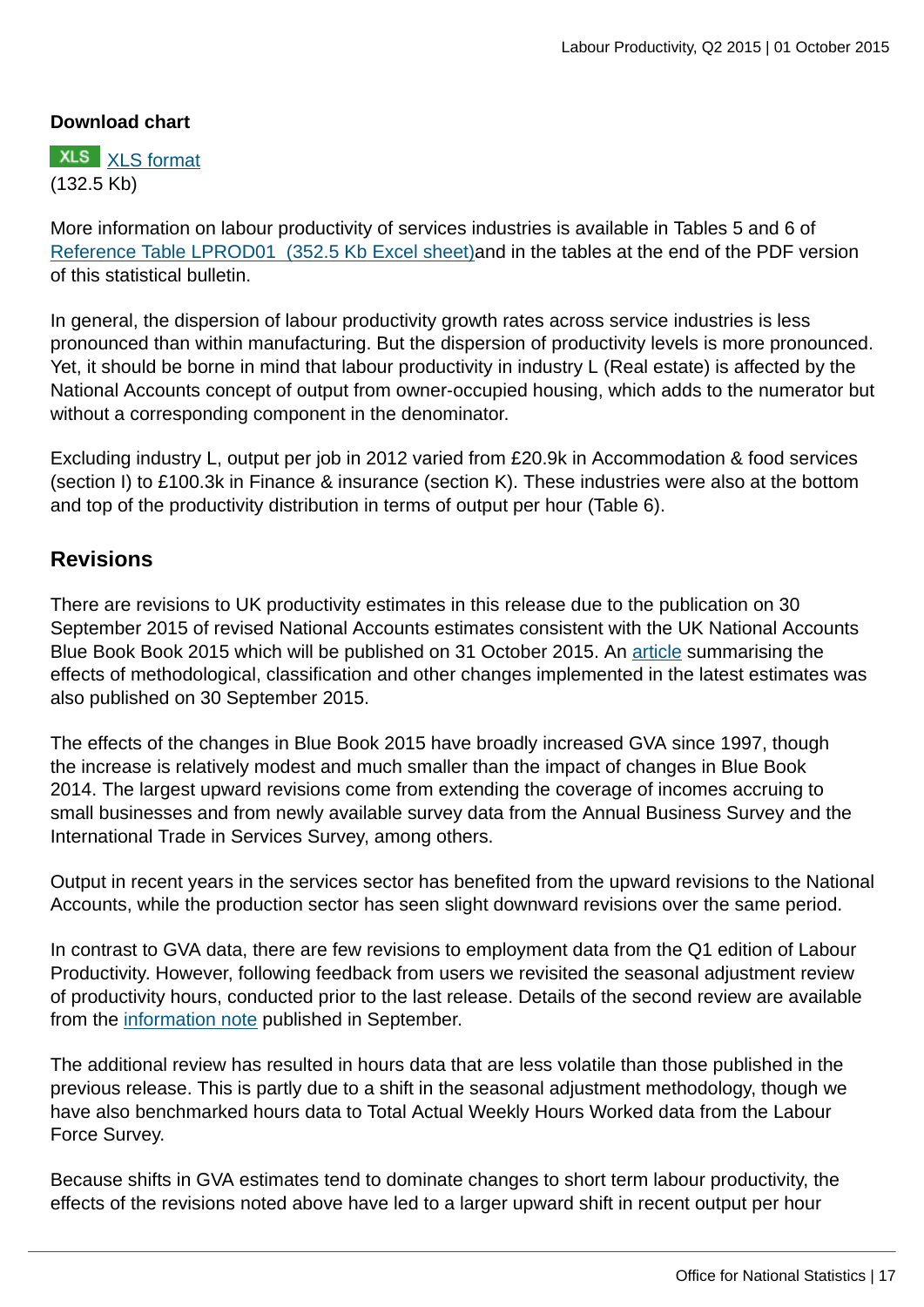data for services than for production. The upward revision is notable in the finance, insurance and other business services industry, where output per hour is on average 0.9% higher since Q1 2008 following revisions from Blue Book 2015 and changes to hours data. Productivity has grown in this industry despite the corrections to insurance data noted above.

Blue Book 2015 changes have also led to revisions to estimates of Compensation of Employees (COE) which affects estimates of unit labour costs. Growth of COE has been revised down by 0.3%, 0.4% and 0.9% in 2012, 2013 and 2014, respectively. Over a longer time span, the impact of Blue Book 15 on COE is much more modest.

Whole economy ULC growth has been revised downwards by 1.2% in 2013 and 1.0% in 2014. The downward revision in 2013 mainly reflects the large downward revision in growth of output per hour, while the 2014 revision is mainly due to the downward revision to COE growth.

Table A below summarises differences between first published estimates for each of the statistics in the first column with the estimates for the same statistics published three years later. This summary is based on five years of data, that is, for first estimates of quarters between Q3 2007 and Q2 20121, which is the last quarter for which a three-year revision history is available. The averages of these differences with and without regard to sign are shown in the right hand columns of the table. These can be compared with the estimated values in the latest quarter (Q2 2015) shown in the second column. Additional information on revisions to these and other statistics published in this release is available in the [Revisions Triangles \(2.46 Mb Excel sheet\)](http://www.ons.gov.uk:80/ons/rel/productivity/labour-productivity/q2-2015/rft-lprodrev.xls) component of this release.

## **Table A: Revisions analysis**

Whole economy

| Change on quarter a<br>year ago | Value in latest period<br>(per cent) |        | Average over 5 years Average over 5 years<br>(bias) without regard to sign<br>(average absolute<br>revision) |
|---------------------------------|--------------------------------------|--------|--------------------------------------------------------------------------------------------------------------|
| Output per worker               | 1.1                                  | 0.1    | 0.9                                                                                                          |
| Output per job                  | 1.3                                  | 0.1    | 0.9                                                                                                          |
| Output per hour                 | 1.3                                  | 0.1    | 0.8                                                                                                          |
| Unit labour costs               | 2.2                                  | $-0.2$ | 1.3                                                                                                          |
| Unit wage costs                 | 1.9                                  | $-0.4$ | 1.3                                                                                                          |

Revisions between first publication and estimates five years later (2007Q3 - 2012Q2)

**Table source:** Office for National Statistics

## **Download table**

**XLS** [XLS format](http://www.ons.gov.uk:80/ons/rel/productivity/labour-productivity/q2-2015/prt-table-b.xls) (19.5 Kb)

This revisions analysis shows that whole economy labour productivity growth estimates have tended to be revised up very slightly over time (on a year-on-year basis). Growth of unit labour costs and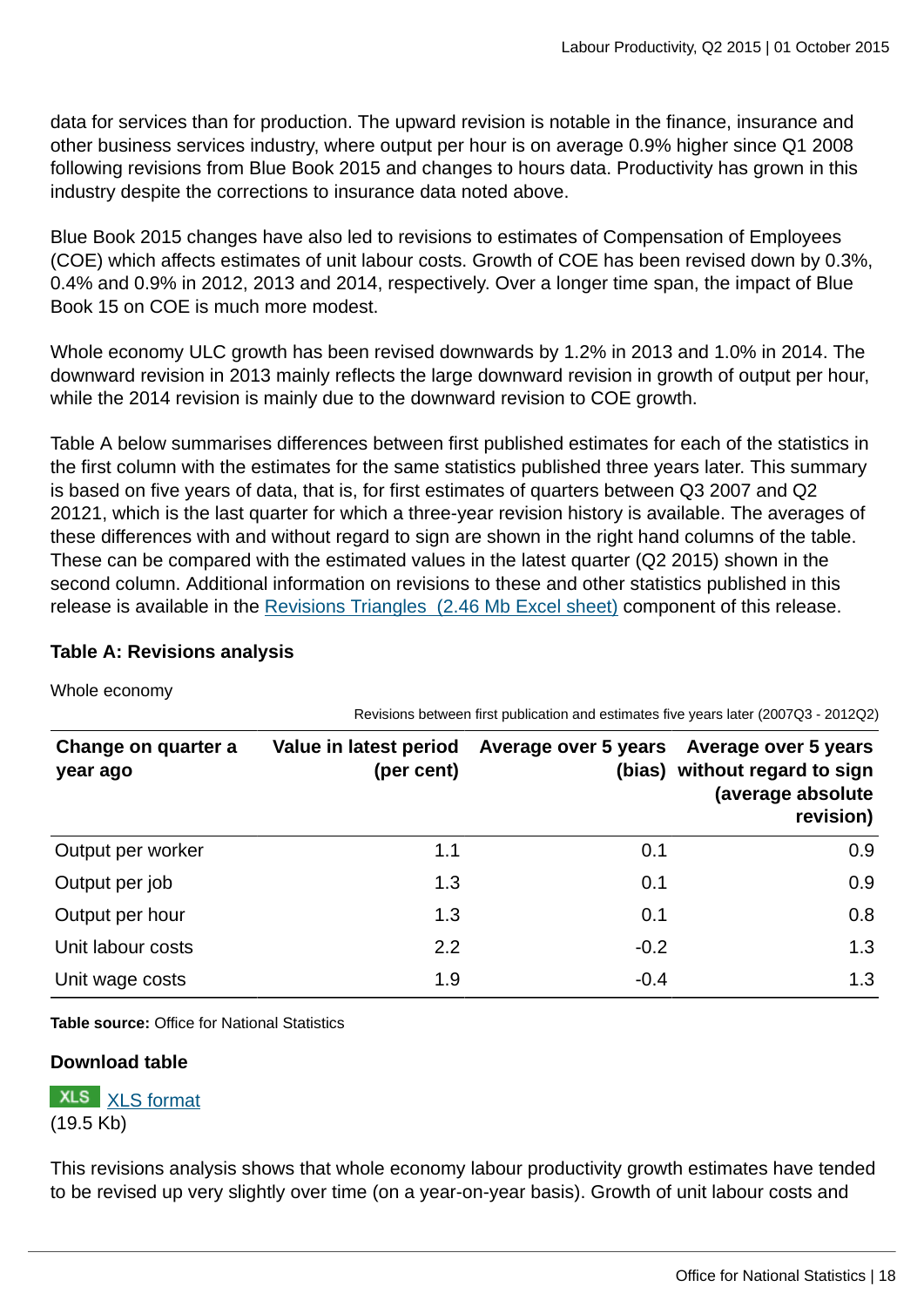unit wage costs has tended to be revised downwards. Were the average revisions to apply to the current release, growth of output per hour in the year to the second quarter of 2015 would be revised from 1.3% to 1.4% over the next three years. Growth of unit labour costs would be revised from 2.2% to 2.0%, while growth of unit wage costs would be revised from 1.9% to 1.5% over the same period.

A research note, ['sources of revisions to labour productivity estimates ' \(145.4 Kb Pdf\)](http://www.ons.gov.uk:80/ons/rel/productivity/labour-productivity/q1-2012/rpd-lprod-revisions-paper-june12.pdf) is available on the ONS website.

## **Notes on sources**

The measure of output used in these statistics is the chain volume (real) measure of Gross Value Added (GVA) at basic prices, with the exception of the regional analysis in Table 9, where the output measure is nominal GVA (NGVA). These measures differ because NGVA is not adjusted to account for price changes; this means that if prices were to rise more quickly in one region than the others, then this would be reflected in apparent improved measured productivity performance in that region relative to the others. At the whole economy level, real GVA is balanced to other estimates of economic activity, primarily from the expenditure approach. Below the whole economy level, real GVA is generally estimated by deflating measures of turnover; these estimates are not balanced through the supply-use framework and the deflation method is likely to produce biased estimates. This should be borne in mind in interpreting labour productivity estimates below the whole economy level.

Labour input measures used in this bulletin are known as 'productivity jobs' and 'productivity hours'. Productivity jobs differ from the workforce jobs (WFJ) estimates published in Table 6 of the ONS [Labour Market Statistics](http://www.ons.gov.uk/ons/rel/lms/labour-market-statistics/index.html) Bulletin, in three ways:

- To achieve consistency with the measurement of GVA, the employee component of productivity jobs is derived on a reporting unit (RU) basis, whereas the employee component of the WFJ estimates is on a local unit (LU) basis. This is explained further below.
- Productivity jobs are scaled so industries sum to total LFS jobs. Note that this constraint is applied in non-seasonally adjusted terms. The nature of the seasonal adjustment process means that the sum of seasonally adjusted productivity jobs and hours by industry can differ slightly from the seasonally adjusted LFS totals.
- Productivity jobs are calendar quarter average estimates whereas WFJ estimates are provided for the last month of each quarter.

Productivity hours are derived by multiplying employee and self-employed jobs at an industry level (before seasonal adjustment) by average actual hours worked from the LFS at an industry level. Results are scaled so industries sum to total unadjusted LFS hours, and then seasonally adjusted.

Industry estimates of average hours derived in this process differ from published estimates (found in Table HOUR03 in the [Labour Market Statistics](http://www.ons.gov.uk:80/ons/rel/lms/labour-market-statistics/index.html) release) as the HOUR03 estimates are calculated by allocating all hours worked to the industry of main employment, whereas the productivity hours system takes account of hours worked in first and second jobs by industry.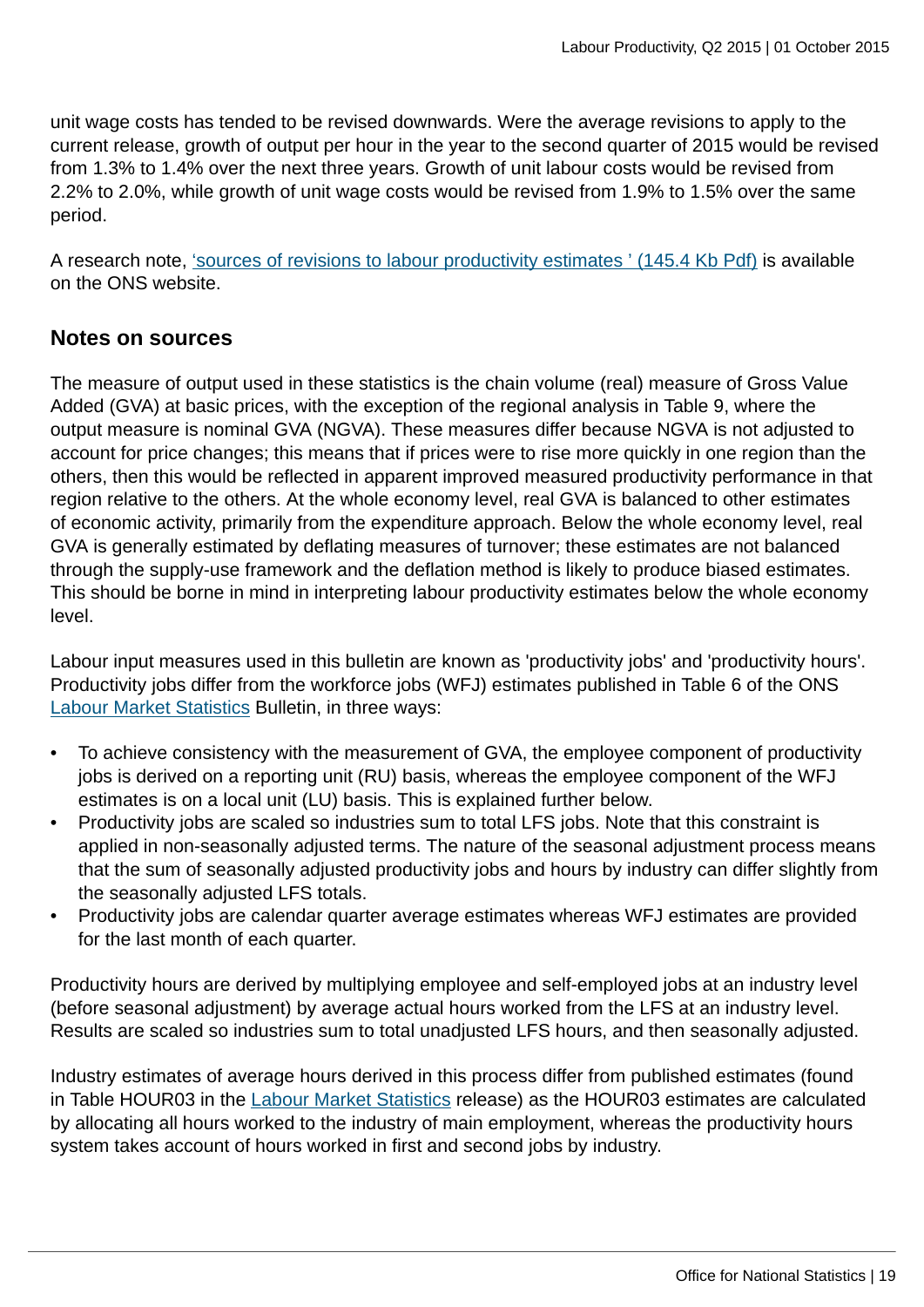Whole economy unit labour costs are calculated as the ratio of total labour costs (that is, the product of labour input and costs per unit of labour) to GVA. Further detail on the methodology can be found in [Revised methodology for unit wage costs and unit labour costs: explanation and impact.](http://www.ons.gov.uk:80/ons/rel/icp/productivity-measures/revised-methodology-for-unit-wage-costs-and-unit-labour-costs--explanation-and-impact.html)

Manufacturing unit wage costs are calculated as the ratio of manufacturing average weekly earnings (AWE) to manufacturing output per filled job. On 28 November 2012 ONS published [Productivity](http://www.ons.gov.uk:80/ons/rel/icp/productivity-measures/sectional-unit-labour-costs/index.html) [Measures: Sectional Unit Labour Costs](http://www.ons.gov.uk:80/ons/rel/icp/productivity-measures/sectional-unit-labour-costs/index.html) describing new measures of unit labour costs below the whole economy level, and proposing to replace the currently published series for manufacturing unit wage costs with a broader and more consistent measure of unit labour costs.

## **What is a reporting unit?**

The term 'enterprise' is used by ONS to describe the structure of a company. Individual workplaces are known as 'local units' and a group of local units under common ownership is called the 'enterprise'. In ONS business surveys, reporting units are the parts of enterprises that return data to ONS. While the majority of reporting units and enterprises are the same, larger enterprises have been split into reporting units to make the reporting easier.

For most business surveys run by ONS, forms are sent to the reporting unit rather than local units, in other words, to the head office rather than individual workplaces. This enables ONS to gather information on a greater proportion of total business activity than would be possible by sending forms to a selection of local units. But it has the disadvantage that it is difficult to make regional estimates – for instance all the employment of, say, a chain of shops would be reported as being concentrated at the site of the head office.

Further differences between reporting unit and local unit data can be seen in the industry coding. Take, for example, a reporting unit with three cake shops and one bakery, each employing five people. The local unit analysis would put 15 employees in the retail industry and five employees in the manufacturing industry. But the reporting unit series puts all 20 people into the industry with the majority activity, in this case, retailing. Detailed industry figures compiled using the local unit approach will therefore be different from industry figures using the reporting unit approach, although the totals will be the same at the whole economy level.

## **Background notes**

## 1. **This statistical bulletin**

This statistical bulletin presents Labour Productivity estimates for the UK. More detail can be found on the [Productivity Measures Topic page](http://www.ons.gov.uk/ons/taxonomy/index.html?nscl=Productivity+Measures) on the ONS website.

Index numbers are referenced to 2012=100, are classified to the 2007 revision to the Standard Industrial Classification (SIC) and are seasonally adjusted.

Quarter on previous quarter changes in output per job and output per hour worked for some of the manufacturing sub-divisions and services sections should be interpreted with caution as the small sample sizes used can cause volatility.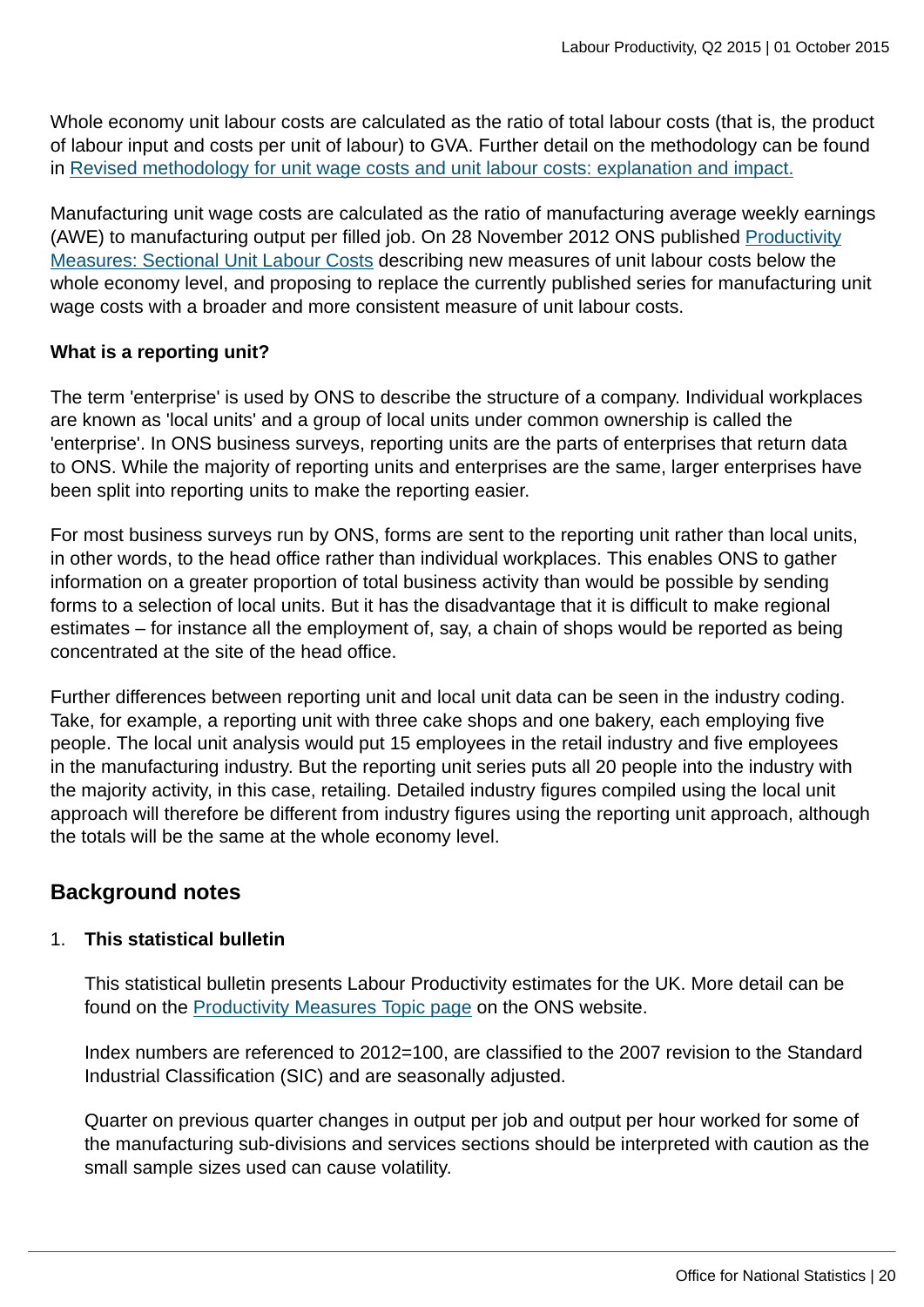## 2. **Quality and Methodology**

A revised and updated [Quality and Methodology Information paper \(649 Kb Pdf\)](http://www.ons.gov.uk:80/ons/guide-method/method-quality/quality/quality-information/economic-statistics/quality-and-methodology-information-for-labour-productivity.pdf) for Labour Productivity was published in March 2012. This paper describes the intended uses of the statistics presented in this publication, their quality and methods used to produce them. It also includes more information on the uses and limitations of labour productivity estimates

## 3. **Future developments**

ONS published '[Productivity measures and analysis: ONS work plan \(241 Kb Word](http://www.ons.gov.uk:80/ons/guide-method/method-quality/specific/economy/productivity-measures/productivity-articles/productivity-measures-and-analysis--ons-work-plan.doc) [document\)](http://www.ons.gov.uk:80/ons/guide-method/method-quality/specific/economy/productivity-measures/productivity-articles/productivity-measures-and-analysis--ons-work-plan.doc)' in February 2015, reviewing developments since the last productivity workplan was published in 2006 and setting out priorities for future work. Although this was not a formal consultation document, ONS welcomes feedback from users, which can be sent to [productivity@ons.gsi.gov.uk](mailto:productivity@ons.gsi.gov.uk).

In 2012 ONS developed new and improved measures of labour input as part of ongoing work to comply with EU regulations. Specifically, these new measures provide an industry breakdown of employment (i.e. on a headcount basis rather than a job basis), and provide a split between employees and the self-employed. For methodological consistency, this work has also made some changes to the computation of corresponding hours series. These series are currently available on the Eurostat website and ONS has published an article entitled Introducing New Labour Productivity Statistics which describes these new series.

In response to user requests, ONS has now published selected estimates of labour productivity using the new and improved estimates of labour inputs, together with comparisons against the corresponding estimates from the existing productivity system. These are available as an additional reference table component (table NEWLPROD01) of the aforementioned article.

## 4. **Other data on productivity**

ONS has published [Labour Productivity Measures from the ABS, 2008-2012](http://www.ons.gov.uk:80/ons/rel/icp/productivity-measures/index.html). This article uses published estimates from the Annual Business Survey (ABS) to provided more detailed information on recent trends in labour productivity by industry than those available from other sources.

ONS publishes [International comparisons of labour productivity](http://www.ons.gov.uk:80/ons/rel/icp/international-comparisons-of-productivity/index.html) in levels and growth rates for the G7 countries.

More international data on productivity are available from the [OECD](http://www.ons.gov.uk:80/ons/external-links/organisations/oecd/oecd--main-economic-indicators--mei-.html), [Eurostat,](http://epp.eurostat.ec.europa.eu/portal/page/portal/national_accounts/data/database) and the [Conference Board.](http://www.conference-board.org/data/economydatabase)

ONS publishes experimental estimates of [Multi-factor productivity](http://www.ons.gov.uk:80/ons/rel/icp/multi-factor-productivity--experimental-/index.html) (MFP), which decompose output growth into the contributions that can be accounted for by labour and capital inputs. In these estimates, the contribution of labour is further decomposed into quantity (hours worked) and quality dimensions.

ONS also publishes [experimental indices of labour costs per hour.](http://www.ons.gov.uk/ons/rel/ilch/index-of-labour-costs-per-hour--experimental-/index.html) These differ from the concept of labour costs used in the unit labour cost estimates in this release. The main difference is that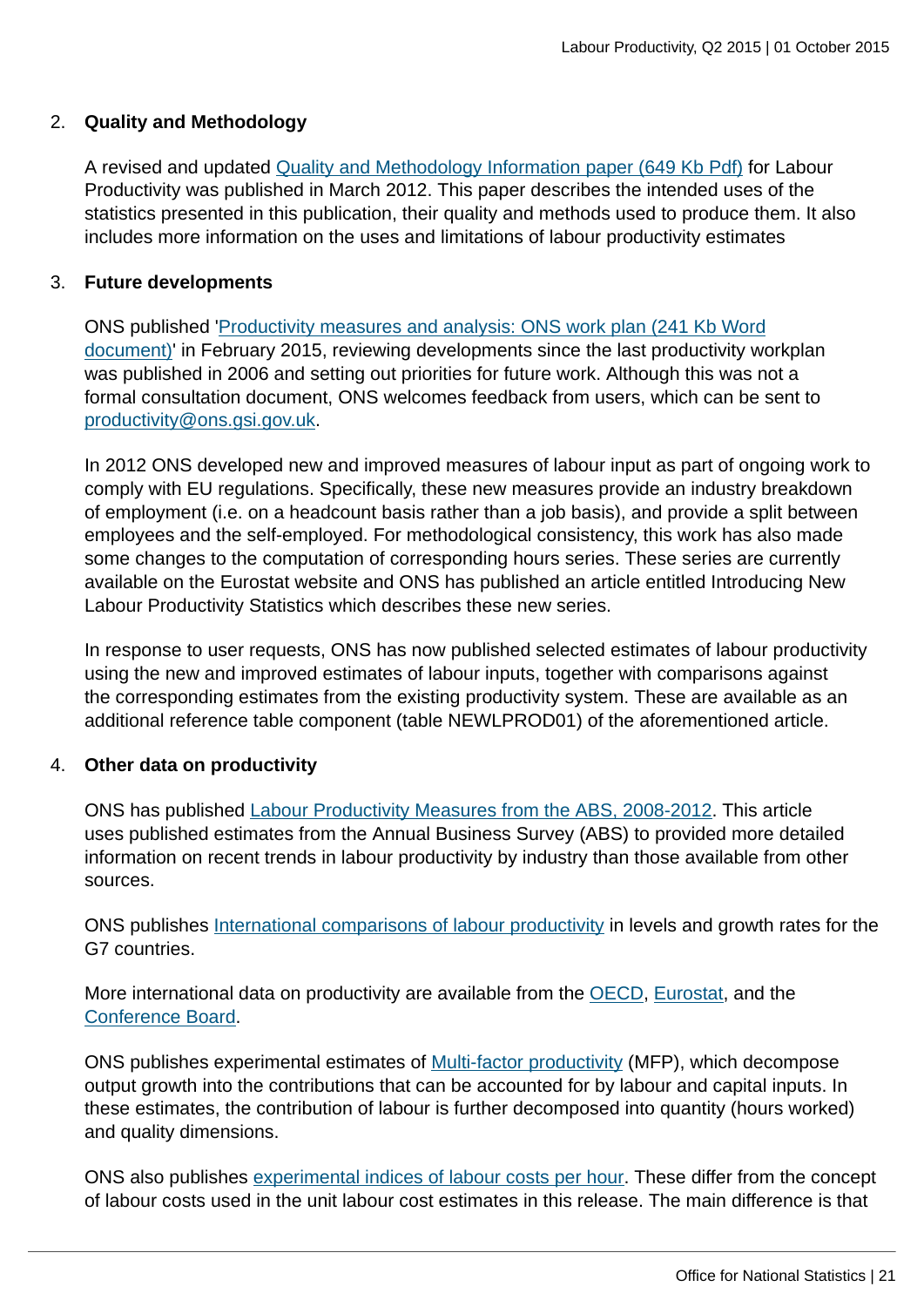experimental indices of labour costs per hour relate to employees only, whereas unit labour costs also include the labour remuneration of the self-employed.

Lastly, ONS publishes a range of [Public sector productivitym](http://www.ons.gov.uk/ons/guide-method/method-quality/specific/economy/productivity-measures/public-service-productivity/faqs/index.html)easures and related articles. These measures define productivity differently from that used in the ONS labour productivity and MFP estimates. Further information can be found in [Phelps \(2010\) \(252.5 Kb Pdf\)](http://www.ons.gov.uk:80/ons/rel/elmr/economic-and-labour-market-review/no--5--may-2010/comparing-different-estimates-of-productivity-produced-by-the-office-for-national-statistics.pdf) and in an ONS [Information Note \(433.2 Kb Pdf\)](http://www.ons.gov.uk:80/ons/guide-method/method-quality/specific/economy/productivity-measures/productivity-articles/comparing-public-service-productivity-estimates.pdf) published on 4 June 2015.

More information on the range of ONS productivity estimates can be found in the [ONS](http://www.ons.gov.uk/ons/guide-method/method-quality/specific/economy/productivity-measures/productivity-handbook/index.html) [Productivity Handbook](http://www.ons.gov.uk/ons/guide-method/method-quality/specific/economy/productivity-measures/productivity-handbook/index.html).

### 5. **User engagement**

ONS hosted a half-day workshop for users of productivity statistics in London on 4 February 2015. Presentation slides and a [note of the workshop](http://www.ons.gov.uk/ons/guide-method/method-quality/specific/economy/productivity-measures/productivity-articles/index.html) are available. If you are interested in attending future workshops or if you have any comments on this release please email [Productivity@ons.gsi.gov.uk](mailto:Productivity@ons.gsi.gov.uk).

You can follow ONS on [Twitter](http://www.ons.gov.uk:80/ons/external-links/social-media/ons-twitter.html) and [Facebook.](http://www.ons.gov.uk:80/ons/external-links/social-media/index.html)

### 6. **Publication policy**

Details of the policy governing the release of new data are available from the [UK Statistics](http://www.statisticsauthority.gov.uk/assessment/code-of-practice/index.html) [Authority](http://www.statisticsauthority.gov.uk/assessment/code-of-practice/index.html) or from the Media Relations Office email: [media.relations@ons.gsi.gov.uk.](mailto:media.relations@ons.gsi.gov.uk) A [list of the](http://www.ons.gov.uk:80/ons/rel/productivity/labour-productivity/q2-2015/pra.html) [names of those given pre-publication](http://www.ons.gov.uk:80/ons/rel/productivity/labour-productivity/q2-2015/pra.html) access to the contents of this bulletin is also available.

7. Details of the policy governing the release of new data are available by visiting [www.statisticsauthority.gov.uk/assessment/code-of-practice/index.html](http://www.statisticsauthority.gov.uk/assessment/code-of-practice/index.html) or from the Media Relations Office email: [media.relations@ons.gsi.gov.uk](mailto:media.relations@ons.gsi.gov.uk)

## **Copyright**

## © Crown copyright 2015

You may use or re-use this information (not including logos) free of charge in any format or medium, under the terms of the Open Government Licence. To view this licence, visit www.nationalarchives.gov.uk/doc/open-government-licence/ or write to the Information Policy Team, The National Archives, Kew, London TW9 4DU, or email: [psi@nationalarchives.gsi.gov.uk](mailto:psi@nationalarchives.gsi.gov.uk).

This document is also available on our website at [www.ons.gov.uk.](http://www.ons.gov.uk/)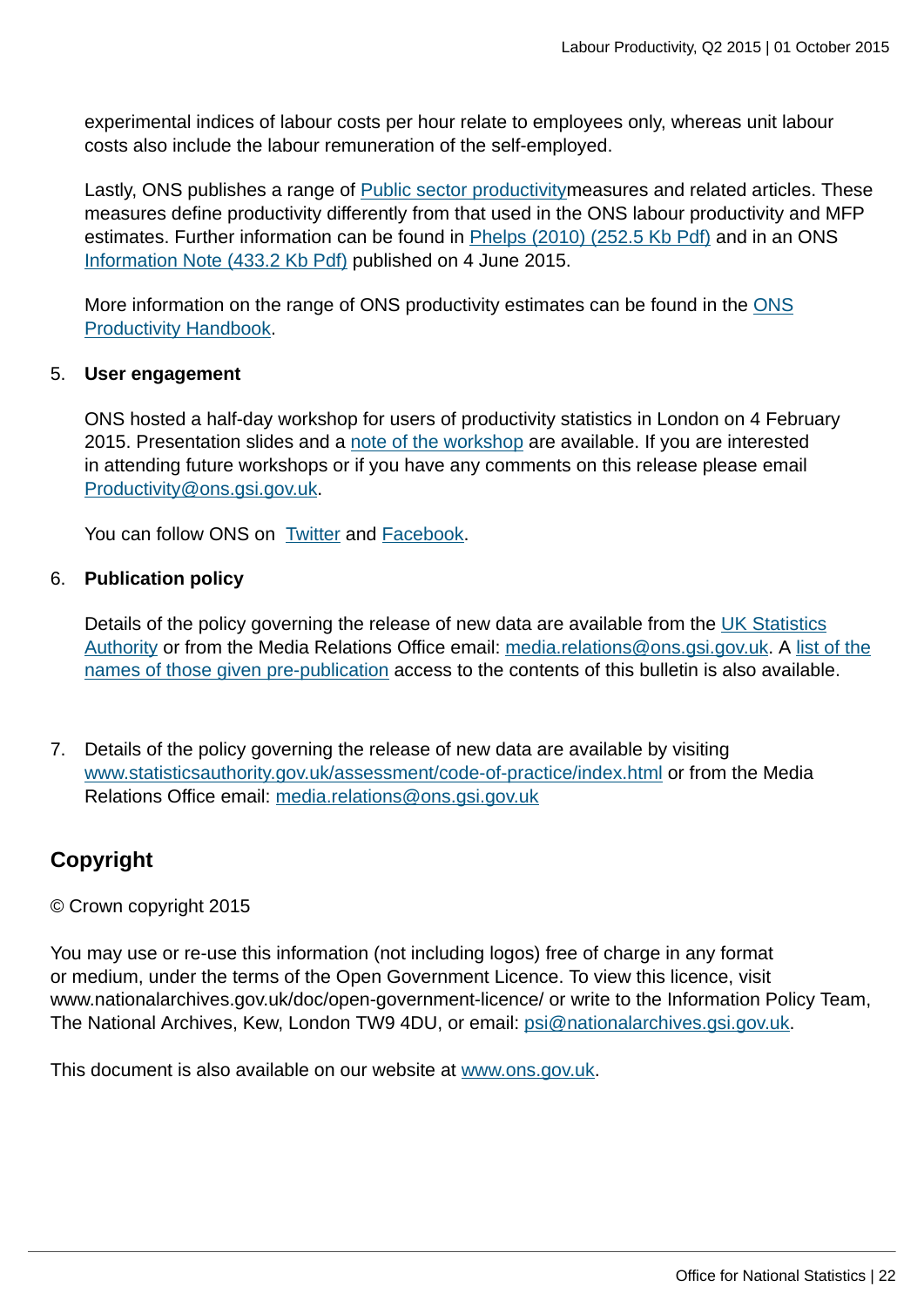## **Statistical contacts**

| <b>Name</b>          | <b>Phone</b> | <b>Department</b>       | <b>Email</b>                                                       |
|----------------------|--------------|-------------------------|--------------------------------------------------------------------|
| <b>Stuart Newman</b> |              |                         | +44 (0)1633 651824 Office of the Chief productivity@ons.gsi.gov.uk |
|                      |              | <b>Economic Adviser</b> |                                                                    |

## **Issuing Body:** Office for National Statistics

# **Media Contact Details:**

Telephone: 0845 604 1858 (8.30am-5.30pm Weekdays)

Emergency out of hours (limited service): 07867 906553

Email: [media.relations@ons.gsi.gov.uk](mailto:media.relations@ons.gsi.gov.uk)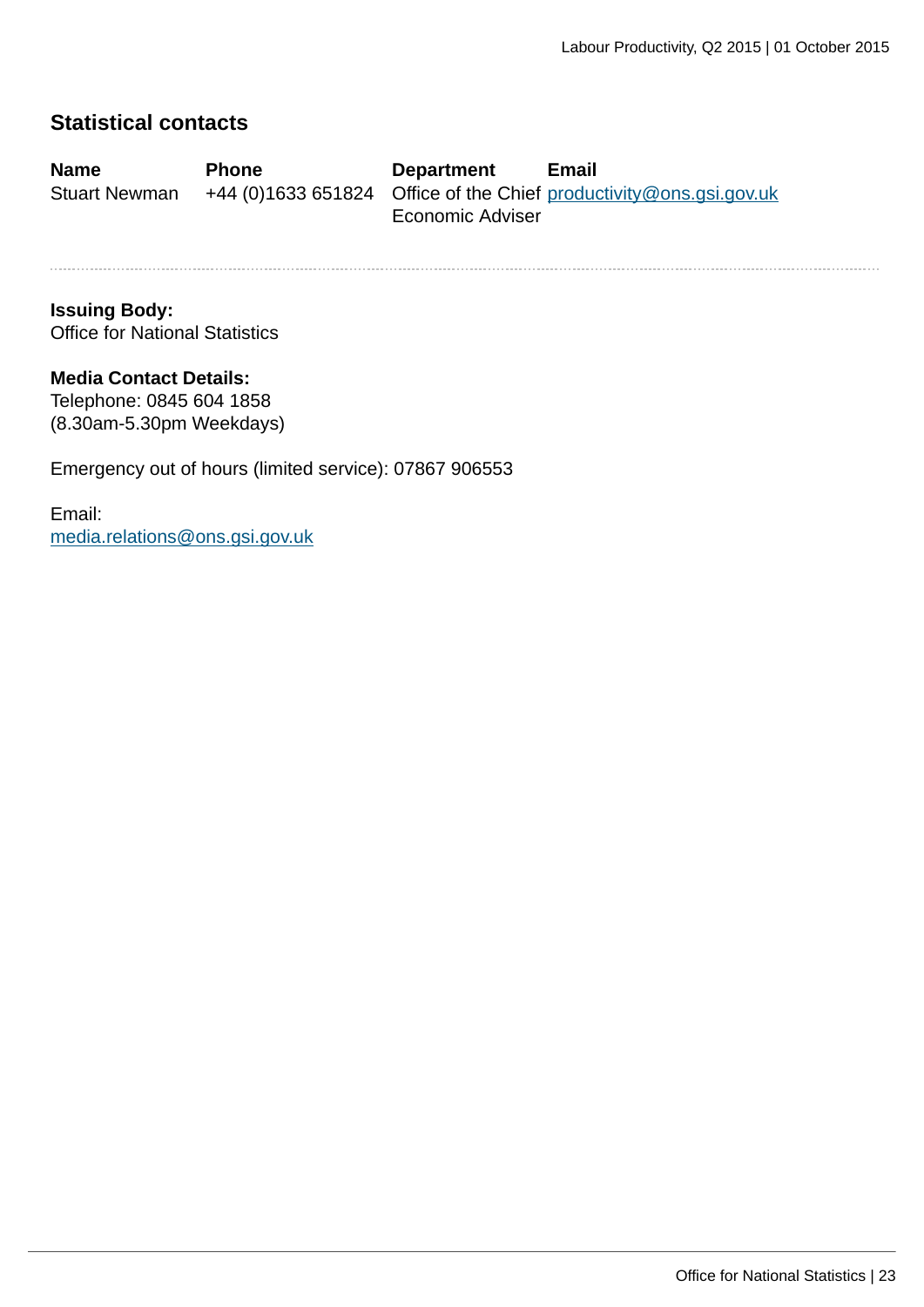# **1 Labour productivity key measures United Kingdom**

Seasonally adjusted (2012=100)

|                                                                |                                                                 | Whole economy                                                    |                                                      |                                                          | Production                                                |                                                  | Manufacturing                                          |                                                        | Services                                            |
|----------------------------------------------------------------|-----------------------------------------------------------------|------------------------------------------------------------------|------------------------------------------------------|----------------------------------------------------------|-----------------------------------------------------------|--------------------------------------------------|--------------------------------------------------------|--------------------------------------------------------|-----------------------------------------------------|
|                                                                | Output per<br>worker                                            | Output<br>per job                                                | Output<br>per hour                                   | Output<br>per job                                        | Output<br>per hour                                        | Output<br>per job                                | Output<br>per hour                                     | Output<br>per job                                      | Output<br>per hour                                  |
| Section                                                        | A-U                                                             | A-U                                                              | A-U                                                  | B-E                                                      | B-E                                                       | $\mathbf C$                                      | C                                                      | $G-U$                                                  | G-U                                                 |
| Indices<br>2011<br>2012<br>2013<br>2014                        | $A4YM$ <sub>100.1</sub> <sup>t</sup><br>100.0<br>101.0<br>101.6 | <b>LNNN</b><br>$100.0$<br>$100.0$ <sup>†</sup><br>101.0<br>101.6 | LZVB<br>$100.9^{\dagger}$<br>100.0<br>100.4<br>100.6 | DJ4M <sub>4</sub><br>$104.1^T$<br>100.0<br>99.7<br>101.2 | DJK3<br>$103.7$ <sup>1</sup><br>100.0<br>98.1<br>99.8     | $DJ4P_{102.1}$<br>100.0<br>99.7<br>102.5         | DJK6<br>$101.9$ <sup>1</sup><br>100.0<br>98.3<br>101.2 | DJE3<br>$98.7$ <sup>1</sup><br>100.0<br>101.2<br>101.9 | DJP9<br>$100.0$<br>$100.0$<br>100.8<br>101.4        |
| 2011 Q3<br>Q4                                                  | $100.8$ <sub>100.8</sub> <sup>t</sup>                           | 100.7<br>$100.8$ <sup>t</sup>                                    | $101.3^{\dagger}$<br>101.2                           | $104.4^{\dagger}$<br>104.1                               | $104.4^{\dagger}$<br>103.2                                | $102.5^{\dagger}$<br>102.6                       | $102.8^{\dagger}$<br>102.3                             | $99.6^{\dagger}$<br>99.7                               | $100.7^{\dagger}$<br>100.4                          |
| 2012 Q1<br>Q2<br>Q3<br>Q4                                      | 100.5<br>99.8<br>100.3<br>99.4                                  | 100.5<br>99.8<br>100.3<br>99.4                                   | 100.7<br>100.1<br>100.0<br>99.2                      | 102.8<br>99.9<br>99.4<br>98.0                            | 102.8<br>100.1<br>99.0<br>98.1                            | 102.6<br>99.5<br>99.6<br>98.3                    | 102.7<br>99.6<br>99.4<br>98.3                          | 100.1<br>99.7<br>100.5<br>99.6                         | 100.4<br>100.0<br>100.2<br>99.4                     |
| 2013 Q1<br>$_{\rm Q3}^{\rm Q2}$<br>Q4                          | 100.4<br>101.1<br>101.3<br>101.3                                | 100.6<br>101.1<br>101.2<br>101.2                                 | 99.9<br>100.6<br>100.4<br>100.6                      | 99.0<br>100.1<br>99.9<br>99.9                            | 97.5<br>98.5<br>97.5<br>98.7                              | 99.3<br>$\frac{100.0}{99.7}$<br>99.9             | 98.1<br>98.6<br>97.6<br>99.0                           | 101.0<br>101.2<br>101.4<br>101.3                       | 100.3<br>101.0<br>101.0<br>100.9                    |
| 2014 Q1<br>Q2<br>$^{Q3}_{Q4}$                                  | 101.0<br>101.5<br>101.8<br>102.1                                | 101.2<br>101.3<br>101.6<br>102.1                                 | 100.3<br>100.4<br>100.9<br>100.8                     | 101.4<br>101.5<br>101.2<br>100.8                         | 99.9<br>99.9<br>100.1<br>99.3                             | 102.4<br>102.7<br>102.7<br>102.2                 | 101.1<br>101.1<br>101.7<br>101.0                       | 101.5<br>101.6<br>101.9<br>102.7                       | 101.2<br>101.1<br>101.5<br>101.7                    |
| 2015 Q1<br>Q2                                                  | 101.8<br>102.6                                                  | 101.8<br>102.6                                                   | 100.8<br>101.7                                       | 99.6<br>100.6                                            | 99.1<br>99.3                                              | 100.8<br>100.9                                   | $\begin{array}{c} 100.3 \\ 99.8 \end{array}$           | 102.5<br>103.2                                         | 101.8<br>102.5                                      |
|                                                                | Per cent change on quarter a year ago                           |                                                                  |                                                      |                                                          |                                                           |                                                  |                                                        |                                                        |                                                     |
| 2011 Q3<br>Q4                                                  | A4YN<br>1.9<br>$1.6^{\dagger}$                                  | $LNNP$ <sub>1.9</sub> t<br>1.6                                   | <b>LZVD</b><br>$1.6^{\dagger}$<br>1.8                | $D$ J4O <sub>-0.2</sub> <sup>t</sup><br>$-1.1$           | $DJK5 - 0.4$ <sup>†</sup><br>0.2                          | $DJ4R$ <sub>2.5</sub> <sup>t</sup><br>2.0        | $DJK8$ <sub>2.7</sub> <sup>t</sup><br>4.1              | $DJE5$ <sub>2.5</sub><br>2.2                           | $D$ JQ3<br>2.0 <sup>1</sup><br>1.9                  |
| 2012 Q1<br>Q2<br>Q3<br>$\overline{Q4}$                         | $1.3$<br>0.3<br>$-0.5$<br>$-1.4$                                | 1.4<br>0.3<br>$-0.4$<br>$-1.4$                                   | 1.0<br>$-1.1$<br>$-1.3$<br>$-2.0$                    | $-1.2$<br>$-3.7$<br>$-4.8$<br>$-5.9$                     | $-0.2$<br>$-3.9$<br>$-5.2$<br>$-4.9$                      | 1.5<br>$-2.5$<br>$-2.8$<br>$-4.2$                | 2.7<br>$-2.9$<br>$-3.3$<br>$-3.9$                      | 2.7<br>1.7<br>0.9<br>$-0.1$                            | 1.7<br>$-0.5$<br>$-1.0$                             |
| 2013 Q1<br>Q2<br>Q <sub>3</sub><br>Q4                          | $-0.1$<br>1.3<br>1.0<br>1.9                                     | 0.1<br>1.3<br>0.9<br>1.8                                         | $-0.8$<br>0.5<br>0.4<br>1.4                          | $-3.7$<br>0.2<br>0.5<br>1.9                              | $-5.2$<br>$-1.6$<br>$-1.5$<br>0.6                         | $^{-3.2}_{0.5}$<br>0.1<br>1.6                    | $-4.5$<br>$-1.0$<br>$-1.8$<br>0.7                      | $0.9$<br>1.5<br>0.9<br>1.7                             | $-0.1$<br>1.0<br>0.8<br>1.5                         |
| 2014 Q1<br>Q <sub>2</sub><br>$\overline{Q3}$<br>Q <sub>4</sub> | 0.6<br>0.4<br>0.5<br>0.8                                        | 0.6<br>0.2<br>0.4<br>0.9                                         | 0.4<br>$-0.2$<br>0.5<br>0.2                          | 2.4<br>1.4<br>1.3<br>0.9                                 | 2.5<br>$^{1.4}_{2.7}$<br>0.6                              | 3.1<br>2.7<br>3.0<br>2.3                         | 3.1<br>$^{2.5}_{4.2}$<br>2.0                           | 0.5<br>0.4<br>0.5<br>1.4                               | 0.9<br>$0.1$<br>$0.5$<br>0.8                        |
| 2015 Q1<br>Q <sub>2</sub>                                      | 0.8<br>1.1                                                      | 0.6<br>1.3                                                       | 0.5<br>1.3                                           | $-1.8$<br>$-0.9$                                         | $-0.8$<br>$-0.6$                                          | $-1.6$<br>$-1.8$                                 | $-0.8$<br>$-1.3$                                       | 1.0<br>1.6                                             | 0.6<br>1.4                                          |
|                                                                | Per cent change on previous quarter                             |                                                                  |                                                      |                                                          |                                                           |                                                  |                                                        |                                                        |                                                     |
| 2011 Q3<br>Q4                                                  | A4YO<br>$1.3^{\dagger}$                                         | <b>DMWR</b><br>$^{1.2}_{0.1}$ t                                  | <b>TXBB</b><br>0.1 <sup>1</sup><br>$-0.1$            | DJ4N<br>$0.7^{\dagger}$<br>$-0.3$                        | DJK4<br>$0.2^{\dagger}$<br>$-1.1$                         | DJ4Q<br>0.5<br>$0.1^T$                           | DJK7<br>$0.2^{\dagger}$<br>$-0.5$                      | DJE4<br>1.6<br>0.1                                     | $D$ JQ2<br>0.7 <sup>†</sup><br>$-0.3$               |
| 2012 Q1<br>$_{\rm Q3}^{\rm Q2}$<br>Q4                          | $-0.3$<br>$-0.7$<br>0.5<br>$-0.9$                               | $-0.3$<br>$-0.7$<br>0.5<br>$-0.9$                                | $-0.5$<br>$-0.6$<br>$-0.1$<br>$-0.8$                 | $-1.2$<br>$-2.8$<br>$-0.5$<br>$-1.4$                     | $-0.4$<br>$-2.6$<br>$-1.1$<br>$-0.9$                      | $-3.0$<br>0.1<br>$-1.3$                          | 0.4<br>$-3.0$<br>$-0.2$<br>$-1.1$                      | $0.4^{\dagger}$<br>$-0.4$<br>0.8<br>$-0.9$             | $\overline{\phantom{a}}$<br>$-0.4$<br>0.2<br>$-0.8$ |
| 2013 Q1<br>Q2<br>Q3<br>Q4                                      | 1.0<br>0.7<br>0.2<br>$\overline{\phantom{a}}$                   | $1.2$<br>0.5<br>0.1<br>$\hspace{0.1mm}-\hspace{0.1mm}$           | 0.7<br>0.7<br>$-0.2$<br>0.2                          | 1.0<br>1.1<br>$-0.2$<br>$\overline{\phantom{a}}$         | $-0.6$<br>1.0<br>$-1.0$<br>1.2                            | 1.0<br>0.7<br>$-0.3$<br>0.2                      | $-0.2$<br>0.5<br>$-1.0$<br>1.4                         | 1.4<br>0.2<br>0.2<br>$-0.1$                            | 0.9<br>0.7<br>$-0.\overline{1}$                     |
| 2014 Q1<br>Q <sub>2</sub><br>Q3<br>Q4                          | $-0.3$<br>0.5<br>0.3<br>0.3                                     | $\overline{\phantom{a}}$<br>0.1<br>0.3<br>0.5                    | $-0.3$<br>0.1<br>0.5<br>$-0.1$                       | 1.5<br>0.1<br>$-0.3$<br>$-0.4$                           | 1.2<br>$\hspace{0.1cm}$ $\hspace{0.1cm}$<br>0.2<br>$-0.8$ | 2.5<br>0.3<br>$\overline{\phantom{a}}$<br>$-0.5$ | 2.1<br>$\overline{\phantom{a}}$<br>0.6<br>$-0.7$       | 0.2<br>0.1<br>0.3<br>0.8                               | 0.3<br>$-0.1$<br>0.4<br>0.2                         |
| 2015 Q1<br>Q <sub>2</sub>                                      | $-0.3$<br>0.8                                                   | $-0.3$<br>0.8                                                    | 0.9                                                  | $-1.2$<br>1.0                                            | $-0.2$<br>0.2                                             | $-1.4$<br>0.1                                    | $-0.7$<br>$-0.5$                                       | $-0.2$<br>0.7                                          | 0.1<br>0.7                                          |

<sup>†</sup>indicates that estimates are new or have been revised. The period marked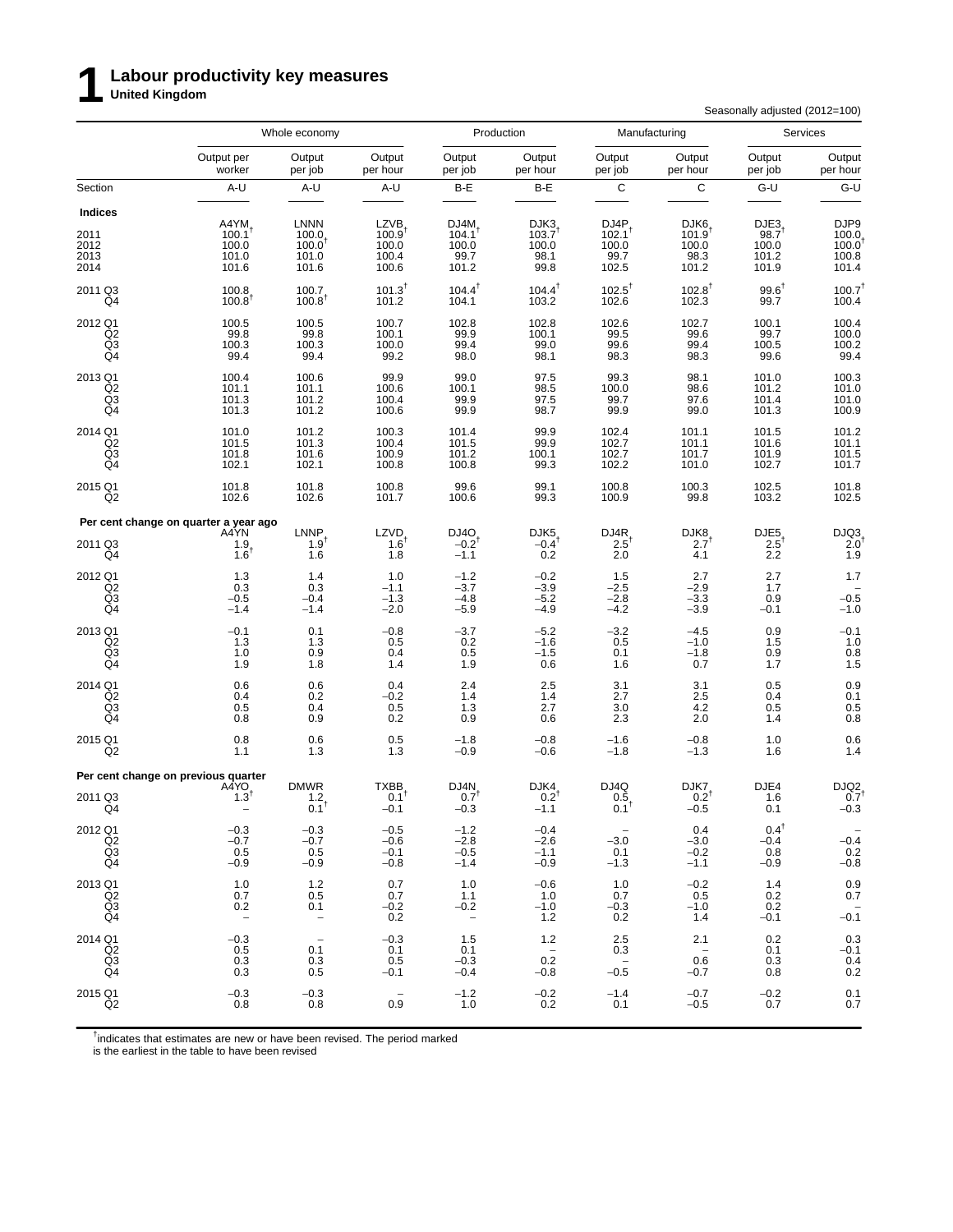Seasonally adjusted (2012=100)

|                                       | Whole economy       |                           | Manufacturing                             |
|---------------------------------------|---------------------|---------------------------|-------------------------------------------|
|                                       | Unit labour costs   | Unit wage costs           | Unit wage costs                           |
| Section                               | A-U                 | A-U                       | $\overline{c}$                            |
| Indices                               |                     |                           |                                           |
|                                       | LNNL                | <b>LNNK</b>               | DIX4                                      |
| 2011<br>2012                          | $98.2^{t}$<br>100.0 | $98.5^{\dagger}$<br>100.0 | $96.2^{\dagger}$                          |
| 2013                                  | 100.3               | 100.0                     | 100.0<br>102.5                            |
| 2014                                  | 99.7                | 100.1                     | 101.8                                     |
| 2011 Q3                               | $96.8^{\dagger}$    | $97.3^{+}$                | $96.1^{\dagger}$                          |
| Q4                                    | 98.3                | 97.8                      | 96.3                                      |
| 2012 Q1                               | 99.7                | 98.6                      | 96.2                                      |
| Q <sub>2</sub><br>Q3                  | 99.5<br>100.2       | 100.0<br>100.3            | 100.5                                     |
| Q4                                    | 100.6               | 101.1                     | 100.9<br>102.3                            |
| 2013 Q1                               | 100.1               | 99.4                      | 101.5                                     |
| Q2                                    | 101.1               | 101.1                     | 102.6                                     |
| Q <sub>3</sub>                        | 100.1               | 99.6                      | 102.7                                     |
| Q4                                    | 99.7                | 99.7                      | 103.3                                     |
| 2014 Q1                               | 100.2               | 100.1                     | 101.4                                     |
| Q2                                    | 98.9                | 99.6                      | 101.6                                     |
| Q3                                    | 99.5                | 99.9                      | 101.5                                     |
| Q4                                    | 100.3               | 100.7                     | 102.5                                     |
| 2015 Q1                               | 100.5               | 101.4                     | 103.8                                     |
| Q2                                    | 101.1               | 101.5                     | 104.8                                     |
| Per cent change on quarter a year ago | <b>DMWN</b>         | LOJE                      |                                           |
| 2011 Q3                               | $-1.9$ <sup>t</sup> | $-1.9$ <sup>t</sup>       | $DJ4J$ <sub>-0.9</sub> <sup>t</sup>       |
| Q4                                    | $-0.2$              | $-1.0$                    | $-0.4$                                    |
| 2012 Q1                               | 0.1                 | $-1.6$                    | $-0.7$                                    |
| Q2                                    | 1.3                 | 1.3                       | 5.1                                       |
| Q <sub>3</sub><br>Q4                  | 3.6<br>2.3          | 3.1<br>3.4                | 5.0<br>6.2                                |
|                                       |                     |                           |                                           |
| 2013 Q1<br>Q2                         | 0.5<br>1.6          | 0.8<br>1.1                | $\frac{5.5}{2.1}$                         |
| Q3                                    | $-0.1$              | $-0.8$                    | 1.8                                       |
| Q4                                    | $-1.0$              | $-1.4$                    | 1.0                                       |
| 2014 Q1                               | 0.1                 | 0.8                       | $-0.1$                                    |
| Q2                                    | $-2.1$              | $-1.4$                    | $-1.0$                                    |
| Q <sub>3</sub>                        | $-0.6$              | 0.4                       | $-1.2$                                    |
| Q4                                    | 0.6                 | 1.0                       | $-0.8$                                    |
| 2015 Q1<br>Q2                         | 0.3<br>2.2          | 1.3<br>1.9                | 2.4<br>3.1                                |
| Per cent change on previous quarter   |                     |                           |                                           |
|                                       | <b>DMWO</b>         | <b>DMWL</b>               | DJ41                                      |
| 2011 Q3                               | $-1.5^{\dagger}$    | $-1.4$ <sup>†</sup>       | $\begin{array}{c} 0.5 \\ 0.2 \end{array}$ |
| Q4                                    | 1.6                 | 0.5                       |                                           |
| 2012 Q1                               | 1.4                 | 0.8                       | $-0.1$ <sup>t</sup>                       |
| Q2<br>Q3                              | $-0.2$              | 1.4<br>0.4                | 4.5<br>0.4                                |
| Q4                                    | $0.8\,$<br>0.4      | 0.8                       | $1.4$                                     |
|                                       |                     |                           |                                           |
| 2013 Q1                               | $-0.5$<br>1.0       | $-1.7$<br>1.7             | $-0.8$<br>1.1                             |
| $_{\mathsf{Q3}}^{\mathsf{Q2}}$        | $-1.0$              | $-1.5$                    | 0.1                                       |
| Q4                                    | $-0.5$              | 0.1                       | $0.6\,$                                   |
| 2014 Q1                               | 0.6                 | 0.4                       | $-1.8$                                    |
| Q2                                    | $-1.3$              | $-0.5$                    | 0.2                                       |
| Q <sub>3</sub>                        | 0.6                 | 0.3                       | $-0.1$                                    |
| Q4                                    | $0.8\,$             | 0.8                       | $1.0$                                     |
| 2015 Q1                               | $0.3\,$             | $0.7\,$                   | $\frac{1.3}{1.0}$                         |
| Q2                                    | $0.5\,$             | 0.1                       |                                           |

 $^{\dagger}$  indicates that estimates are new or have been revised. The period marked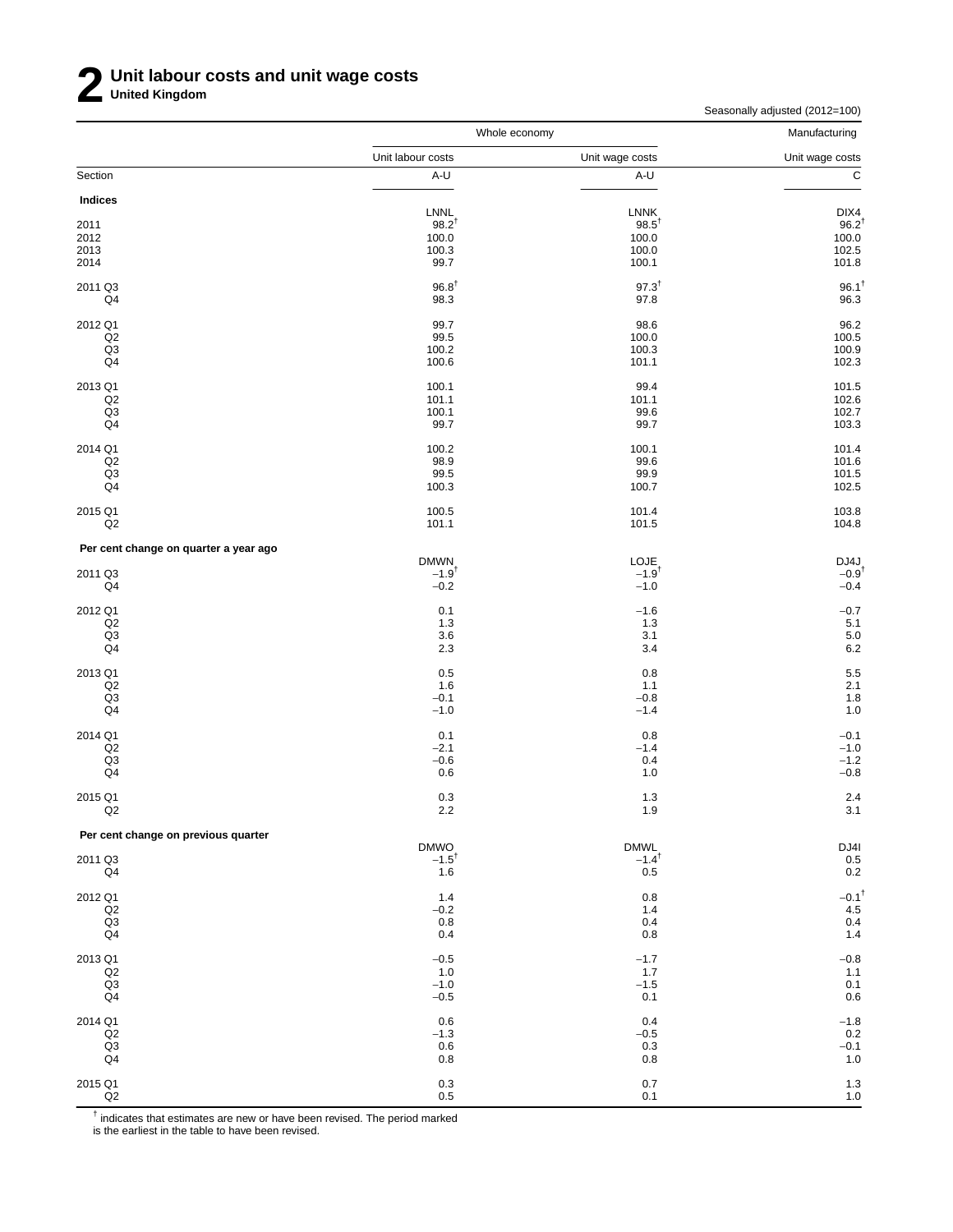# **3 Output per job: Manufacturing subsections United Kingdom**

Seasonally adjusted (2012=100)

|                           | Food,<br>beverages<br>& tobacco       | Textiles,<br>wearing<br>apparel<br>& leather | Wood &<br>paper<br>products.<br>& printing | Chemicals,<br>Pharmaceutic-<br>als | Rubber,<br>plastics &<br>non-metallic<br>minerals | Basic<br>metals<br>& metal<br>products | Computer etc<br>products,<br>Electrical<br>equipment | Machinery &<br>equipment                  | Transport<br>equipment    | Coke &<br>refined<br>petroleum,<br>Other<br>manufacturing |
|---------------------------|---------------------------------------|----------------------------------------------|--------------------------------------------|------------------------------------|---------------------------------------------------|----------------------------------------|------------------------------------------------------|-------------------------------------------|---------------------------|-----------------------------------------------------------|
| <b>Divisions</b>          | $10 - 12$                             | 13-15                                        | 16-18                                      | 20-21                              | 22-23                                             | 24-25                                  | 26-27                                                | 28                                        | 29-30                     | 19,31-33                                                  |
| Level (£k)<br>2012        | 58.8                                  | 44.1                                         | 45.8                                       | 135.9                              | 49.1                                              | 46.3                                   | 66.3                                                 | 57.6                                      | 62.7                      | 56.7                                                      |
| <b>Indices</b>            |                                       |                                              |                                            |                                    |                                                   |                                        |                                                      |                                           |                           |                                                           |
| 2011                      | DJ54<br>$101.3^T$                     | DJ57<br>$111.8$ <sup>†</sup>                 | DJ5F<br>$99.5^{\dagger}$                   | DJ <sub>5</sub> I<br>$107.9^{T}$   | DJ5L<br>$103.2^{T}$                               | DJB <sub>2</sub><br>$96.6^{\dagger}$   | DJB7<br>$93.8^{+}$                                   | DJC2<br>$101.9^{T}$                       | DJC5<br>$97.7^{T}$        | DJD3<br>116.3                                             |
| 2012                      | 100.0                                 | 100.0                                        | 100.0                                      | 100.0                              | 100.0                                             | 100.0                                  | 100.0                                                | 100.0                                     | 100.0                     | 100.0                                                     |
| 2013<br>2014              | 98.0<br>100.8                         | 94.2<br>92.2                                 | 104.1<br>106.5                             | 101.9<br>103.3                     | 100.7<br>111.8                                    | 97.3<br>100.0                          | 96.8<br>95.1                                         | 88.7<br>96.0                              | 106.7<br>108.9            | 104.9<br>107.6                                            |
|                           |                                       |                                              |                                            |                                    |                                                   |                                        |                                                      |                                           |                           |                                                           |
| 2011 Q3<br>Q4             | $100.8^{\dagger}$<br>101.0            | $116.4^{\dagger}$<br>112.8                   | $103.0^{T}$<br>101.8                       | $106.1^{\dagger}$<br>103.2         | $103.6^{\dagger}$<br>103.6                        | $95.7^{T}$<br>97.2                     | $93.3^{T}$<br>91.3                                   | $103.8^{\dagger}$<br>105.0                | $98.1^{\dagger}$<br>101.4 | $117.0^{\dagger}$<br>117.9                                |
| 2012 Q1                   | 100.6                                 | 103.4                                        | 106.1                                      | 105.0                              | 99.9                                              | 100.2                                  | 98.2                                                 | 102.9                                     | 100.6                     | 109.6                                                     |
| Q <sub>2</sub>            | 100.6                                 | 97.8                                         | 97.5                                       | 97.4                               | 101.2                                             | 99.4                                   | 99.9                                                 | 101.2                                     | 98.5                      | 101.0                                                     |
| Q3<br>Q4                  | 100.3<br>98.4                         | 98.1<br>100.7                                | 97.5<br>98.8                               | 99.7<br>97.8                       | 99.7<br>99.3                                      | 102.6<br>97.8                          | 100.9<br>101.0                                       | 98.3<br>97.6                              | 100.7<br>100.1            | 96.3<br>93.1                                              |
| 2013 Q1                   | 98.3                                  | 100.0                                        | 101.4                                      | 98.1                               | 101.3                                             | 96.6                                   | 100.3                                                | 88.2                                      | 106.8                     |                                                           |
| Q <sub>2</sub>            | 99.3                                  | 94.6                                         | 104.9                                      | 106.9                              | 97.6                                              | 95.6                                   | 99.5                                                 | 87.2                                      | 106.1                     | 101.6<br>103.3                                            |
| Q3                        | 97.3                                  | 92.4                                         | 105.6                                      | 100.6                              | 99.8                                              | 97.0                                   | 94.3                                                 | 89.2                                      | 107.5                     | 108.0                                                     |
| Q4                        | 97.2                                  | 89.8                                         | 104.5                                      | 101.8                              | 104.0                                             | 99.9                                   | 93.1                                                 | 90.1                                      | 106.2                     | 106.7                                                     |
| 2014 Q1                   | 101.6                                 | 93.4                                         | 105.9                                      | 103.0                              | 110.4                                             | 100.6                                  | 94.6                                                 | 95.3                                      | 107.8                     | 109.1                                                     |
| Q <sub>2</sub><br>Q3      | 100.9<br>100.9                        | 95.7<br>89.1                                 | 105.7<br>107.5                             | 101.7<br>103.7                     | 113.5<br>114.0                                    | 99.5<br>100.0                          | 95.7<br>95.7                                         | 96.9<br>96.9                              | 109.7<br>107.7            | 106.6<br>107.2                                            |
| Q4                        | 99.9                                  | 90.4                                         | 107.0                                      | 104.7                              | 109.1                                             | 99.9                                   | 94.5                                                 | 94.8                                      | 110.4                     | 107.6                                                     |
| 2015 Q1<br>Q <sub>2</sub> | 97.8<br>96.3                          | 93.4<br>92.9                                 | 107.8<br>105.3                             | 104.8<br>105.2                     | 106.7<br>104.4                                    | 102.4<br>105.0                         | 91.1<br>94.0                                         | 86.7<br>84.2                              | 110.1<br>112.0            | 103.4<br>103.9                                            |
|                           | Per cent change on quarter a year ago |                                              |                                            |                                    |                                                   |                                        |                                                      |                                           |                           |                                                           |
|                           | DJ56                                  | DJ5E                                         | DJ5H                                       | DJ <sub>5</sub> K                  | DJ5N                                              | DJB <sub>6</sub>                       | DJB9                                                 | DJC4                                      | DJD <sub>2</sub>          | DJD7                                                      |
| 2011 Q3<br>Q4             | $7.7^{T}$<br>2.4                      | $13.6^{\circ}$<br>13.0                       | 2.7<br>$3.5^{\dagger}$                     | $-11.7$ <sup>T</sup><br>$-11.3$    | $-1.1$ <sup>t</sup><br>1.9                        | $-0.7$ <sup>T</sup><br>$-0.6$          | $-4.6^{\dagger}$<br>$-3.3$                           | $3.6^T$<br>$-0.5$                         | $11.4^{T}$<br>11.3        | $6.0^{1}$<br>6.0                                          |
|                           |                                       |                                              |                                            |                                    |                                                   |                                        |                                                      |                                           |                           |                                                           |
| 2012 Q1<br>Q <sub>2</sub> | $-0.3$<br>$-1.7$                      | $-2.5$<br>$-12.8$                            | 11.8<br>$-0.8$                             | $-6.3$<br>$-11.8$                  | $-3.5$<br>$-0.8$                                  | 3.7<br>2.7                             | 2.3<br>5.5                                           | 3.7<br>1.7                                | 4.4<br>3.8                | $-1.9$<br>$-14.9$                                         |
| Q3                        | $-0.5$                                | $-15.7$                                      | $-5.3$                                     | $-6.0$                             | $-3.8$                                            | 7.2                                    | 8.1                                                  | $-5.3$                                    | 2.7                       | $-17.7$                                                   |
| Q4                        | $-2.6$                                | $-10.7$                                      | $-2.9$                                     | $-5.2$                             | $-4.2$                                            | 0.6                                    | 10.6                                                 | $-7.0$                                    | $-1.3$                    | $-21.0$                                                   |
| 2013 Q1                   | $-2.3$                                | $-3.3$                                       | $-4.4$                                     | $-6.6$                             | 1.4                                               | $-3.6$                                 | 2.1                                                  | $-14.3$                                   | 6.2                       | $-7.3$                                                    |
| Q <sub>2</sub>            | $-1.3$                                | $-3.3$                                       | 7.6                                        | 9.8                                | $-3.6$                                            | $-3.8$                                 | $-0.4$                                               | $-13.8$                                   | 7.7                       | 2.3                                                       |
| Q3<br>Q4                  | $-3.0$<br>$-1.2$                      | $-5.8$<br>$-10.8$                            | 8.3<br>5.8                                 | 0.9<br>4.1                         | 0.1<br>4.7                                        | $-5.5$<br>2.1                          | $-6.5$<br>$-7.8$                                     | $-9.3$<br>$-7.7$                          | 6.8<br>6.1                | 12.1<br>14.6                                              |
|                           |                                       |                                              |                                            |                                    |                                                   |                                        |                                                      |                                           |                           |                                                           |
| 2014 Q1<br>Q2             | 3.4<br>1.6                            | $-6.6$<br>1.2                                | 4.4<br>0.8                                 | 5.0<br>-4.9                        | 9.0<br>16.3                                       | 4.1<br>4.1                             | $-5.7$<br>-3.8                                       | 8.0<br>11.1                               | 0.9<br>3.4                | 7.4<br>3.2                                                |
| Q3                        | 3.7                                   | $-3.6$                                       | 1.8                                        | 3.1                                | 14.2                                              | 3.1                                    | $1.5$                                                | 8.6                                       | 0.2                       | $-0.7$                                                    |
| Q4                        | 2.8                                   | 0.7                                          | 2.4                                        | 2.8                                | 4.9                                               | $\overline{\phantom{a}}$               | 1.5                                                  | 5.2                                       | 4.0                       | 0.8                                                       |
| 2015 Q1                   | $-3.7$                                | $\hspace{0.1mm}-\hspace{0.1mm}$              | 1.8                                        | 1.7                                | $-3.4$                                            | 1.8                                    | $-3.7$                                               | $-9.0$                                    | 2.1                       | $-5.2$                                                    |
| Q2                        | $-4.6$                                | $-2.9$                                       | $-0.4$                                     | 3.4                                | $-8.0$                                            | 5.5                                    | $-1.8$                                               | $-13.1$                                   | 2.1                       | $-2.5$                                                    |
|                           | Per cent change on previous quarter   |                                              |                                            |                                    |                                                   |                                        |                                                      |                                           |                           |                                                           |
| 2011 Q3                   | DJ55<br>$-1.5$ <sup>T</sup>           | DJ58<br>$3.8^{\dagger}$                      | DJ5G<br>$4.8^{\dagger}$                    | DJ5J<br>$-3.9$ <sup>t</sup>        | DJ5M<br>$1.6^T$                                   | DJB3<br>$-1.1$ <sup>T</sup>            | DJB8<br>$-1.5$ <sup>T</sup>                          | DJC3<br>$4.3^{\dagger}$                   | DJC6<br>$3.4^{\dagger}$   | DJD4<br>$-1.4$ <sup>†</sup>                               |
| Q4                        | 0.2                                   | $-3.1$                                       | $-1.2$                                     | $-2.7$                             | $\overline{\phantom{a}}$                          | 1.6                                    | $-2.1$                                               | $1.2$                                     | 3.4                       | 0.8                                                       |
| 2012 Q1                   | $-0.4$                                | $-8.3$                                       | 4.2                                        | 1.7                                | $-3.6$                                            | 3.1                                    | 7.6                                                  | $-2.0$                                    | $-0.8$                    | $-7.0$                                                    |
| Q <sub>2</sub>            | $\overline{\phantom{a}}$              | $-5.4$                                       | $-8.1$                                     | $-7.2$                             | 1.3                                               | $-0.8$                                 | 1.7                                                  | $-1.7$                                    | $-2.1$                    | $-7.8$                                                    |
| Q3<br>Q4                  | $-0.3$<br>$-1.9$                      | 0.3<br>2.7                                   | $\hspace{0.1mm}-\hspace{0.1mm}$<br>1.3     | 2.4<br>$-1.9$                      | $-1.5$<br>$-0.4$                                  | 3.2<br>$-4.7$                          | 1.0<br>0.1                                           | $-2.9$<br>$-0.7$                          | 2.2<br>$-0.6$             | $-4.7$<br>$-3.3$                                          |
|                           |                                       |                                              |                                            |                                    |                                                   |                                        |                                                      |                                           |                           |                                                           |
| 2013 Q1                   | $-0.1$                                | $-0.7$                                       | 2.6                                        | 0.3                                | 2.0                                               | $-1.2$                                 | $-0.7$                                               | $-9.6$                                    | 6.7                       | 9.1                                                       |
| Q <sub>2</sub><br>Q3      | 1.0<br>$-2.0$                         | $-5.4$<br>$-2.3$                             | 3.5<br>0.7                                 | 9.0<br>$-5.9$                      | $-3.7$<br>2.3                                     | $-1.0$<br>1.5                          | $-0.8$<br>$-5.2$                                     | $-1.1$<br>2.3                             | $-0.7$<br>1.3             | 1.7<br>$4.5\,$                                            |
| Q4                        | $-0.1$                                | $-2.8$                                       | $-1.0$                                     | 1.2                                | 4.2                                               | 3.0                                    | $-1.3$                                               | 1.0                                       | $-1.2$                    | $-1.2$                                                    |
| 2014 Q1                   | 4.5                                   | 4.0                                          | 1.3                                        | 1.2                                | 6.2                                               | 0.7                                    | 1.6                                                  | 5.8                                       | 1.5                       | $2.2\,$                                                   |
| Q <sub>2</sub>            | $-0.7$                                | 2.5                                          | $-0.2$                                     | $-1.3$                             | 2.8                                               | $-1.1$                                 | $1.2$                                                | 1.7                                       | 1.8                       | $-2.3$                                                    |
| Q3<br>Q4                  | $\overline{\phantom{a}}$<br>$-1.0$    | $-6.9$<br>1.5                                | 1.7<br>$-0.5$                              | 2.0<br>1.0                         | 0.4<br>$-4.3$                                     | 0.5<br>$-0.1$                          | $\overline{\phantom{a}}$<br>$-1.3$                   | $\hspace{0.1mm}-\hspace{0.1mm}$<br>$-2.2$ | $-1.8$<br>2.5             | 0.6<br>0.4                                                |
|                           |                                       |                                              |                                            |                                    |                                                   |                                        |                                                      |                                           |                           |                                                           |
| 2015 Q1<br>Q <sub>2</sub> | $-2.1$<br>$-1.5$                      | 3.3<br>$-0.5$                                | 0.7<br>$-2.3$                              | 0.1<br>0.4                         | $-2.2$<br>$-2.2$                                  | 2.5<br>2.5                             | $-3.6$<br>3.2                                        | $-8.5$<br>$-2.9$                          | $-0.3$<br>1.7             | $-3.9$<br>0.5                                             |

 $^{\dagger}$  indicates that estimates are new or have been revised. The period marked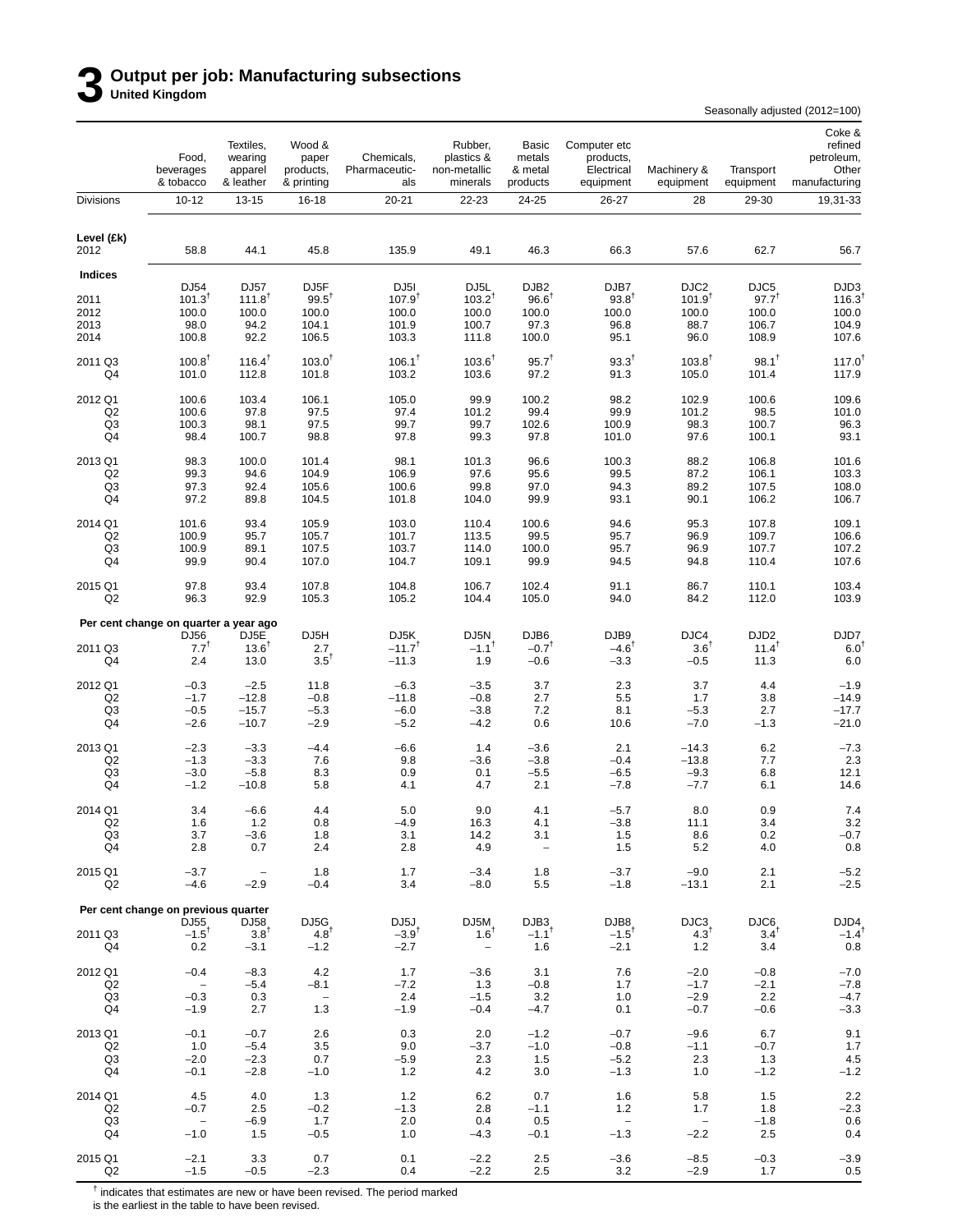# **4 Output per hour worked: Manufacturing subsections United Kingdom**

Seasonally adjusted (2012=100)

|                           | Food,<br>beverages<br>& tobacco       | Textiles,<br>wearing<br>apparel<br>& leather | Wood &<br>paper<br>products,<br>& printing | Chemicals,<br>Pharmaceutic-<br>als | Rubber,<br>plastics &<br>non-metallic<br>minerals | Basic<br>metals<br>& metal<br>products | Computer etc<br>products,<br>Electrical<br>equipment | Machinery &<br>equipment            | Transport<br>equipment      | Coke &<br>refined<br>petroleum,<br>Other<br>manufacturing |
|---------------------------|---------------------------------------|----------------------------------------------|--------------------------------------------|------------------------------------|---------------------------------------------------|----------------------------------------|------------------------------------------------------|-------------------------------------|-----------------------------|-----------------------------------------------------------|
| <b>Divisions</b>          | $10 - 12$                             | 13-15                                        | 16-18                                      | 20-21                              | 22-23                                             | 24-25                                  | 26-27                                                | 28                                  | 29-30                       | 19,31-33                                                  |
| Level (£)<br>2012         | 32.1                                  | 26.5                                         | 25.1                                       | 73.2                               | 26.8                                              | 25.0                                   | 35.6                                                 | 30.8                                | 33.4                        | 30.2                                                      |
| <b>Indices</b>            |                                       |                                              |                                            |                                    |                                                   |                                        |                                                      |                                     |                             |                                                           |
| 2011                      | DJK9<br>$101.6^T$                     | DJL4<br>$111.1^T$                            | DJL7<br>$100.1^{\dagger}$                  | DJM4<br>$111.9^{T}$                | DJM7<br>100.0                                     | DJN4<br>$96.9^{†}$                     | DJN7<br>$92.6^{\dagger}$                             | DJO <sub>5</sub><br>$100.9^{T}$     | DJO8<br>$99.0^{\dagger}$    | DJP3<br>115.0                                             |
| 2012                      | 100.0                                 | 100.0                                        | 100.0                                      | 100.0                              | $100.0^T$                                         | 100.0                                  | 100.0                                                | 100.0                               | 100.0                       | 100.0                                                     |
| 2013                      | 97.5                                  | 94.5                                         | 102.0                                      | 103.4                              | 96.1                                              | 92.7                                   | 96.7                                                 | 87.5                                | 107.2                       | 104.5                                                     |
| 2014                      | 101.4                                 | 91.6                                         | 104.6                                      | 105.6                              | 108.7                                             | 96.0                                   | 97.5                                                 | 93.1                                | 107.9                       | 105.7                                                     |
| 2011 Q3<br>Q4             | 100.3 <sup>†</sup><br>100.8           | $125.7^{\dagger}$<br>106.6                   | $103.8^{\dagger}$<br>102.2                 | $112.7^{\dagger}$<br>106.6         | $98.9^{T}$<br>105.6                               | $96.0^{\dagger}$<br>96.7               | $91.7^{T}$<br>89.3                                   | $103.3^{T}$<br>103.3                | 101.7 <sup>†</sup><br>103.1 | $115.3^{\dagger}$<br>115.1                                |
| 2012 Q1                   | 102.7                                 | 103.1                                        | 102.8                                      | 106.8                              | 102.0                                             | 97.9                                   | 97.3                                                 | 103.5                               | 100.3                       | 110.4                                                     |
| Q2                        | 100.4                                 | 99.3                                         | 97.4                                       | 97.6                               | 101.5                                             | 97.8                                   | 99.6                                                 | 103.8                               | 99.3                        | 100.5                                                     |
| Q <sub>3</sub><br>Q4      | 100.1<br>96.8                         | 98.8<br>98.8                                 | 99.3<br>100.4                              | 97.0<br>98.6                       | 98.2<br>98.3                                      | 105.5<br>98.7                          | 101.3<br>101.9                                       | 97.4<br>95.2                        | 99.9<br>100.4               | 93.9<br>95.2                                              |
|                           |                                       |                                              |                                            |                                    |                                                   |                                        |                                                      |                                     |                             |                                                           |
| 2013 Q1                   | 98.1                                  | 96.1                                         | 101.9                                      | 99.9                               | 95.1                                              | 94.0                                   | 101.7                                                | 86.3                                | 105.4                       | 101.8                                                     |
| Q2                        | 99.2                                  | 94.4                                         | 104.2                                      | 106.2                              | 93.7                                              | 91.6                                   | 96.8                                                 | 85.8                                | 107.3                       | 102.8                                                     |
| Q3<br>Q4                  | 97.2<br>95.4                          | 94.7<br>92.7                                 | 100.9<br>101.1                             | 102.6<br>104.9                     | 95.7<br>99.7                                      | 90.2<br>95.1                           | 91.5<br>96.9                                         | 88.9<br>89.1                        | 108.8<br>107.3              | 106.0<br>107.4                                            |
|                           |                                       |                                              |                                            |                                    |                                                   |                                        |                                                      |                                     |                             |                                                           |
| 2014 Q1<br>Q <sub>2</sub> | 100.0<br>101.1                        | 97.4<br>96.7                                 | 101.9<br>104.7                             | 107.0<br>106.0                     | 105.5<br>111.2                                    | 96.7<br>94.1                           | 95.2<br>97.2                                         | 94.0<br>93.8                        | 109.4<br>106.3              | 107.8<br>104.6                                            |
| Q3                        | 102.3                                 | 88.6                                         | 106.6                                      | 103.9                              | 113.8                                             | 96.0                                   | 98.8                                                 | 92.4                                | 107.2                       | 104.6                                                     |
| Q4                        | 102.2                                 | 83.7                                         | 105.3                                      | 105.6                              | 104.1                                             | 97.0                                   | 98.9                                                 | 92.0                                | 108.8                       | 105.6                                                     |
| 2015 Q1<br>Q2             | 98.6<br>97.8                          | 86.4<br>86.3                                 | 108.5<br>104.3                             | 108.6<br>110.6                     | 100.6<br>98.7                                     | 98.4<br>102.9                          | 94.3<br>92.9                                         | 86.5<br>83.5                        | 109.7<br>108.5              | 105.5<br>105.1                                            |
|                           | Per cent change on quarter a year ago |                                              |                                            |                                    |                                                   |                                        |                                                      |                                     |                             |                                                           |
|                           | DJL3                                  | DJL6                                         | DJM3                                       | DJM6                               | DJM9                                              | DJN6                                   | DJN9                                                 | DJO7                                | DJP <sub>2</sub>            | DJP <sub>5</sub>                                          |
| 2011 Q3<br>Q4             | 4.7 <sup>T</sup><br>1.6               | $18.4^{\mathrm{T}}$<br>15.9                  | 6.2 <sup>T</sup><br>5.9                    | $-8.8$ <sup>T</sup><br>-6.8        | $-3.4$ <sup>T</sup><br>11.4                       | $2.6^{\text{T}}$<br>4.5                | $-7.9$ <sup>T</sup><br>$-4.0$                        | $5.1^T$<br>$-0.7$                   | $14.7^{T}$<br>14.6          | $2.8^{\circ}$<br>3.4                                      |
|                           |                                       |                                              |                                            |                                    |                                                   |                                        |                                                      |                                     |                             |                                                           |
| 2012 Q1<br>Q2             | 1.0<br>$-2.9$                         | $-1.0$<br>$-8.1$                             | 8.1<br>$-2.0$                              | $-6.3$<br>$-14.5$                  | 4.6<br>3.8                                        | 2.2<br>$-1.2$                          | 4.3<br>3.6                                           | 6.9<br>3.8                          | 5.4<br>3.5                  | $-0.8$<br>$-15.0$                                         |
| Q3                        | $-0.2$                                | $-21.4$                                      | $-4.3$                                     | $-13.9$                            | $-0.7$                                            | 9.9                                    | 10.5                                                 | $-5.7$                              | $-1.8$                      | $-18.6$                                                   |
| Q4                        | $-4.0$                                | $-7.3$                                       | $-1.8$                                     | $-7.5$                             | $-6.9$                                            | 2.1                                    | 14.1                                                 | $-7.8$                              | $-2.6$                      | $-17.3$                                                   |
| 2013 Q1                   | $-4.5$                                | $-6.8$                                       | $-0.9$                                     | $-6.5$                             | $-6.8$                                            | $-4.0$                                 | 4.5                                                  | $-16.6$                             | 5.1                         | $-7.8$                                                    |
| Q2                        | $-1.2$                                | $-4.9$                                       | 7.0                                        | 8.8                                | -7.7                                              | $-6.3$                                 | $-2.8$                                               | $-17.3$                             | 8.1                         | 2.3                                                       |
| Q <sub>3</sub>            | $-2.9$                                | $-4.1$                                       | 1.6                                        | 5.8                                | $-2.5$                                            | $-14.5$                                | $-9.7$                                               | $-8.7$                              | 8.9                         | 12.9                                                      |
| Q4                        | $-1.4$                                | $-6.2$                                       | 0.7                                        | 6.4                                | 1.4                                               | $-3.6$                                 | $-4.9$                                               | $-6.4$                              | 6.9                         | 12.8                                                      |
| 2014 Q1                   | 1.9                                   | 1.4                                          |                                            | 7.1                                | 10.9                                              | 2.9                                    | $-6.4$                                               | 8.9                                 | 3.8                         | 5.9                                                       |
| Q2<br>Q3                  | 1.9<br>5.2                            | 2.4<br>$-6.4$                                | 0.5<br>5.6                                 | $-0.2$<br>1.3                      | 18.7<br>18.9                                      | 2.7<br>6.4                             | 0.4<br>8.0                                           | 9.3<br>3.9                          | $-0.9$<br>$-1.5$            | 1.8<br>$-1.3$                                             |
| Q4                        | 7.1                                   | $-9.7$                                       | 4.2                                        | 0.7                                | 4.4                                               | 2.0                                    | 2.1                                                  | 3.3                                 | 1.4                         | $-1.7$                                                    |
| 2015 Q1                   | $-1.4$                                | $-11.3$                                      | 6.5                                        | 1.5                                | $-4.6$                                            | 1.8                                    | $-0.9$                                               | $-8.0$                              | 0.3                         | $-2.1$                                                    |
| Q2                        | $-3.3$                                | $-10.8$                                      | $-0.4$                                     | 4.3                                | $-11.2$                                           | 9.4                                    | $-4.4$                                               | $-11.0$                             | 2.1                         | 0.5                                                       |
|                           | Per cent change on previous quarter   |                                              |                                            |                                    |                                                   |                                        |                                                      |                                     |                             |                                                           |
|                           | DJL <sub>2</sub>                      | DJL5                                         | DJM <sub>2</sub>                           | DJM <sub>5</sub>                   | DJM8                                              | DJN <sub>5</sub>                       | DJN8                                                 | DJO6                                | DJO9                        | DJP4                                                      |
| 2011 Q3<br>Q4             | $-3.0$ <sup>T</sup><br>0.5            | $16.3^{\dagger}$<br>$-15.2$                  | $4.4^{T}$<br>$-1.5$                        | $-1.2$ <sup>T</sup><br>$-5.4$      | $1.1^T$<br>6.8                                    | $-3.0$ <sup>t</sup><br>0.7             | $-4.6$ <sup>T</sup><br>$-2.6$                        | $3.3^T$<br>$\overline{\phantom{a}}$ | 6.0 <sup>†</sup><br>1.4     | $-2.5$ <sup>†</sup><br>$-0.2$                             |
|                           |                                       |                                              |                                            |                                    |                                                   |                                        |                                                      |                                     |                             |                                                           |
| 2012 Q1<br>Q2             | 1.9<br>$-2.2$                         | $-3.3$<br>$-3.7$                             | 0.6<br>$-5.3$                              | 0.2<br>$-8.6$                      | $-3.4$<br>$-0.5$                                  | 1.2<br>$-0.1$                          | 9.0<br>2.4                                           | 0.2<br>0.3                          | $-2.7$<br>$-1.0$            | $-4.1$<br>$-9.0$                                          |
| Q3                        | $-0.3$                                | $-0.5$                                       | 2.0                                        | $-0.6$                             | $-3.3$                                            | 7.9                                    | 1.7                                                  | $-6.2$                              | 0.6                         | $-6.6$                                                    |
| Q4                        | $-3.3$                                | $\hspace{0.1mm}-\hspace{0.1mm}$              | 1.1                                        | 1.6                                | 0.1                                               | $-6.4$                                 | 0.6                                                  | $-2.3$                              | 0.5                         | 1.4                                                       |
| 2013 Q1                   | 1.3                                   | $-2.7$                                       | 1.5                                        | 1.3                                | $-3.3$                                            | $-4.8$                                 | $-0.2$                                               | $-9.3$                              | 5.0                         | 6.9                                                       |
| Q2                        | 1.1                                   | $-1.8$                                       | 2.3                                        | 6.3                                | $-1.5$                                            | $-2.6$                                 | $-4.8$                                               | $-0.6$                              | 1.8                         | 1.0                                                       |
| Q3<br>Q4                  | $-2.0$<br>$-1.9$                      | 0.3                                          | $-3.2$<br>0.2                              | $-3.4$<br>2.2                      | 2.1<br>4.2                                        | $-1.5$<br>5.4                          | $-5.5$<br>5.9                                        | 3.6<br>0.2                          | 1.4                         | 3.1<br>1.3                                                |
|                           |                                       | $-2.1$                                       |                                            |                                    |                                                   |                                        |                                                      |                                     | $-1.4$                      |                                                           |
| 2014 Q1                   | 4.8                                   | 5.1                                          | 0.8                                        | 2.0                                | 5.8                                               | 1.7                                    | $-1.8$                                               | 5.5                                 | 2.0                         | 0.4                                                       |
| Q2<br>Q3                  | 1.1<br>1.2                            | $-0.7$<br>$-8.4$                             | 2.7<br>1.8                                 | $-0.9$<br>$-2.0$                   | 5.4<br>2.3                                        | $-2.7$<br>2.0                          | 2.1<br>1.6                                           | $-0.2$<br>$-1.5$                    | $-2.8$<br>0.8               | $-3.0$<br>$\hspace{0.1mm}-\hspace{0.1mm}$                 |
| Q4                        | $-0.1$                                | $-5.5$                                       | $-1.2$                                     | 1.6                                | $-8.5$                                            | 1.0                                    | 0.1                                                  | $-0.4$                              | 1.5                         | $1.0$                                                     |
| 2015 Q1                   | $-3.5$                                | 3.2                                          | 3.0                                        | 2.8                                | $-3.4$                                            | 1.4                                    | $-4.7$                                               | $-6.0$                              | 0.8                         | $-0.1$                                                    |
| Q2                        | $-0.8$                                | $-0.1$                                       | $-3.9$                                     | 1.8                                | $-1.9$                                            | 4.6                                    | $-1.5$                                               | $-3.5$                              | $-1.1$                      | $-0.4$                                                    |

 $^{\dagger}$  indicates that estimates are new or have been revised. The period marked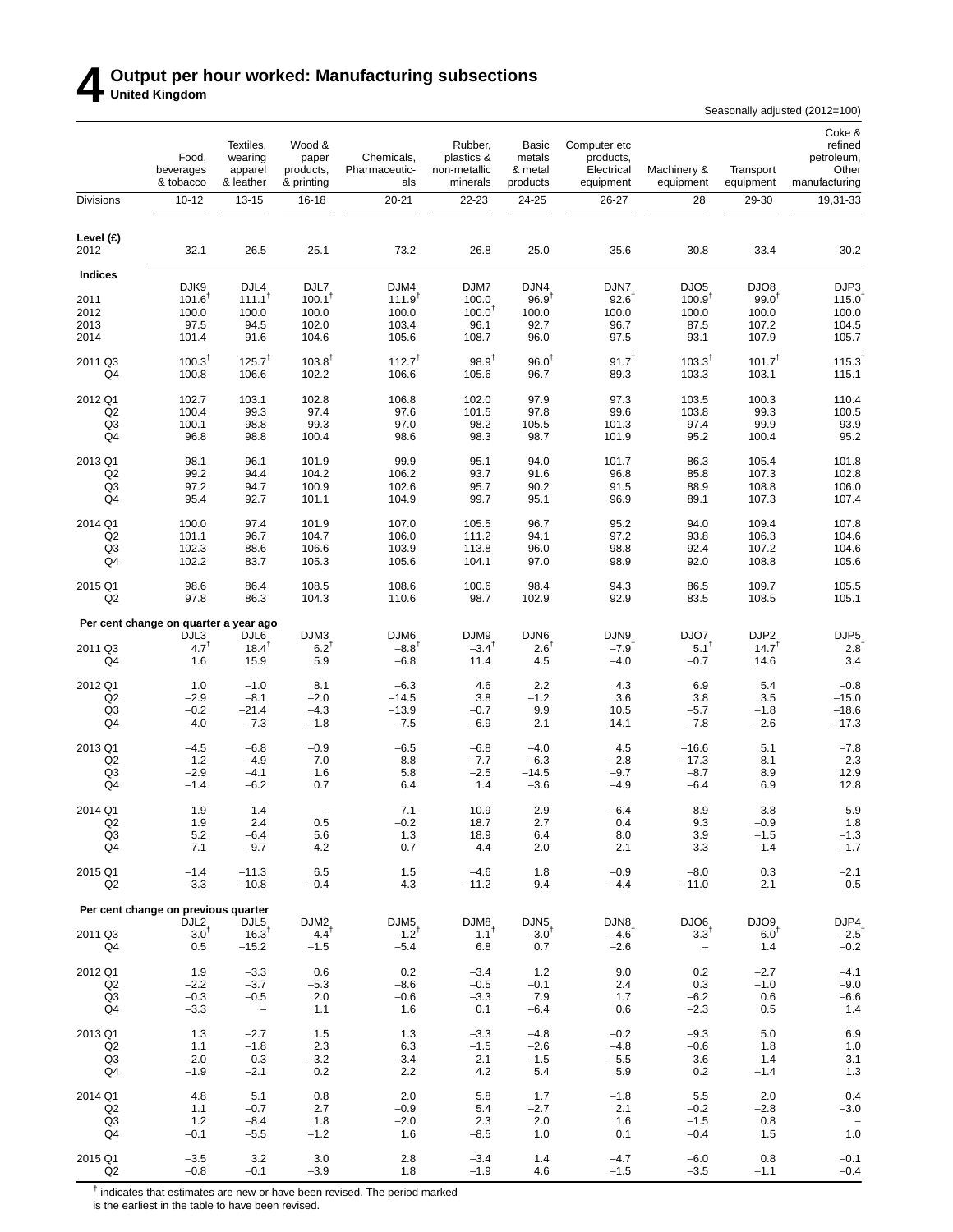# **5 Output per job: Services sections United Kingdom**

Seasonally adjusted (2012=100)

|                           | Wholesale<br>& retail<br>trade, motor<br>vehicle<br>repair | Transport<br>& storage    | Accommo-<br>dation &<br>food<br>services | Information<br>& commu-<br>nication | Finance &<br>insurance             | Real<br>estate<br>activities | Profes-<br>sional,<br>scientific &<br>technical<br>activities | Admin &<br>support<br>services | Government<br>services       | Arts,<br>enter-<br>tainment<br>& recreation | Other<br>services        |
|---------------------------|------------------------------------------------------------|---------------------------|------------------------------------------|-------------------------------------|------------------------------------|------------------------------|---------------------------------------------------------------|--------------------------------|------------------------------|---------------------------------------------|--------------------------|
| Section                   | G                                                          | H                         | $\mathsf{I}$                             | J                                   | Κ                                  | L                            | M                                                             | N                              | O-Q                          | ${\sf R}$                                   | $\mathbb S$              |
| Level (£k)<br>2012        | 33.4                                                       | 45.7                      | 20.9                                     | 75.9                                | 100.3                              | 365.3                        | 48.2                                                          | 27.8                           | 34.7                         | 27.5                                        | 44.8                     |
| Indices                   |                                                            |                           |                                          |                                     |                                    |                              |                                                               |                                |                              |                                             |                          |
| 2011                      | DJE6<br>$99.8^{\dagger}$                                   | DJE9<br>$102.5^{\dagger}$ | DJF4<br>$98.0^{T}$                       | DJF7<br>96.9 <sup>T</sup>           | DJG5<br>100.9 <sup>1</sup>         | DJH4<br>$101.2^{T}$          | DJH7<br>$98.5^T$                                              | DJ <sub>12</sub><br>$96.1^T$   | DJI <sub>5</sub><br>$97.6^T$ | DJJ3<br>$99.2^{T}$                          | DJJ6<br>101.3            |
| 2012                      | 100.0                                                      | 100.0                     | 100.0                                    | 100.0                               | 100.0                              | 100.0                        | 100.0                                                         | 100.0                          | 100.0                        | 100.0                                       | 100.0                    |
| 2013                      | 105.2                                                      | 101.6                     | 96.2                                     | 100.0                               | 102.1                              | 97.1                         | 102.4                                                         | 105.0                          | 100.0                        | 100.9                                       | 94.6                     |
| 2014                      | 110.3                                                      | 104.8                     | 93.8                                     | 98.2                                | 102.9                              | 96.0                         | 102.6                                                         | 109.6                          | 99.5                         | 98.0                                        | 98.8                     |
| 2011 Q3                   | $100.6^{\dagger}$                                          | $103.4^{\dagger}$         | $98.9^{+}$                               | $98.2^{T}$                          | $101.8^{\dagger}$                  | 101.7 <sup>†</sup>           | $100.2^{T}$                                                   | $96.9^{T}$                     | $98.4^{+}$                   | $99.2^{+}$                                  | $101.2^{t}$              |
| Q4                        | 100.1                                                      | 102.0                     | 99.5                                     | 98.0                                | 102.3                              | 100.9                        | 100.7                                                         | 95.6                           | 99.1                         | 98.0                                        | 102.5                    |
| 2012 Q1                   | 99.6                                                       | 101.6                     | 100.0                                    | 101.6                               | 100.2                              | 99.8                         | 102.0                                                         | 99.2                           | 99.7                         | 98.5                                        | 101.3                    |
| Q <sub>2</sub>            | 99.0                                                       | 100.0                     | 100.2                                    | 100.3                               | 100.6                              | 101.8                        | 98.9                                                          | 98.2                           | 99.8                         | 98.8                                        | 100.4                    |
| Q <sub>3</sub><br>Q4      | 100.9<br>100.6                                             | 99.4<br>99.0              | 101.0<br>98.8                            | 99.5<br>98.6                        | 100.1<br>99.1                      | 99.3<br>99.2                 | 100.1<br>99.0                                                 | 100.4<br>102.2                 | 100.8<br>99.7                | 105.5<br>97.2                               | 102.1<br>96.3            |
|                           |                                                            |                           |                                          |                                     |                                    |                              |                                                               |                                |                              |                                             |                          |
| 2013 Q1                   | 102.8                                                      | 102.3                     | 98.5                                     | 100.0                               | 102.1                              | 99.8                         | 101.3                                                         | 100.8                          | 100.0                        | 98.6                                        | 98.2                     |
| Q2<br>Q3                  | 104.8<br>106.0                                             | 102.1<br>101.1            | 97.3<br>95.6                             | 100.4<br>100.2                      | 102.3<br>102.3                     | 97.1<br>95.4                 | 102.9<br>103.3                                                | 104.4<br>106.4                 | 99.6<br>100.0                | 101.0<br>101.0                              | 96.1<br>92.3             |
| Q4                        | 107.0                                                      | 101.0                     | 93.5                                     | 99.3                                | 101.5                              | 95.9                         | 101.9                                                         | 108.2                          | 100.2                        | 103.1                                       | 91.6                     |
| 2014 Q1                   | 108.9                                                      | 103.1                     | 93.6                                     | 98.0                                | 102.1                              | 96.2                         | 100.9                                                         | 109.1                          | 99.7                         | 100.5                                       | 96.3                     |
| Q <sub>2</sub>            | 110.0                                                      | 104.4                     | 93.9                                     | 97.7                                | 102.5                              | 96.5                         | 102.2                                                         | 108.9                          | 99.2                         | 100.8                                       | 96.8                     |
| Q <sub>3</sub>            | 110.3                                                      | 105.7                     | 93.9                                     | 96.9                                | 101.4                              | 96.6                         | 102.8                                                         | 110.1                          | 99.5                         | 96.9                                        | 100.9                    |
| Q4                        | 111.9                                                      | 105.9                     | 93.6                                     | 100.2                               | 105.5                              | 94.8                         | 104.4                                                         | 110.2                          | 99.5                         | 93.8                                        | 101.3                    |
| 2015 Q1<br>Q <sub>2</sub> | 111.9<br>113.0                                             | 108.0<br>107.2            | 94.3<br>94.8                             | 100.6<br>102.2                      | 103.8<br>102.2                     | 95.1<br>95.7                 | 102.7<br>104.1                                                | 111.4<br>113.0                 | 99.1<br>99.8                 | 93.6<br>94.2                                | 100.1<br>100.5           |
|                           | Per cent change on quarter a year ago                      |                           |                                          |                                     |                                    |                              |                                                               |                                |                              |                                             |                          |
| 2011 Q3                   | DJE8<br>$2.8^{T}$                                          | DJF3<br>$1.1^{\dagger}$   | DJF <sub>6</sub><br>$0.8^{\dagger}$      | DJF9<br>$0.5^{\dagger}$             | DJG8<br>$-1.1$ <sup>t</sup>        | DJH6<br>6.9 <sup>T</sup>     | DJH9<br>8.0 <sup>†</sup>                                      | DJI4<br>$3.6^{\dagger}$        | DJI7<br>$1.7^{1}$            | DJJ5<br>$4.4^{\text{T}}$                    | DJJ8<br>3.5              |
| Q4                        | 2.2                                                        | $-0.4$                    | 4.2                                      | $-3.1$                              | 1.9                                | $-0.6$                       | 6.6                                                           | 2.5                            | 1.8                          | 1.4                                         | 3.9                      |
|                           | 0.9                                                        | $-0.1$                    |                                          |                                     | 0.4                                |                              |                                                               |                                |                              |                                             |                          |
| 2012 Q1<br>Q2             | $-0.7$                                                     | $-2.6$                    | 4.0<br>2.9                               | 5.7<br>5.1                          | 1.1                                | $-1.1$<br>0.7                | 6.6<br>1.4                                                    | 3.4<br>2.2                     | 3.5<br>3.3                   | $-2.6$<br>0.4                               | $-0.8$<br>0.9            |
| Q3                        | 0.3                                                        | $-3.9$                    | 2.1                                      | 1.3                                 | $-1.7$                             | $-2.4$                       | $-0.1$                                                        | 3.6                            | 2.4                          | 6.4                                         | 0.9                      |
| Q4                        | 0.5                                                        | $-2.9$                    | $-0.7$                                   | 0.6                                 | $-3.1$                             | $-1.7$                       | $-1.7$                                                        | 6.9                            | 0.6                          | $-0.8$                                      | $-6.0$                   |
| 2013 Q1                   | 3.2                                                        | 0.7                       | $-1.5$                                   | $-1.6$                              | 1.9                                | $\overline{\phantom{a}}$     | $-0.7$                                                        | 1.6                            | 0.3                          | 0.1                                         | $-3.1$                   |
| Q2                        | 5.9                                                        | 2.1                       | $-2.9$                                   | 0.1                                 | 1.7                                | $-4.6$                       | 4.0                                                           | 6.3                            | $-0.2$                       | 2.2                                         | $-4.3$                   |
| Q <sub>3</sub><br>Q4      | 5.1<br>6.4                                                 | 1.7<br>2.0                | $-5.3$<br>$-5.4$                         | 0.7<br>0.7                          | 2.2<br>2.4                         | $-3.9$<br>$-3.3$             | 3.2<br>2.9                                                    | 6.0<br>5.9                     | $-0.8$<br>0.5                | $-4.3$<br>6.1                               | $-9.6$<br>$-4.9$         |
|                           |                                                            |                           |                                          |                                     |                                    |                              |                                                               |                                |                              |                                             |                          |
| 2014 Q1<br>Q <sub>2</sub> | 5.9<br>5.0                                                 | 0.8<br>2.3                | $-5.0$<br>$-3.5$                         | $-2.0$<br>$-2.7$                    | $\overline{\phantom{a}}$<br>0.2    | $-3.6$<br>$-0.6$             | $-0.4$<br>$-0.7$                                              | 8.2<br>4.3                     | $-0.3$<br>$-0.4$             | 1.9<br>$-0.2$                               | $-1.9$<br>0.7            |
| Q3                        | 4.1                                                        | 4.5                       | $-1.8$                                   | $-3.3$                              | $-0.9$                             | 1.3                          | $-0.5$                                                        | 3.5                            | $-0.5$                       | $-4.1$                                      | 9.3                      |
| Q4                        | 4.6                                                        | 4.9                       | 0.1                                      | 0.9                                 | 3.9                                | $-1.1$                       | 2.5                                                           | 1.8                            | $-0.7$                       | $-9.0$                                      | 10.6                     |
| 2015 Q1                   | 2.8                                                        | 4.8                       | 0.7                                      | 2.7                                 | 1.7                                | $-1.1$                       | 1.8                                                           | 2.1                            | $-0.6$                       | $-6.9$                                      | 3.9                      |
| Q2                        | 2.7                                                        | 2.7                       | 1.0                                      | 4.6                                 | $-0.3$                             | $-0.8$                       | 1.9                                                           | 3.8                            | 0.6                          | $-6.5$                                      | 3.8                      |
|                           | Per cent change on previous quarter                        |                           |                                          |                                     |                                    |                              |                                                               |                                |                              |                                             |                          |
|                           | DJE7                                                       | DJF <sub>2</sub>          | DJF <sub>5</sub>                         | DJF8                                | DJG6                               | DJH <sub>5</sub>             | DJH8                                                          | DJI3                           | DJI6                         | DJJ4                                        | DJJ7                     |
| 2011 Q3<br>Q4             | 0.9<br>$-0.5^{\dagger}$                                    | 0.7<br>$-1.4^{\dagger}$   | 1.5<br>$0.6^T$                           | $2.9^{\dagger}$<br>$-0.2$           | $2.3^{\mathrm{T}}$<br>0.5          | $0.6^T$<br>$-0.8$            | 2.8<br>$0.5^T$                                                | $0.8^T$<br>$-1.3$              | 1.9<br>$0.7^{\dagger}$       | $0.8^T$<br>$-1.2$                           | $1.7^{\dagger}$<br>$1.3$ |
|                           |                                                            |                           |                                          |                                     |                                    |                              |                                                               |                                |                              |                                             |                          |
| 2012 Q1<br>Q2             | $-0.5$<br>$-0.6$                                           | $-0.4$<br>$-1.6$          | 0.5<br>0.2                               | 3.7<br>$-1.3$                       | $-2.1$<br>0.4                      | $-1.1$<br>2.0                | 1.3<br>$-3.0$                                                 | 3.8<br>$-1.0$                  | 0.6<br>0.1                   | 0.5<br>0.3                                  | $-1.2$<br>$-0.9$         |
| Q3                        | 1.9                                                        | $-0.6$                    | 0.8                                      | $-0.8$                              | $-0.5$                             | $-2.5$                       | 1.2                                                           | 2.2                            | 1.0                          | 6.8                                         | 1.7                      |
| Q4                        | $-0.3$                                                     | $-0.4$                    | $-2.2$                                   | $-0.9$                              | $-1.0$                             | $-0.1$                       | $-1.1$                                                        | 1.8                            | $-1.1$                       | $-7.9$                                      | $-5.7$                   |
| 2013 Q1                   | 2.2                                                        | 3.3                       | $-0.3$                                   | 1.4                                 | 3.0                                | 0.6                          | 2.3                                                           | $-1.4$                         | 0.3                          | 1.4                                         | 2.0                      |
| Q2                        | 1.9                                                        | $-0.2$                    | $-1.2$                                   | 0.4                                 | 0.2                                | $-2.7$                       | 1.6                                                           | 3.6                            | $-0.4$                       | 2.4                                         | $-2.1$                   |
| Q <sub>3</sub><br>Q4      | 1.1<br>0.9                                                 | $-1.0$<br>$-0.1$          | $-1.7$<br>$-2.2$                         | $-0.2$<br>$-0.9$                    | $\overline{\phantom{a}}$<br>$-0.8$ | $-1.8$<br>0.5                | 0.4<br>$-1.4$                                                 | 1.9<br>1.7                     | 0.4<br>0.2                   | $\overline{\phantom{a}}$<br>2.1             | $-4.0$<br>$-0.8$         |
|                           |                                                            |                           |                                          |                                     |                                    |                              |                                                               |                                |                              |                                             |                          |
| 2014 Q1                   | 1.8                                                        | 2.1                       | 0.1                                      | $-1.3$                              | 0.6                                | 0.3                          | $-1.0$                                                        | 0.8                            | $-0.5$                       | $-2.5$                                      | 5.1                      |
| Q2<br>Q3                  | 1.0<br>0.3                                                 | 1.3<br>$1.2$              | 0.3<br>$\qquad \qquad -$                 | $-0.3$<br>$-0.8$                    | 0.4<br>$-1.1$                      | 0.3<br>0.1                   | 1.3<br>0.6                                                    | $-0.2$<br>1.1                  | -0.5<br>0.3                  | 0.3<br>$-3.9$                               | 0.5<br>4.2               |
| Q4                        | 1.5                                                        | 0.2                       | $-0.3$                                   | 3.4                                 | 4.0                                | $-1.9$                       | 1.6                                                           | 0.1                            | $\overline{\phantom{a}}$     | $-3.2$                                      | 0.4                      |
| 2015 Q1                   | $\hspace{0.1mm}-\hspace{0.1mm}$                            | 2.0                       | 0.7                                      | 0.4                                 | $-1.6$                             | 0.3                          | $-1.6$                                                        | 1.1                            | $-0.4$                       | $-0.2$                                      | $-1.2$                   |
| Q <sub>2</sub>            | 1.0                                                        | $-0.7$                    | 0.5                                      | 1.6                                 | $-1.5$                             | 0.6                          | 1.4                                                           | 1.4                            | 0.7                          | 0.6                                         | 0.4                      |

 $<sup>†</sup>$  indicates that estimates are new or have been revised. The period</sup>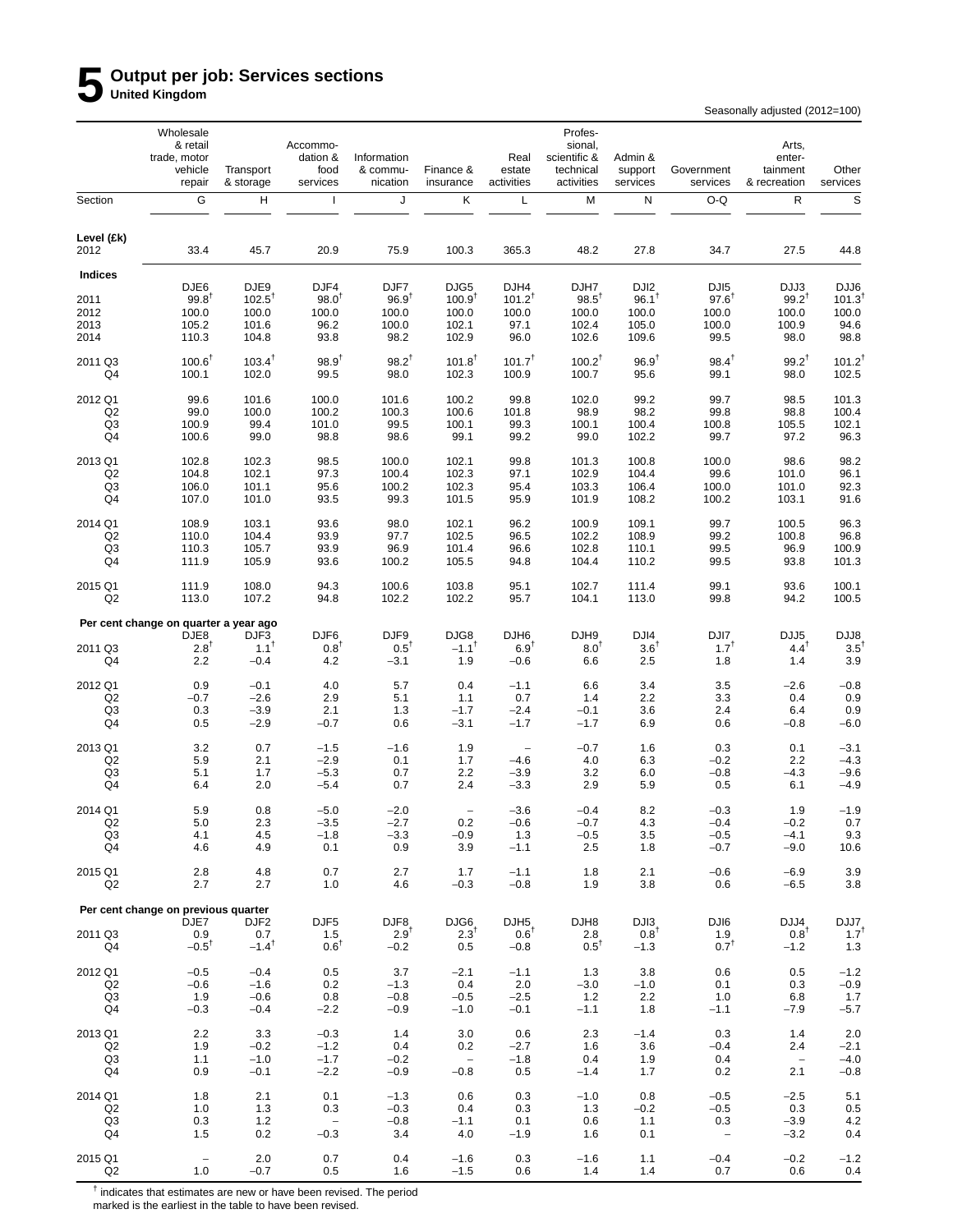# **6 Output per hour worked: Services sections United Kingdom**

Seasonally adjusted (2012=100)

|                           | Wholesale<br>& retail<br>trade, motor<br>vehicle<br>repair | Transport<br>& storage     | Accommo-<br>dation &<br>food<br>services | Information<br>& commu-<br>nication | Finance &<br>insurance             | Real<br>estate<br>activities  | Profes-<br>sional,<br>scientific &<br>technical<br>activities | Admin &<br>support<br>services | Government<br>services | Arts,<br>enter-<br>tainment<br>& recreation | Other<br>services          |
|---------------------------|------------------------------------------------------------|----------------------------|------------------------------------------|-------------------------------------|------------------------------------|-------------------------------|---------------------------------------------------------------|--------------------------------|------------------------|---------------------------------------------|----------------------------|
| Section                   | G                                                          | н                          | $\mathbf{I}$                             | J                                   | Κ                                  | L                             | М                                                             | N                              | O-Q                    | ${\sf R}$                                   | $\mathbb S$                |
| Level (£)<br>2012         | 22.4                                                       | 25.0                       | 15.7                                     | 42.0                                | 56.3                               | 230.7                         | 27.6                                                          | 17.8                           | 24.1                   | 21.0                                        | 30.9                       |
| <b>Indices</b>            |                                                            |                            |                                          |                                     |                                    |                               |                                                               |                                |                        |                                             |                            |
|                           | DJQ4                                                       | DJQ7<br>$104.3^{T}$        | DJR <sub>2</sub><br>98.9 <sup>T</sup>    | DJR <sub>5</sub><br>$97.0^{T}$      | DJS3<br>$100.6^T$                  | DJS6                          | DJS9                                                          | DJT7<br>$97.6$ <sup>T</sup>    | DJU2<br>$99.5^T$       | DJV6                                        | DJV9<br>100.9              |
| 2011<br>2012              | $100.7^T$<br>100.0                                         | 100.0                      | 100.0                                    | 100.0                               | 100.0                              | $102.6$ <sup>1</sup><br>100.0 | $100.1^T$<br>100.0                                            | 100.0                          | 100.0                  | $99.9^{\dagger}$<br>100.0                   | 100.0                      |
| 2013                      | 104.1                                                      | 101.5                      | 94.3                                     | 98.8                                | 101.9                              | 100.3                         | 101.5                                                         | 105.1                          | 99.8                   | 102.9                                       | 94.3                       |
| 2014                      | 108.1                                                      | 104.8                      | 92.7                                     | 96.8                                | 102.2                              | 98.2                          | 101.0                                                         | 113.5                          | 98.9                   | 98.4                                        | 97.1                       |
| 2011 Q3                   | $102.0^{T}$                                                | $105.4^{\dagger}$          | $100.6^{\dagger}$                        | $98.3^{T}$                          | $101.6^{\dagger}$                  | $103.9^{T}$                   | $101.0^{T}$                                                   | $97.1^{\dagger}$               | $99.9^{1}$             | $99.2^{T}$                                  | $99.7^{\dagger}$           |
| Q4                        | 99.7                                                       | 102.7                      | 100.4                                    | 96.1                                | 101.0                              | 101.8                         | 101.4                                                         | 97.7                           | 100.9                  | 95.8                                        | 101.6                      |
| 2012 Q1                   | 99.3                                                       | 100.9                      | 100.6                                    | 99.5                                | 100.2                              | 97.6                          | 102.3                                                         | 99.4                           | 101.0                  | 98.4                                        | 99.4                       |
| Q <sub>2</sub>            | 99.9                                                       | 100.1                      | 100.9                                    | 100.3                               | 101.0                              | 100.5                         | 99.2                                                          | 98.4                           | 99.8                   | 99.3                                        | 100.9                      |
| Q3                        | 101.1                                                      | 99.8                       | 100.4                                    | 99.3                                | 99.3                               | 101.2                         | 99.0                                                          | 99.6                           | 100.3                  | 104.1                                       | 105.6                      |
| Q4                        | 99.7                                                       | 99.2                       | 98.1                                     | 100.9                               | 99.5                               | 100.8                         | 99.4                                                          | 102.6                          | 98.8                   | 98.2                                        | 94.0                       |
| 2013 Q1                   | 101.7                                                      | 101.4                      | 96.0                                     | 99.7                                | 102.5                              | 101.4                         | 100.4                                                         | 99.5                           | 99.9                   | 99.1                                        | 96.8                       |
| Q <sub>2</sub>            | 103.4                                                      | 102.1                      | 95.8                                     | 99.2                                | 102.4                              | 103.6                         | 102.2                                                         | 103.5                          | 100.1                  | 103.1                                       | 96.0                       |
| Q3<br>Q4                  | 105.2<br>106.0                                             | 101.7<br>100.9             | 93.2<br>92.0                             | 98.0<br>98.2                        | 101.3<br>101.3                     | 97.3<br>98.8                  | 102.4<br>101.1                                                | 107.5<br>109.9                 | 99.5<br>99.8           | 105.2<br>104.3                              | 93.3<br>91.2               |
|                           |                                                            |                            |                                          |                                     |                                    |                               |                                                               |                                |                        |                                             |                            |
| 2014 Q1<br>Q <sub>2</sub> | 107.2<br>107.8                                             | 102.2<br>103.8             | 93.4<br>93.1                             | 96.4<br>95.7                        | 100.8<br>101.6                     | 98.5<br>97.7                  | 101.1<br>100.4                                                | 112.3<br>114.1                 | 99.3<br>98.9           | 102.3<br>99.2                               | 93.6<br>96.4               |
| Q3                        | 107.8                                                      | 106.3                      | 92.8                                     | 96.7                                | 101.9                              | 100.7                         | 101.1                                                         | 114.7                          | 98.9                   | 99.4                                        | 97.0                       |
| Q4                        | 109.7                                                      | 107.0                      | 91.5                                     | 98.4                                | 104.4                              | 95.9                          | 101.4                                                         | 112.9                          | 98.4                   | 92.7                                        | 101.3                      |
| 2015 Q1<br>Q <sub>2</sub> | 110.0<br>111.3                                             | 108.7<br>107.5             | 91.8<br>91.5                             | 99.8<br>100.4                       | 104.8<br>103.0                     | 96.6<br>95.4                  | 99.7<br>102.3                                                 | 113.7<br>115.6                 | 98.8<br>99.4           | 90.8<br>94.3                                | 98.3<br>101.6              |
|                           | Per cent change on quarter a year ago                      |                            |                                          |                                     |                                    |                               |                                                               |                                |                        |                                             |                            |
|                           | DJQ6                                                       | DJQ9                       | DJR4                                     | DJR7                                | DJS5                               | DJS8                          | DJT6                                                          | DJT9                           | DJU7                   | DJV8                                        | DJW3                       |
| 2011 Q3<br>Q4             | $3.8^{\dagger}$<br>0.8                                     | $3.1^T$<br>$-0.9$          | $0.6^T$<br>5.5                           | $-0.4^{\dagger}$<br>$-1.9$          | $-3.2^{T}$<br>$-0.4$               | $7.7^{T}$<br>2.8              | $4.7^{T}$<br>4.3                                              | $1.3^{T}$<br>3.2               | $1.5^{\dagger}$<br>2.5 | $3.8^{T}$<br>$-4.5$                         | $6.4^{\dagger}$<br>6.2     |
|                           |                                                            |                            |                                          |                                     |                                    |                               |                                                               |                                |                        |                                             |                            |
| 2012 Q1<br>Q2             | $-0.6$<br>$-1.1$                                           | $-2.1$<br>$-5.5$           | 5.6<br>1.7                               | 2.6<br>3.9                          | 0.8<br>0.8                         | $-3.8$<br>$-2.6$              | 5.1<br>$-1.5$                                                 | 1.8<br>0.6                     | 3.0<br>0.6             | $-4.3$<br>$-2.3$                            | $-3.0$<br>1.0              |
| Q3                        | $-0.9$                                                     | $-5.3$                     | $-0.2$                                   | 1.0                                 | $-2.3$                             | $-2.6$                        | $-2.0$                                                        | 2.6                            | 0.4                    | 4.9                                         | 5.9                        |
| Q4                        | $\overline{\phantom{a}}$                                   | $-3.4$                     | $-2.3$                                   | 5.0                                 | $-1.5$                             | $-1.0$                        | $-2.0$                                                        | 5.0                            | -2.1                   | 2.5                                         | $-7.5$                     |
| 2013 Q1                   | 2.4                                                        | 0.5                        | $-4.6$                                   | 0.2                                 | 2.3                                | 3.9                           | $-1.9$                                                        | 0.1                            | $-1.1$                 | 0.7                                         | $-2.6$                     |
| Q <sub>2</sub>            | 3.5                                                        | 2.0                        | $-5.1$                                   | $-1.1$                              | 1.4                                | 3.1                           | 3.0                                                           | 5.2                            | 0.3                    | 3.8                                         | $-4.9$                     |
| Q3                        | 4.1                                                        | 1.9                        | $-7.2$                                   | $-1.3$                              | 2.0                                | $-3.9$                        | 3.4                                                           | 7.9                            | $-0.8$                 | 1.1                                         | $-11.6$                    |
| Q4                        | 6.3                                                        | 1.7                        | $-6.2$                                   | $-2.7$                              | 1.8                                | $-2.0$                        | 1.7                                                           | 7.1                            | 1.0                    | 6.2                                         | $-3.0$                     |
| 2014 Q1                   | 5.4                                                        | 0.8                        | $-2.7$                                   | $-3.3$                              | $-1.7$                             | $-2.9$                        | 0.7                                                           | 12.9                           | $-0.6$                 | 3.2                                         | $-3.3$                     |
| Q <sub>2</sub><br>Q3      | 4.3<br>2.5                                                 | 1.7                        | $-2.8$<br>$-0.4$                         | $-3.5$                              | $-0.8$                             | $-5.7$<br>3.5                 | $-1.8$<br>$-1.3$                                              | 10.2                           | $-1.2$<br>$-0.6$       | $-3.8$<br>$-5.5$                            | 0.4<br>4.0                 |
| Q4                        | 3.5                                                        | 4.5<br>6.0                 | $-0.5$                                   | $-1.3$<br>0.2                       | 0.6<br>3.1                         | $-2.9$                        | 0.3                                                           | 6.7<br>2.7                     | $-1.4$                 | $-11.1$                                     | 11.1                       |
| 2015 Q1                   | 2.6                                                        | 6.4                        | $-1.7$                                   | 3.5                                 | 4.0                                | $-1.9$                        | $-1.4$                                                        | 1.2                            | $-0.5$                 | $-11.2$                                     | 5.0                        |
| Q2                        | 3.2                                                        | 3.6                        | $-1.7$                                   | 4.9                                 | 1.4                                | $-2.4$                        | 1.9                                                           | 1.3                            | 0.5                    | $-4.9$                                      | 5.4                        |
|                           | Per cent change on previous quarter                        |                            |                                          |                                     |                                    |                               |                                                               |                                |                        |                                             |                            |
|                           | DJQ5                                                       | DJQ8                       | DJR3                                     | DJR6                                | DJS4                               | DJS7                          | DJT <sub>2</sub>                                              | DJT8                           | DJU6                   | DJV7                                        | DJW2                       |
| 2011 Q3<br>Q4             | $1.0^{T}$<br>$-2.3$                                        | $-0.5^{\dagger}$<br>$-2.6$ | $1.4^T$<br>$-0.2$                        | $1.9^{T}$<br>$-2.2$                 | $1.4^T$<br>$-0.6$                  | $0.7^{T}$<br>$-2.0$           | 0.3<br>$0.4^{\text{T}}$                                       | $-0.7$<br>$0.6^T$              | $0.7^T$<br>1.0         | $-2.4$ <sup>T</sup><br>$-3.4$               | $-0.2$ <sup>T</sup><br>1.9 |
|                           |                                                            |                            |                                          |                                     |                                    |                               |                                                               |                                |                        |                                             |                            |
| 2012 Q1<br>Q2             | $-0.4$<br>0.6                                              | $-1.8$<br>$-0.8$           | 0.2<br>0.3                               | 3.5<br>0.8                          | $-0.8$<br>0.8                      | $-4.1$<br>3.0                 | 0.9<br>$-3.0$                                                 | 1.7<br>$-1.0$                  | 0.1<br>$-1.2$          | 2.7<br>0.9                                  | $-2.2$<br>1.5              |
| Q3                        | 1.2                                                        | $-0.3$                     | $-0.5$                                   | $-1.0$                              | $-1.7$                             | 0.7                           | $-0.2$                                                        | 1.2                            | 0.5                    | 4.8                                         | 4.7                        |
| Q4                        | $-1.4$                                                     | $-0.6$                     | $-2.3$                                   | 1.6                                 | 0.2                                | $-0.4$                        | 0.4                                                           | 3.0                            | $-1.5$                 | $-5.7$                                      | $-11.0$                    |
| 2013 Q1                   | 2.0                                                        | 2.2                        | $-2.1$                                   | $-1.2$                              | 3.0                                | 0.6                           | 1.0                                                           | $-3.0$                         | 1.1                    | 0.9                                         | $3.0\,$                    |
| Q2                        | 1.7                                                        | 0.7                        | $-0.2$                                   | $-0.5$                              | $-0.1$                             | 2.2                           | 1.8                                                           | 4.0                            | 0.2                    | 4.0                                         | $-0.8$                     |
| Q3<br>Q4                  | 1.7<br>0.8                                                 | $-0.4$<br>$-0.8$           | $-2.7$<br>$-1.3$                         | $-1.2$<br>0.2                       | $-1.1$<br>$\overline{\phantom{a}}$ | $-6.1$<br>1.5                 | 0.2<br>$-1.3$                                                 | 3.9<br>2.2                     | $-0.6$<br>0.3          | 2.0<br>$-0.9$                               | $-2.8$<br>$-2.3$           |
|                           |                                                            |                            |                                          |                                     |                                    |                               |                                                               |                                |                        |                                             |                            |
| 2014 Q1                   | 1.1                                                        | 1.3                        | 1.5                                      | $-1.8$                              | $-0.5$                             | $-0.3$                        | $\overline{\phantom{a}}$                                      | 2.2                            | $-0.5$                 | $-1.9$                                      | 2.6                        |
| Q2<br>Q3                  | 0.6<br>$\overline{\phantom{a}}$                            | 1.6<br>2.4                 | $-0.3$<br>$-0.3$                         | $-0.7$<br>1.0                       | 0.8<br>0.3                         | $-0.8$<br>3.1                 | $-0.7$<br>0.7                                                 | 1.6<br>0.5                     | $-0.4$<br>$\sim$ $-$   | $-3.0$<br>0.2                               | 3.0<br>0.6                 |
| Q4                        | 1.8                                                        | 0.7                        | $-1.4$                                   | 1.8                                 | 2.5                                | $-4.8$                        | 0.3                                                           | $-1.6$                         | $-0.5$                 | $-6.7$                                      | 4.4                        |
| 2015 Q1                   | 0.3                                                        | 1.6                        | 0.3                                      | 1.4                                 | 0.4                                | 0.7                           | $-1.7$                                                        | 0.7                            | 0.4                    | $-2.0$                                      | $-3.0$                     |
| Q <sub>2</sub>            | 1.2                                                        | $-1.1$                     | $-0.3$                                   | 0.6                                 | $-1.7$                             | $-1.2$                        | 2.6                                                           | 1.7                            | 0.6                    | 3.9                                         | 3.4                        |

 $<sup>†</sup>$  indicates that estimates are new or have been revised. The period</sup>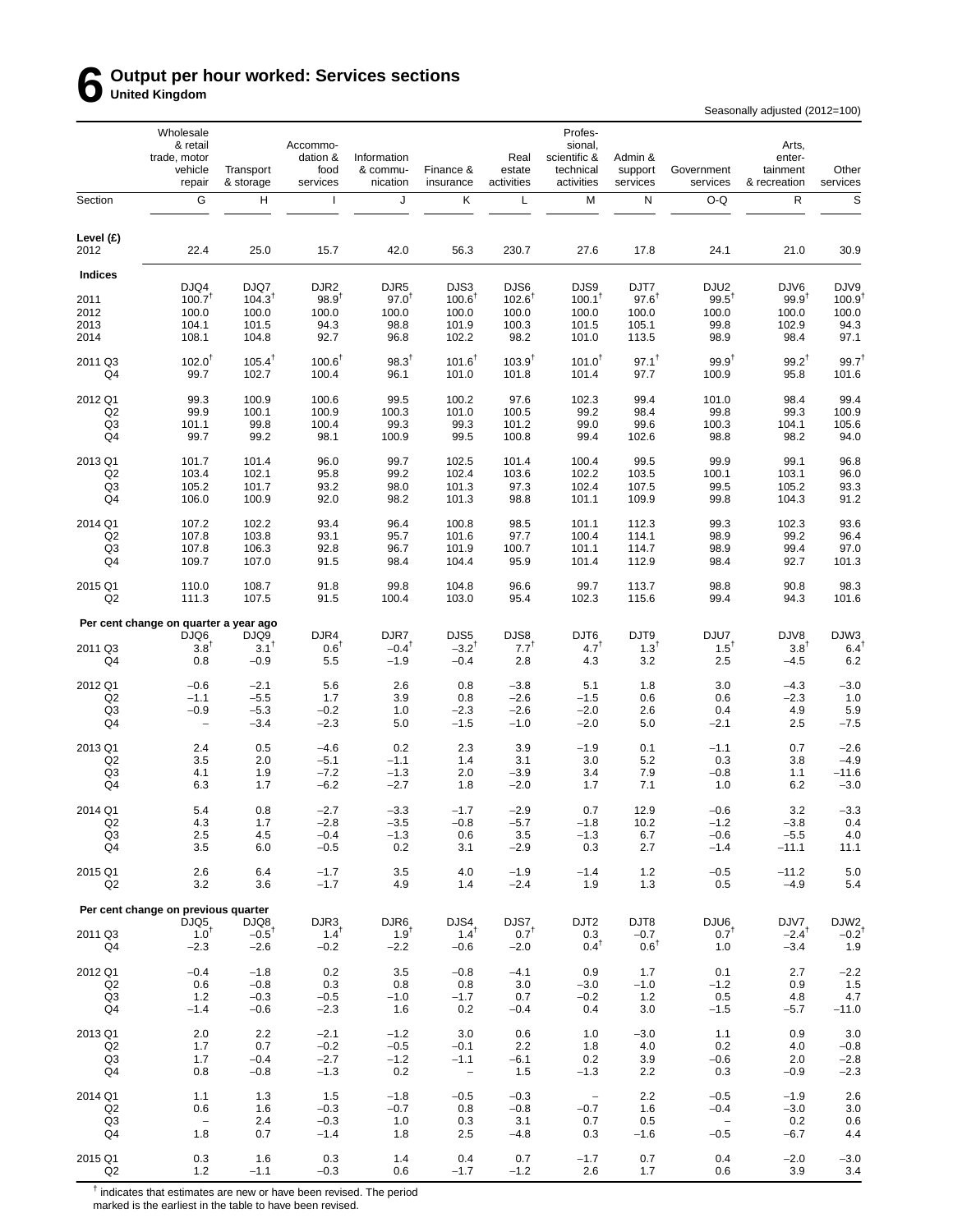# **7 Market sector productivity United Kingdom**

Seasonally adjusted (2012=100)

|                                                   |                                                | Output per worker                         |                                        | Output per hour worked                               |                                          |                                        |  |  |
|---------------------------------------------------|------------------------------------------------|-------------------------------------------|----------------------------------------|------------------------------------------------------|------------------------------------------|----------------------------------------|--|--|
|                                                   | Index                                          | Per cent change on<br>quarter a year ago  | Per cent change on<br>previous quarter | Index                                                | Per cent change on<br>quarter a year ago | Per cent change on<br>previous quarter |  |  |
| 2011<br>2012<br>2013<br>2014                      | GYY4<br>$101.2^{T}$<br>100.0<br>100.8<br>101.9 | GYY5<br>$\cdot\cdot$<br><br><br>$\ddotsc$ | GYY6<br><br><br><br>                   | GYY7<br>$101.5^{\dagger}$<br>100.0<br>100.1<br>100.9 | GYY8<br>٠.<br><br>٠.<br>$\ddotsc$        | GYY9<br>$\cdot\cdot$<br>$\ldots$       |  |  |
| 2011 Q3<br>Q <sub>4</sub>                         | $101.8^{+}$<br>101.6                           | $1.4^{\dagger}$<br>1.0                    | $1.1$ <sub>-0.2</sub> <sup>t</sup>     | $102.0^{+}$<br>101.5                                 | $1.1^{\dagger}$<br>1.3                   | $-0.5$                                 |  |  |
| 2012 Q1<br>$^{Q2}_{Q3}$<br>Q <sub>4</sub>         | 100.9<br>99.7<br>100.2<br>99.1                 | 0.5<br>$-1.0$<br>$-1.6$<br>$-2.4$         | $-0.6$<br>$-1.2$<br>0.5<br>$-1.1$      | 100.9<br>100.0<br>99.9<br>99.2                       | 0.3<br>$-2.0$<br>$-2.0$<br>$-2.3$        | $-0.6$<br>$-1.0$<br>$-0.8$             |  |  |
| 2013 Q1<br>Q2<br>Q3<br>Q <sub>4</sub>             | 100.1<br>100.9<br>101.0<br>101.0               | $-0.8$<br>1.2<br>0.8<br>1.8               | 1.0<br>0.8<br>0.1                      | 99.6<br>100.3<br>100.2<br>100.3                      | $-1.3$<br>0.4<br>0.2<br>1.1              | 0.4<br>0.8<br>$-0.1$<br>0.1            |  |  |
| 2014 Q1<br>Q2<br>Q <sub>3</sub><br>Q <sub>4</sub> | 101.1<br>101.7<br>102.0<br>102.6               | 1.0<br>0.8<br>1.0<br>1.6                  | 0.1<br>0.6<br>0.3<br>0.6               | 100.3<br>100.7<br>101.3<br>101.2                     | 0.7<br>0.4<br>1.1<br>0.9                 | 0.4<br>0.6<br>$-0.1$                   |  |  |
| 2015 Q1<br>Q2                                     | 102.1<br>103.2                                 | 1.0<br>1.5                                | $-0.4$<br>1.0                          | 101.3<br>102.1                                       | 0.9<br>1.4                               | 0.1<br>0.9                             |  |  |

<sup>†</sup>indicates that estimates are new or have been revised. The period marked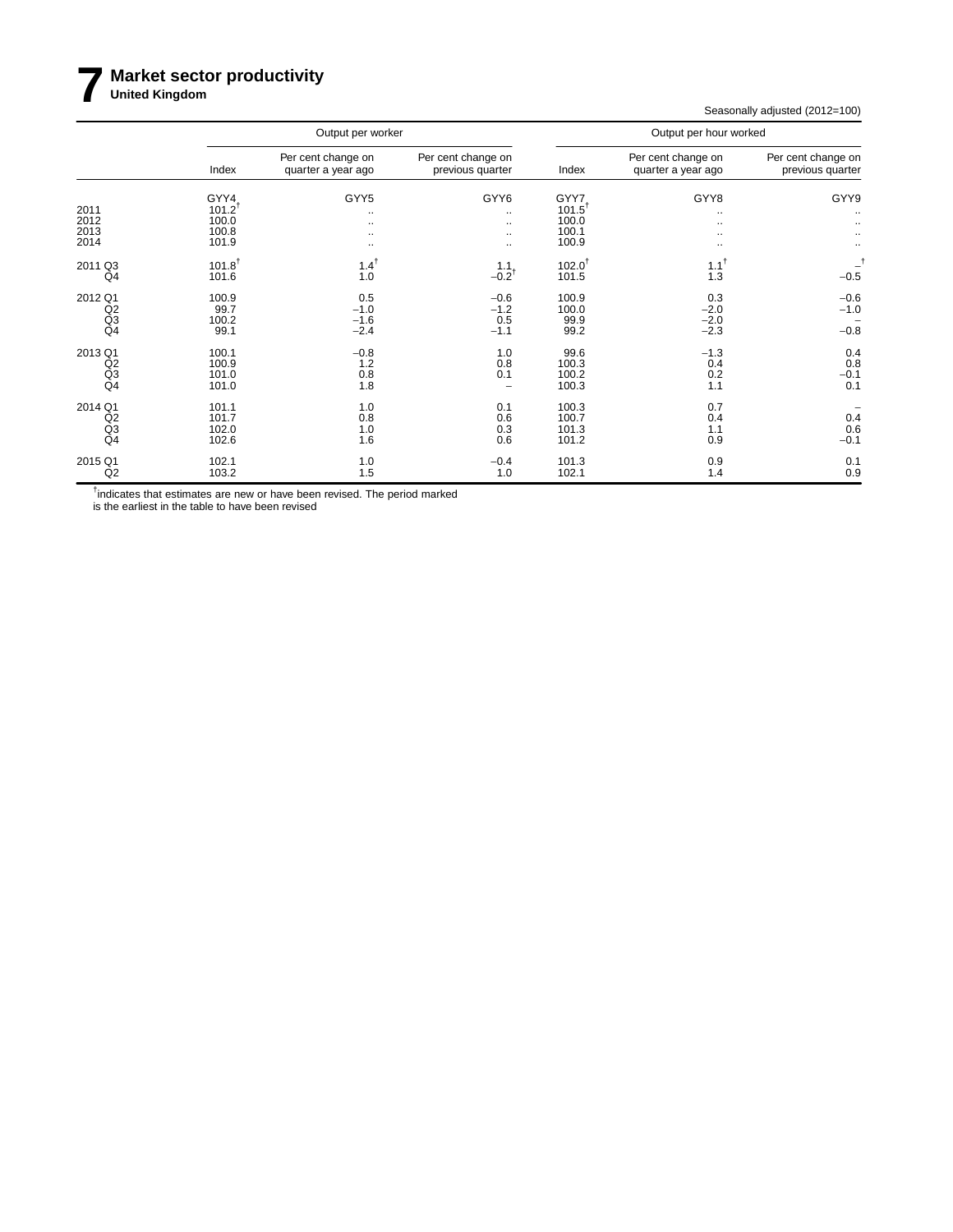# **8 Output per job and hour worked: Other industries<sup>1</sup> United Kingdom**

(2012=100)

|                                      |                                                             | Agriculture, forestry and fishing                                  | Construction                                                  |                                                                  |  |
|--------------------------------------|-------------------------------------------------------------|--------------------------------------------------------------------|---------------------------------------------------------------|------------------------------------------------------------------|--|
|                                      | Output per<br>job                                           | Output per hour<br>worked                                          | Output per<br>job                                             | Output per hour<br>worked                                        |  |
| Section                              | А                                                           | А                                                                  | F                                                             | F                                                                |  |
| Level (£)<br>2012                    | 25 019                                                      | 11.8                                                               | 44 520                                                        | 23.6                                                             |  |
| <b>Indices</b>                       |                                                             |                                                                    |                                                               |                                                                  |  |
| 1998<br>1999<br>2000<br>2001<br>2002 | DJ4K<br>$84.1^{\dagger}$<br>98.2<br>107.8<br>110.6<br>127.4 | DJJ9<br>$79.8^{\dagger}$<br>93.6<br>101.6<br>107.7<br>125.7        | DJD8<br>$102.4^{\dagger}$<br>102.3<br>102.6<br>102.4<br>106.4 | DJP6<br>95.8<br>96.3<br>95.9<br>96.0<br>100.5                    |  |
| 2003<br>2004<br>2005<br>2006<br>2007 | 122.2<br>116.7<br>118.2<br>112.8<br>109.6                   | 118.6<br>113.1<br>117.2<br>109.7<br>108.9                          | 108.8<br>111.7<br>105.8<br>105.3<br>104.2                     | 104.3<br>$107.1$<br>101.2<br>101.5<br>100.6                      |  |
| 2008<br>2009<br>2010<br>2011<br>2012 | 113.0<br>104.7<br>98.1<br>108.0<br>100.0                    | 112.1<br>96.7<br>89.4<br>102.7<br>100.0                            | 101.0<br>91.3<br>104.7<br>107.3<br>100.0                      | 98.9<br>$91.4$<br>$103.2$<br>$107.6$<br>$100.0$                  |  |
| 2013<br>2014                         | 109.5<br>103.4                                              | 106.5<br>100.5                                                     | 101.5<br>108.2                                                | 99.1<br>103.0                                                    |  |
| per cent change on previous year     |                                                             |                                                                    |                                                               |                                                                  |  |
| 1998<br>1999<br>2000<br>2001<br>2002 | DJ4L<br>9.9 <sup>†</sup><br>16.8<br>9.8<br>2.6<br>15.2      | DJK <sub>2</sub><br>$11.8^{\dagger}$<br>17.3<br>8.5<br>6.0<br>16.7 | DJE2<br>$-1.3$<br>$-0.1$ <sup>t</sup><br>0.3<br>$-0.2$<br>3.9 | $DJP8 - 0.5$<br>0.5<br>$-0.4$<br>$\overline{\phantom{a}}$<br>4.7 |  |
| 2003<br>2004<br>2005<br>2006<br>2007 | $-4.1$<br>$-4.5$<br>1.3<br>$-4.6$<br>$-2.8$                 | $-5.7$<br>$-4.6$<br>3.6<br>$-6.4$<br>$-0.8$                        | 2.3<br>2.7<br>$-5.3$<br>$-0.5$<br>$-1.0$                      | $3.7$<br>2.8<br>-5.5<br>-5.5<br>0.2<br>-0.8                      |  |
| 2008<br>2009<br>2010<br>2011<br>2012 | 3.1<br>$-7.3$<br>$-6.3$<br>10.1<br>$-7.4$                   | 3.0<br>$-13.7$<br>$-7.6$<br>14.9<br>$-2.6$                         | $-3.1$<br>$-9.6$<br>14.7<br>2.5<br>$-6.8$                     | $-1.7$<br>$-7.6$<br>12.9<br>$\frac{4.3}{-7.1}$                   |  |
| 2013<br>2014                         | 9.5<br>$-5.6$                                               | 6.5<br>$-5.6$                                                      | 1.5<br>6.6                                                    | $-0.9$<br>3.9                                                    |  |

1 Productivity figures for industry F are experimental<br><sup>†</sup>indicates that estimates are new or have been revised. The period marked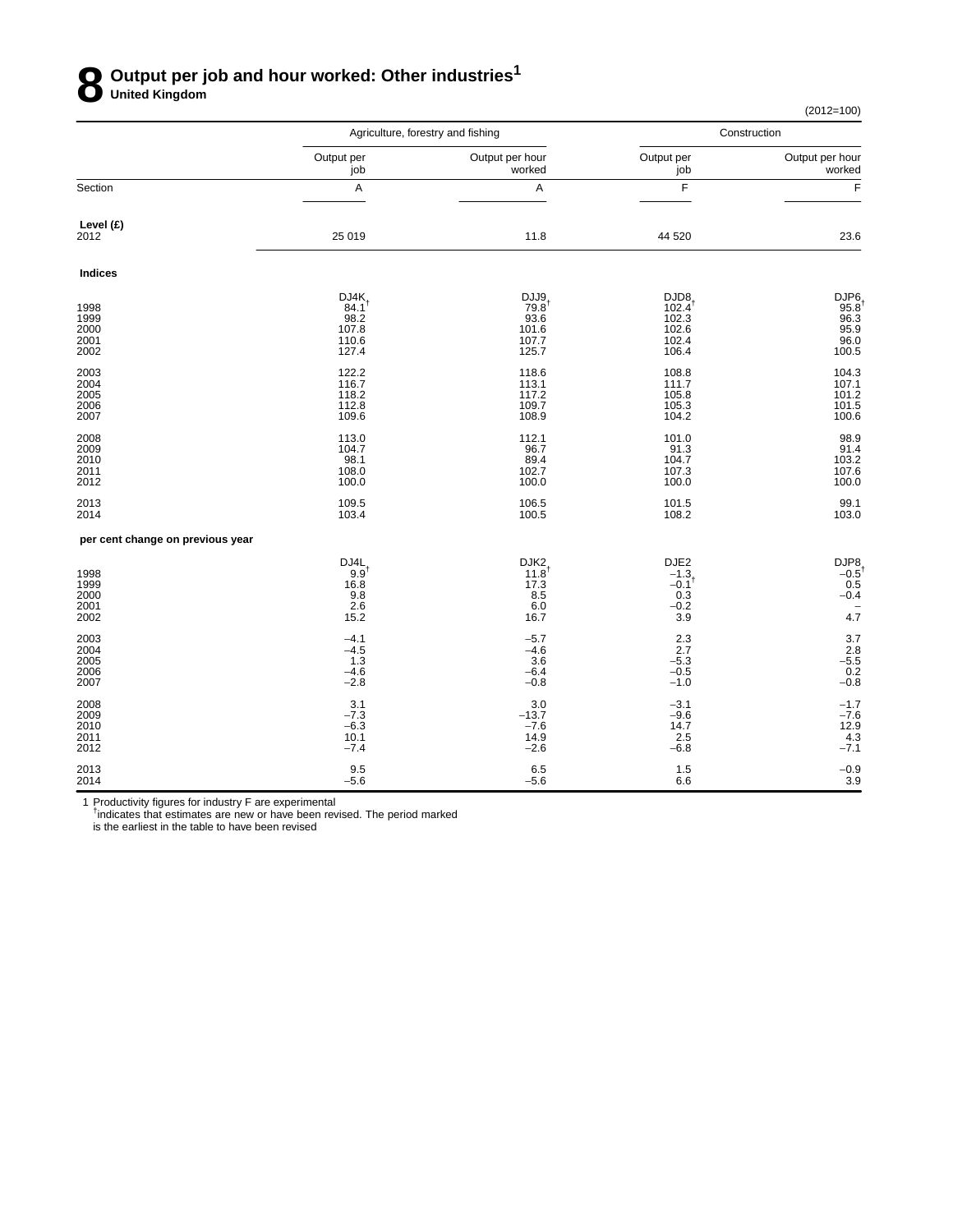# **9 Productivity measures by region**

|                             |             | 2007  | 2008  | 2009  | 2010  | 2011  | 2012  | 2013  |
|-----------------------------|-------------|-------|-------|-------|-------|-------|-------|-------|
| United Kingdom              |             | 100.0 | 100.0 | 100.0 | 100.0 | 100.0 | 100.0 | 100.0 |
| Nominal GVA per filled job  |             |       |       |       |       |       |       |       |
| North East                  | <b>DJDO</b> | 85.1  | 85.5  | 83.7  | 83.9  | 85.8  | 86.0  | 86.1  |
| North West                  | DJDP        | 92.1  | 91.0  | 92.0  | 91.3  | 88.7  | 89.0  | 88.8  |
| Yorkshire and The Humber    | <b>DMBC</b> | 90.1  | 88.7  | 87.8  | 86.8  | 86.1  | 86.6  | 87.2  |
| <b>East Midlands</b>        | <b>DMBE</b> | 86.9  | 87.7  | 86.7  | 87.3  | 86.6  | 86.5  | 87.0  |
| <b>West Midlands</b>        | <b>DMDN</b> | 87.9  | 86.8  | 86.4  | 88.0  | 88.6  | 88.4  | 88.4  |
| East of England             | <b>DMDO</b> | 98.7  | 99.7  | 99.0  | 99.3  | 98.4  | 97.2  | 97.7  |
| London                      | <b>DMGH</b> | 138.9 | 138.4 | 137.7 | 138.9 | 141.3 | 137.9 | 136.6 |
| South East                  | <b>DMGJ</b> | 105.8 | 107.0 | 107.0 | 107.1 | 106.3 | 107.3 | 108.0 |
| South West                  | <b>DMGK</b> | 90.6  | 90.0  | 89.7  | 89.9  | 88.0  | 89.4  | 88.6  |
| England                     | <b>DMGL</b> | 101.9 | 102.0 | 101.6 | 101.9 | 101.8 | 101.7 | 101.7 |
| Wales                       | <b>DMGM</b> | 82.7  | 80.3  | 80.5  | 79.1  | 82.2  | 81.2  | 81.5  |
| Scotland                    | <b>DMGX</b> | 92.6  | 94.2  | 97.8  | 95.9  | 95.2  | 95.7  | 95.8  |
| Northern Ireland            | <b>DMOA</b> | 90.7  | 88.0  | 88.3  | 86.3  | 86.7  | 88.7  | 86.8  |
| Nominal GVA per hour worked |             |       |       |       |       |       |       |       |
| North East                  | <b>DMOB</b> | 86.7  | 86.4  | 85.2  | 85.5  | 88.4  | 88.2  | 88.7  |
| North West                  | <b>DMOH</b> | 93.4  | 92.0  | 93.3  | 91.8  | 90.2  | 89.6  | 90.4  |
| Yorkshire and The Humber    | <b>DMOK</b> | 91.6  | 91.0  | 89.0  | 88.0  | 86.9  | 87.2  | 88.5  |
| <b>East Midlands</b>        | <b>DMOL</b> | 86.8  | 87.9  | 86.7  | 86.8  | 87.4  | 87.1  | 88.0  |
| <b>West Midlands</b>        | <b>DMON</b> | 87.8  | 87.4  | 86.2  | 87.1  | 88.9  | 87.8  | 88.2  |
| East of England             | <b>DMOO</b> | 100.9 | 100.6 | 100.3 | 100.5 | 99.8  | 98.2  | 98.5  |
| London                      | <b>DMOR</b> | 131.0 | 131.1 | 130.1 | 130.3 | 131.9 | 128.6 | 128.6 |
| South East                  | <b>DMOS</b> | 107.9 | 108.2 | 109.1 | 110.1 | 108.2 | 109.6 | 109.5 |
| South West                  | <b>DMOT</b> | 93.8  | 92.9  | 92.7  | 93.0  | 90.5  | 93.0  | 91.4  |
| England                     | <b>DMOV</b> | 102.2 | 102.1 | 101.6 | 101.8 | 101.7 | 101.4 | 101.7 |
| Wales                       | <b>DMOW</b> | 82.5  | 81.6  | 81.7  | 81.2  | 83.0  | 84.2  | 83.4  |
| Scotland                    | <b>DMOY</b> | 92.6  | 94.1  | 98.1  | 96.9  | 96.3  | 97.6  | 96.8  |
| Northern Ireland            | <b>DMWA</b> | 85.2  | 83.7  | 84.0  | 83.6  | 84.1  | 86.6  | 82.2  |
|                             |             |       |       |       |       |       |       |       |

<sup>†</sup>indicates that estimates are new or have been revised. The period marked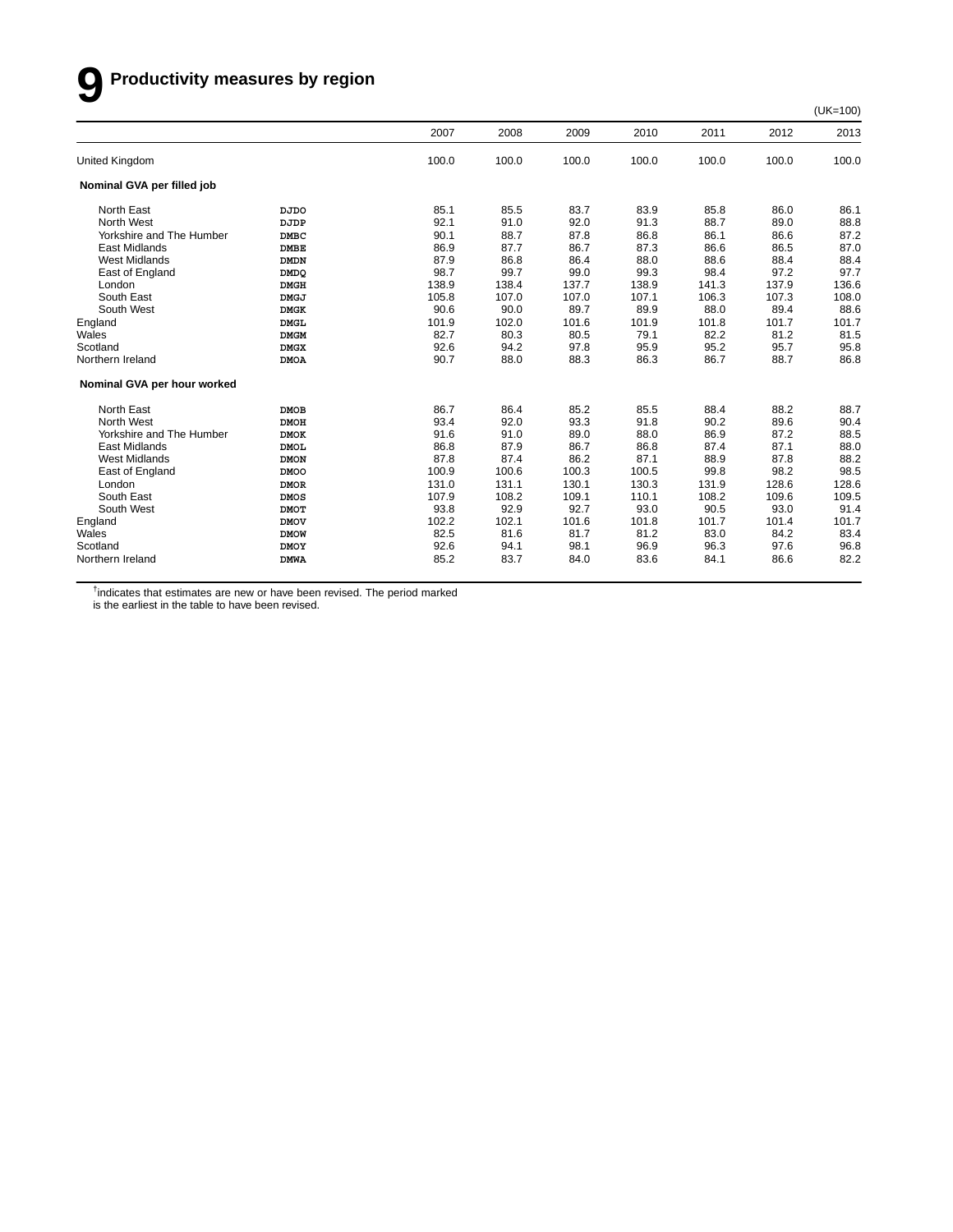# **10** Labour input indices: Workers, productivity jobs and productivity hours<br>
Section

Seasonally adjusted (2012=100)

|                           | Whole economy                         |                              |                                       | Production                     |                                       | Manufacturing                      |                          | Services                                     |                                   |                                                          |
|---------------------------|---------------------------------------|------------------------------|---------------------------------------|--------------------------------|---------------------------------------|------------------------------------|--------------------------|----------------------------------------------|-----------------------------------|----------------------------------------------------------|
|                           | Workers                               | Jobs                         | Hours                                 | Ratio of<br>jobs to<br>workers | Productivity<br>jobs                  | Productivity<br>hours              | Productivity<br>jobs     | Productivity<br>hours                        | Productivity<br>jobs              | Productivity<br>hours                                    |
| Section                   | A-U                                   | A-U                          | A-U                                   | A-U                            | B-E                                   | B-E                                | $\mathbf C$              | С                                            | $G-U$                             | $G-U$                                                    |
| <b>Indices</b>            | <b>TXEL</b>                           | LNNM                         | <b>LZVA</b>                           | <b>TXET</b>                    | DJW6                                  | DK3S                               | DJW9                     | DK3V                                         | DK <sub>2</sub> G                 | <b>DK56</b>                                              |
| 2011                      | $98.9^{†}$                            | $99.0^{\dagger}$             | $98.2^{T}$                            | $100.1^{\dagger}$              | $98.8^{\dagger}$                      | $99.2^{T}$                         | $99.4^{\dagger}$         | $99.6^{\dagger}$                             | $98.9^{T}$                        | 97.6                                                     |
| 2012                      | 100.0                                 | 100.0                        | 100.0                                 | 100.0                          | 100.0                                 | 100.0                              | 100.0                    | 100.0                                        | 100.0                             | 100.0                                                    |
| 2013                      | 101.2                                 | 101.2                        | 101.8                                 | 100.0                          | 99.4                                  | 101.1                              | 99.2                     | 100.6                                        | 101.6                             | 102.0                                                    |
| 2014                      | 103.5                                 | 103.5                        | 104.5                                 | 100.1                          | 99.3                                  | 100.7                              | 99.1                     | 100.3                                        | 104.1                             | 104.6                                                    |
| 2011 Q3                   | $98.6^{\dagger}$                      | $98.7^{+}$                   | $98.1^{\dagger}$                      | $100.1^{\dagger}$              | $98.3^{+}$                            | $98.2^{T}$                         | $98.9^{†}$               | $98.6^{\dagger}$                             | $98.5^{\dagger}$                  | $97.5$ <sup>1</sup>                                      |
| Q4                        | 98.8                                  | 98.8                         | 98.4                                  | 100.0                          | 98.0                                  | 98.8                               | 98.5                     | 98.8                                         | 98.7                              | 98.1                                                     |
| 2012 Q1                   | 99.2                                  | 99.2                         | 99.0                                  | 100.0                          | 98.6                                  | 98.6                               | 98.9                     | 98.9                                         | 99.1                              | 98.9                                                     |
| Q2                        | 99.9                                  | 99.9                         | 99.6                                  | 100.0                          | 100.3                                 | 100.1                              | 100.3                    | 100.2                                        | 99.8                              | 99.5                                                     |
| Q3                        | 100.2                                 | 100.2                        | 100.5                                 | 100.0                          | 101.0                                 | 101.4                              | 100.7                    | 100.9                                        | 100.1                             | 100.5                                                    |
| Q4                        | 100.7                                 | 100.7                        | 100.9                                 | 100.0                          | 100.1                                 | 99.9                               | 100.2                    | 100.1                                        | 100.9                             | 101.2                                                    |
| 2013 Q1                   | 100.5                                 | 100.3                        | 101.1                                 | 99.8                           | 99.3                                  | 100.9                              | 99.0                     | 100.2                                        | 100.7                             | 101.4                                                    |
| Q <sub>2</sub>            | 100.8                                 | 100.8                        | 101.3                                 | 100.0                          | 98.9                                  | 100.5                              | 98.7                     | 100.1                                        | 101.3                             | 101.5                                                    |
| Q3                        | 101.4                                 | 101.5                        | 102.3                                 | 100.1                          | 99.7                                  | 102.1                              | 99.5                     | 101.6                                        | 101.9                             | 102.3                                                    |
| Q4                        | 102.0                                 | 102.1                        | 102.7                                 | 100.1                          | 99.9                                  | 101.0                              | 99.5                     | 100.4                                        | 102.5                             | 102.9                                                    |
| 2014 Q1                   | 102.8                                 | 102.7                        | 103.6                                 | 99.9                           | 98.8                                  | 100.3                              | 98.5                     | 99.8                                         | 103.1                             | 103.5                                                    |
| Q <sub>2</sub>            | 103.3                                 | 103.5                        | 104.5                                 | 100.2                          | 99.0                                  | 100.6                              | 98.9                     | 100.4                                        | 104.0                             | 104.6                                                    |
| Q <sub>3</sub>            | 103.7                                 | 103.8                        | 104.6                                 | 100.1                          | 99.4                                  | 100.5                              | 99.3                     | 100.2                                        | 104.4                             | 104.8                                                    |
| Q4                        | 104.0                                 | 104.1                        | 105.5                                 | 100.1                          | 99.9                                  | 101.5                              | 99.8                     | 101.0                                        | 104.7                             | 105.7                                                    |
| 2015 Q1                   | 104.7                                 | 104.7                        | 105.7                                 | 100.0                          | 101.4                                 | 102.0                              | 101.1                    | 101.7                                        | 105.2                             | 106.0                                                    |
| Q <sub>2</sub>            | 104.5                                 | 104.6                        | 105.5                                 | 100.1                          | 101.1                                 | 102.4                              | 100.6                    | 101.7                                        | 105.2                             | 105.9                                                    |
|                           | Per cent change on quarter a year ago |                              |                                       |                                |                                       |                                    |                          |                                              |                                   |                                                          |
| 2011 Q3<br>Q <sub>4</sub> | DIW9<br>$-0.4^{\dagger}$<br>0.1       | <b>LNNO</b><br>$-0.3$<br>0.1 | LZVC<br>$-0.1$                        |                                | DJW8<br>$-0.8$ <sup>†</sup><br>$-1.3$ | DK3U<br>$-0.7^{\dagger}$<br>$-2.7$ | DJX3<br>$-1.2$<br>$-1.9$ | <b>DK44</b><br>$-1.4$ <sup>†</sup><br>$-3.9$ | DK2I<br>$-0.2$<br>$0.3^{\dagger}$ | <b>DK58</b><br>$\begin{array}{c} 0.2 \\ 0.6 \end{array}$ |
| 2012 Q1                   | 0.1                                   | $\overline{\phantom{a}}$     | 0.4                                   |                                | $-1.3$                                | $-2.3$                             | $-1.6$                   | $-2.7$                                       | $\qquad \qquad -$                 | $1.0$                                                    |
| Q <sub>2</sub>            | 0.7                                   | 0.7                          | 2.2                                   |                                | 1.1                                   | 1.3                                | 0.5                      | 0.9                                          | 0.7                               | 2.5                                                      |
| Q3                        | 1.6                                   | 1.5                          | 2.4                                   |                                | 2.7                                   | 3.3                                | 1.8                      | 2.3                                          | 1.6                               | 3.1                                                      |
| Q4                        | 1.9                                   | $1.9^{1}$                    | 2.5                                   |                                | 2.1                                   | 1.1                                | 1.7                      | 1.3                                          | 2.2                               | 3.2                                                      |
| 2013 Q1                   | 1.3                                   | 1.1                          | 2.1                                   |                                | 0.7                                   | 2.3                                | 0.1                      | 1.3                                          | 1.6                               | 2.5                                                      |
| Q <sub>2</sub>            | 0.9                                   | 0.9                          | 1.7                                   |                                | $-1.4$                                | 0.4                                | $-1.6$                   | $-0.1$                                       | 1.5                               | 2.0                                                      |
| Q <sub>3</sub>            | 1.2                                   | 1.3                          | 1.8                                   |                                | $-1.3$                                | 0.7                                | $-1.2$                   | 0.7                                          | 1.8                               | 1.8                                                      |
| Q4                        | 1.3                                   | 1.4                          | 1.8                                   |                                | $-0.2$                                | 1.1                                | $-0.7$ <sup>t</sup>      | 0.3                                          | 1.6                               | 1.7                                                      |
| 2014 Q1                   | 2.3                                   | 2.4                          | 2.5                                   |                                | $-0.5$                                | $-0.6$                             | $-0.5$                   | $-0.4$                                       | 2.4                               | 2.1                                                      |
| Q2                        | 2.5                                   | 2.7                          | 3.2                                   |                                | 0.1                                   | 0.1                                | 0.2                      | 0.3                                          | 2.7                               | 3.1                                                      |
| Q3                        | 2.3                                   | 2.3                          | 2.2                                   |                                | $-0.3$                                | $-1.6$                             | $-0.2$                   | $-1.4$                                       | 2.5                               | 2.4                                                      |
| Q4                        | 2.0                                   | 2.0                          | 2.7                                   |                                | $\overline{\phantom{0}}$              | 0.5                                | 0.3                      | 0.6                                          | 2.1                               | 2.7                                                      |
| 2015 Q1                   | 1.8                                   | 1.9                          | 2.0                                   |                                | 2.6                                   | 1.7                                | 2.6                      | 1.9                                          | 2.0                               | 2.4                                                      |
| Q <sub>2</sub>            | 1.2                                   | 1.1                          | 1.0                                   |                                | 2.1                                   | 1.8                                | 1.7                      | 1.3                                          | 1.2                               | 1.2                                                      |
|                           | Per cent change on previous quarter   |                              |                                       |                                |                                       |                                    |                          |                                              |                                   |                                                          |
| 2011 Q3<br>Q4             | DIW8<br>$-0.6^{\dagger}$<br>0.2       | <b>TXAJ</b><br>$-0.5$<br>0.1 | <b>TXBU</b><br>$0.6^{\dagger}$<br>0.3 |                                | DJW7<br>$-0.9^{\dagger}$<br>$-0.3$    | DK3T<br>$-0.6^{\dagger}$<br>0.6    | DJX2<br>$-0.9$<br>$-0.4$ | DK3Y<br>$-0.7†$<br>0.2                       | DK2H<br>$-0.6$<br>0.2             | DK57<br>$0.4^{\dagger}$<br>0.6                           |
| 2012 Q1                   | 0.4                                   | 0.4                          | 0.6                                   |                                | 0.6                                   | $-0.2$                             | 0.4                      | 0.1                                          | 0.4                               | $0.8\,$                                                  |
| Q2                        | 0.7                                   | 0.7                          | 0.6                                   |                                | 1.7                                   | 1.5                                | 1.4                      | 1.3                                          | $0.7^{\dagger}$                   | $0.6\,$                                                  |
| Q3                        | 0.3                                   | 0.3                          | 0.9                                   |                                | 0.7                                   | 1.3                                | 0.4                      | 0.7                                          | 0.3                               | 1.0                                                      |
| Q4                        | 0.5                                   | $0.5^{\dagger}$              | 0.4                                   |                                | $-0.9$                                | $-1.5$                             | $-0.5$                   | $-0.8$                                       | 0.8                               | 0.7                                                      |
| 2013 Q1                   | $-0.2$                                | $-0.4$                       | 0.2                                   |                                | $-0.8$                                | 1.0                                | $-1.2$                   | 0.1                                          | $-0.2$                            | 0.2                                                      |
| Q2                        | 0.3                                   | 0.5                          | 0.2                                   |                                | $-0.4$                                | $-0.4$                             | $-0.3$                   | $-0.1$                                       | 0.6                               | 0.1                                                      |
| Q3                        | 0.6                                   | 0.7                          | 1.0                                   |                                | 0.8                                   | 1.6                                | 0.8                      | 1.5                                          | 0.6                               | $0.8\,$                                                  |
| Q4                        | 0.6                                   | 0.6                          | 0.4                                   |                                | 0.2                                   | $-1.1$                             | $-^{\dagger}$            | $-1.2$                                       | 0.6                               | 0.6                                                      |
| 2014 Q1                   | 0.8                                   | 0.6                          | 0.9                                   |                                | $-1.1$                                | $-0.7$                             | $-1.0$                   | $-0.6$                                       | 0.6                               | 0.6                                                      |
| Q <sub>2</sub>            | 0.5                                   | 0.8                          | 0.9                                   |                                | 0.2                                   | 0.3                                | 0.4                      | 0.6                                          | 0.9                               | 1.1                                                      |
| Q3                        | 0.4                                   | 0.3                          | 0.1                                   |                                | 0.4                                   | $-0.1$                             | 0.4                      | $-0.2$                                       | 0.4                               | 0.2                                                      |
| Q4                        | 0.3                                   | 0.3                          | 0.9                                   |                                | 0.5                                   | 1.0                                | 0.5                      | 0.8                                          | 0.3                               | 0.9                                                      |
| 2015 Q1                   | 0.7                                   | 0.6                          | 0.2                                   |                                | 1.5                                   | 0.5                                | 1.3                      | 0.7                                          | 0.5                               | 0.3                                                      |
| Q2                        | $-0.2$                                | $-0.1$                       | $-0.2$                                |                                | $-0.3$                                | 0.4                                | $-0.5$                   | $\overline{\phantom{a}}$                     | $\overline{\phantom{0}}$          | $-0.1$                                                   |

<sup>†</sup>indicates that estimates are new or have been revised. The period marked is the earliest in the table to have been revised